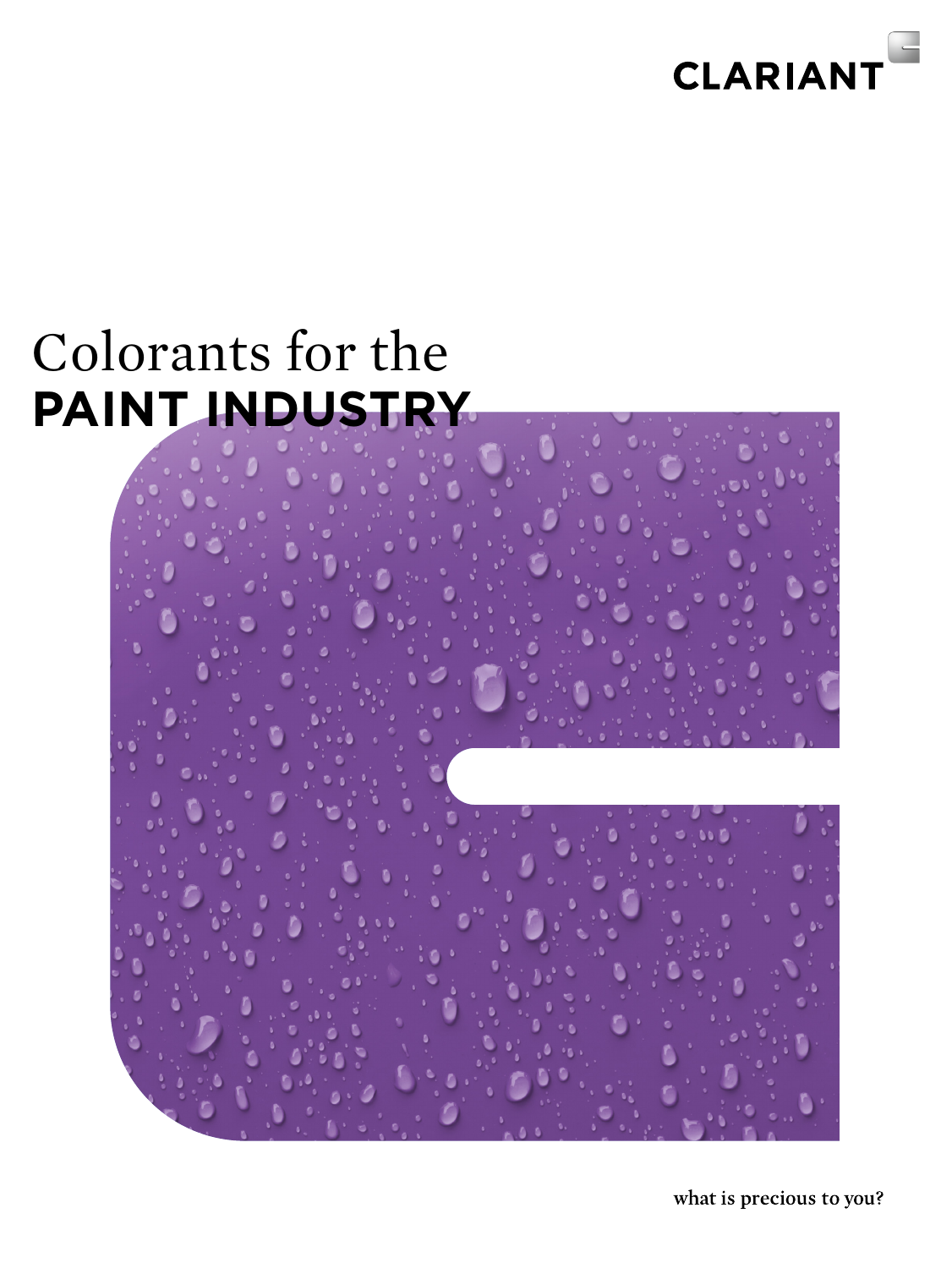### Pigments, pigment preparations and dyes **from Clariant**

Clariant supplies pigments and dyes. These ranges, supplemented by pigment preparations, special formulations and special grades, contain a wide variety of products for the paint and surface coatings industry as well as for other special fields.

> On the following pages we give a general overview of our colorants, indicating their possible uses in the main fields of application. Only the standard ranges of the pigments and dyes have been included here.

It is not appropriate to treat the other special grades, preparations and special dyes in the same way because they appear in the brochure as separate ranges with details of their special fields of application.

- **The symbols mean:**
- $\blacksquare$  = highly recommended
- $\bullet$  = recommended
- $\bigcirc$  = limited suitability

We would however point out that these recommendations are a general guide intended to make it easier selecting suitable products from our range of colorants.

Frequently required physical data of the pigments and additional technical details about the aqueous pigment preparations, such as pigment and solids content as well as type and amount of solvent, are given in the brochure.

Details of coloristic and fastness properties can be taken from the literature quoted and the following pattern cards:

| PI 2013 E | »Pigments - Automotive, decorative         |
|-----------|--------------------------------------------|
|           | and industrial paints«                     |
| PI 2003 E | »Pigments for automotive paints«           |
|           | DP 8524 ED »Colorants for Powder Coatings« |

Our sales organizations and our technical service and development department will be pleased to give you further information at any time.

#### **Notes on diarylide pigments**

It has been known for some time that thermal degradation may occur when diarylide pigments are processed in polymers at temperatures above 200 °C.

Pigments supplied by Clariant with the following Colour Index numbers are such diarylide pigments:

Pigment Yellow 12 Pigment Yellow 13 Pigment Yellow 16 Pigment Yellow 17 Pigment Yellow 81 Pigment Yellow 83 Pigment Orange 13 Pigment Orange 34

The trade names of all commercial products recommended for the paint industry that are based on the above diarylide pigments can be found in this brochure (pages 28–30).

These products can form traces of aromatic amines at processing temperatures above 200 °C **in the presence of polymers** (see safety data sheets; further information is also given in ETAD INFORMATION NOTICE No. 2 »Thermal Decomposition of Diarylide Pigments« – September 1990).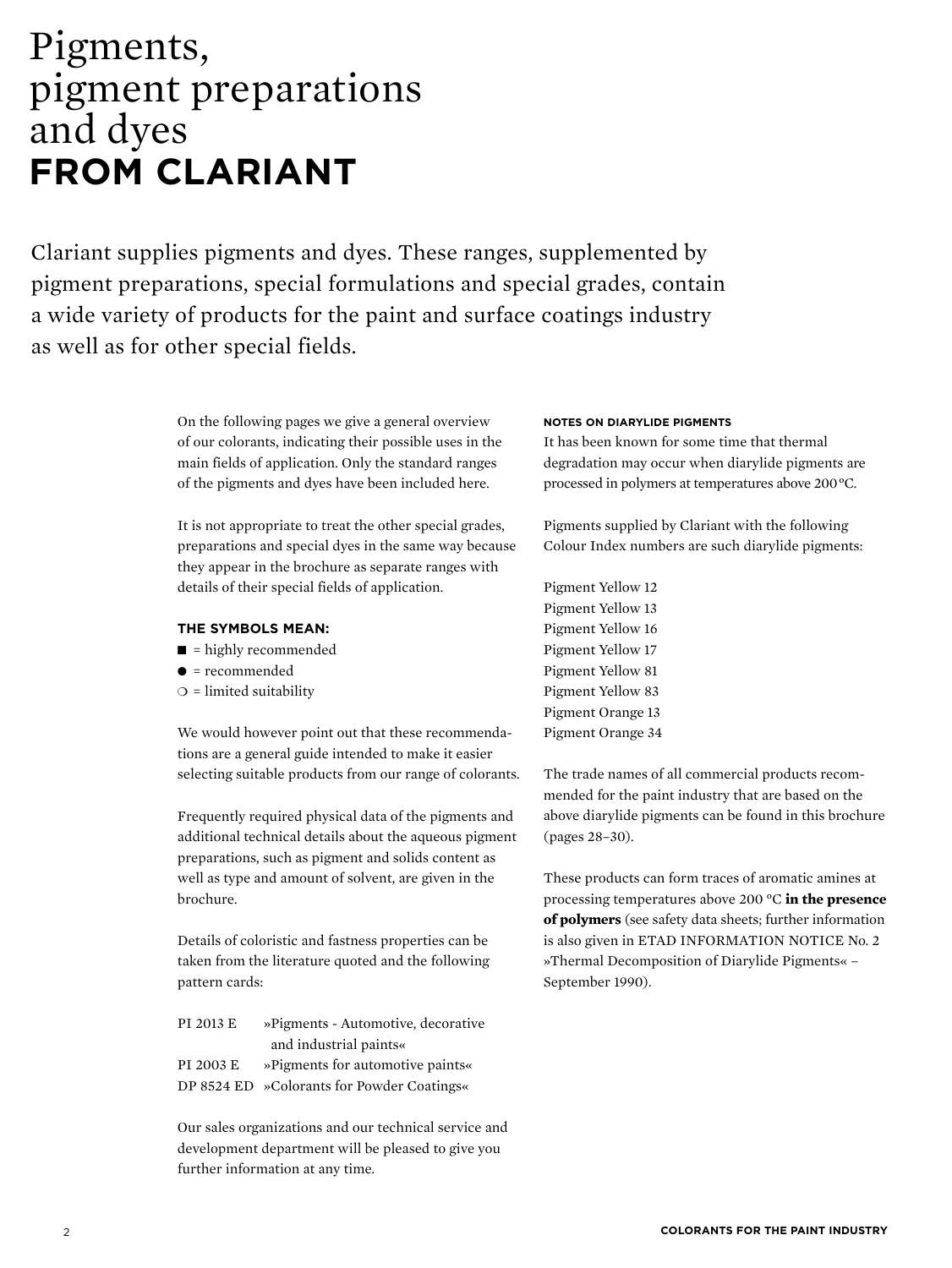## Colorants for the Paint Industry **contents**

|       | <b>STANDARD RANGES OF PIGMENTS</b>              | 4  |
|-------|-------------------------------------------------|----|
| 1.1   | Hostaperm <sup>®1</sup> pigments                | 4  |
| 1.2   | Novoperm <sup>®</sup> pigments                  | 6  |
| 1.2.1 | Novoperm pigments<br>not standardized in paint  | 7  |
| 1.3   | Permanent pigments                              | 8  |
| 1.3.1 | Permanent pigments<br>not standardized in paint | 9  |
| 1.4   | Hansa <sup>®</sup> pigments                     | 10 |
| 1.5   | Other pigments<br>not standardized in paint     | 11 |
| 1.5.1 | PV Fast <sup>®</sup> pigments                   | 11 |
| 1.5.2 | Graphtol <sup>®</sup> pigments                  | 12 |

| 2   | <b>NUMERICAL CODE AND SPECIAL</b><br><b>GRADES</b>               | 13 |
|-----|------------------------------------------------------------------|----|
| 2.1 | Easily dispersible pigments                                      | 13 |
| 2.2 | Numerical code for alteration<br>of standards and special grades | 13 |
| 2.3 | Opaque pigments for lead-free<br>pigmentations                   | 13 |
| 2.4 | Transparent pigments for effect<br>paints                        | 13 |

| 3   | <b>PIGMENT PREPARATIONS</b>          | 14 |
|-----|--------------------------------------|----|
| 3.1 | Colanyl <sup>®</sup> 100             | 14 |
| 3.2 | Colanyl 500                          | 16 |
| 3.3 | Hostatint™ 500                       | 18 |
| 3.4 | Hostatint A 100 / Hostatint A 100-ST | 20 |
| 3.5 | <b>Hostatint UV</b>                  | 22 |
| 3.6 | $Hosta$ fine <sup>®1</sup>           | 24 |
| 3.7 | Renol® HW 30                         | 26 |
|     |                                      |    |

| 4   | <b>DYES</b>               |  |
|-----|---------------------------|--|
| 4.1 | Savinyl <sup>®</sup> dyes |  |
|     |                           |  |

| 5   | <b>OVERVIEW ARRANGED</b><br>BY COLOUR INDEX DATA<br>(GENERIC NAME) | 28 |
|-----|--------------------------------------------------------------------|----|
| 5.1 | Pigment Yellow                                                     | 28 |
| 5.2 | Pigment Orange                                                     | 30 |
| 5.3 | Pigment Red                                                        | 30 |
| 5.4 | Pigment Violet                                                     | 32 |
| 5.5 | Pigment Blue                                                       | 32 |
| 5.6 | Pigment Green                                                      | 33 |
| 5.7 | Pigment Others                                                     | 34 |
| 5.8 | Dves                                                               | 35 |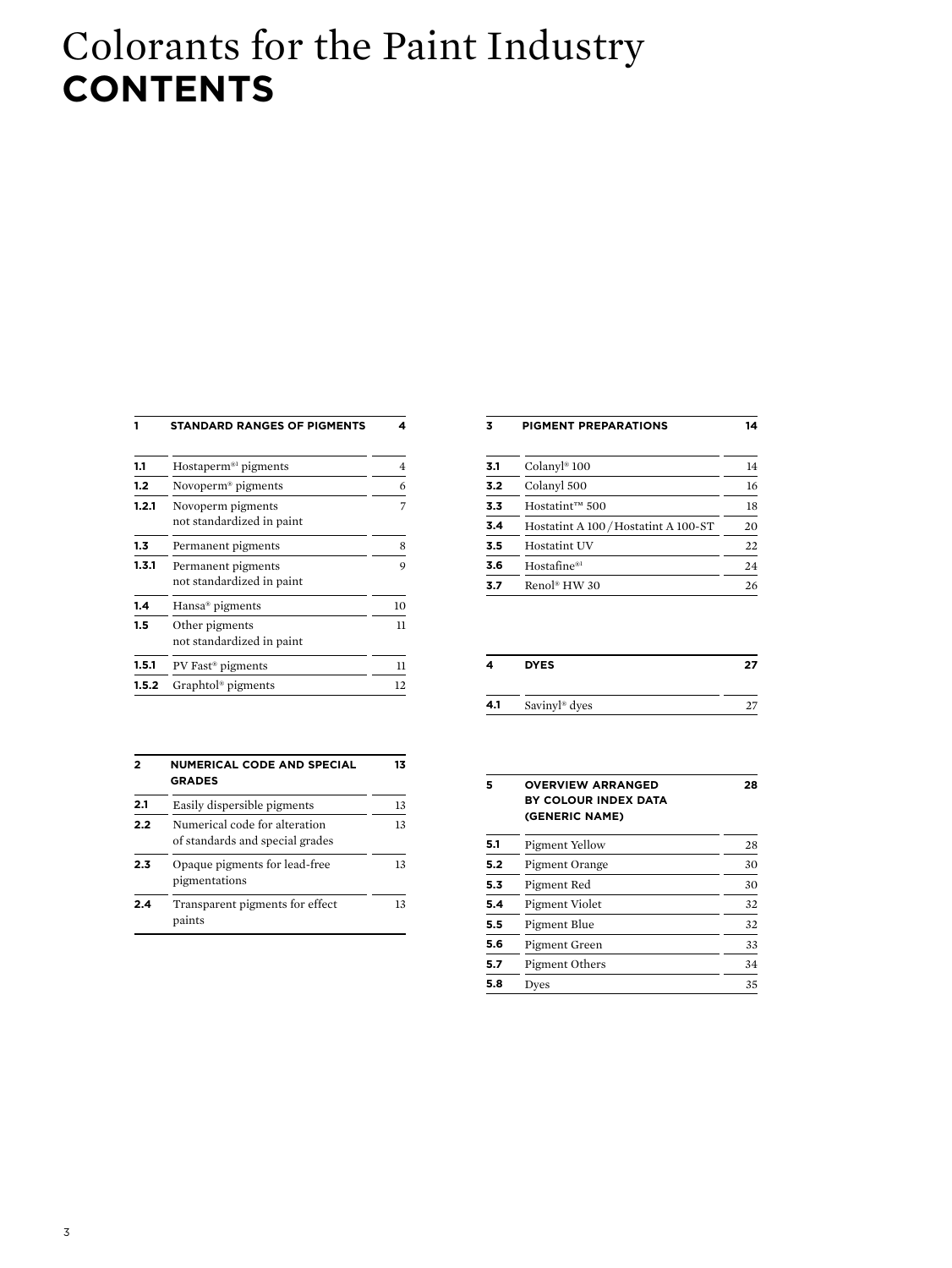### 1 **Standard ranges of pigments**

# 1.1 **Hostaperm®1 pigments**

The Hostaperm range comprises the pigments which are noted for very high fastness properties. Suitable grades are listed on the basis of excellent light and weathering fastness and satisfactory migration fastness.

#### **Literature**

Pattern card PI 2014 E »Pigments for the Paint Industry - Hostaperm, Novoperm, Permanent, Hansa«

| <b>HOSTAPERM</b>          | <b>COLOUR</b><br><b>INDEX</b> | <b>AUTOMOTIVE PAINTS</b> |                 |               |                 |                       |             | <b>INDUSTRIAL PAINTS</b> |                  |                 |               | DECORATIVE PHYSICAL DATA<br><b>PAINTS</b> |          |                  |                |                                      |
|---------------------------|-------------------------------|--------------------------|-----------------|---------------|-----------------|-----------------------|-------------|--------------------------|------------------|-----------------|---------------|-------------------------------------------|----------|------------------|----------------|--------------------------------------|
|                           |                               | OEM paints               | Refinish paints | Solvent-based | Water-base coat | Solvent-based         | Water-based | Amine-curing<br>epoxy    | Coil coating     | Powder coatings | Solvent-based | Water-based                               | Density  | Specific surface | Oil absorption | Average size of<br>primary particles |
|                           |                               |                          |                 |               |                 |                       |             |                          |                  |                 |               |                                           | $g/cm^3$ | $m^2/g$          | $ml/100g$ nm   |                                      |
| <b>OXIDE YELLOW BV 01</b> | P.Y. 184                      | ■                        | ■               | ■             | ■               | ■                     |             |                          | ■                | п               |               | ●                                         | 6.00     | $\overline{7}$   | 19             | ٠                                    |
| <b>OXIDE YELLOW BV 02</b> | P.Y. 184                      | ■                        | ■               | ■             | ■               | ■                     |             |                          | ■                | п               | O             |                                           | 6.00     | $\overline{7}$   | 18             | ۰                                    |
| YELLOW H6G                | P.Y. 175                      | $\bullet$                | o               | ■             | $\bullet$       | П                     |             |                          |                  |                 | œ             |                                           | 1.52     | 28               | 70             | 215                                  |
| YELLOW H5G                | P.Y. 213                      | П                        | ■               | ■             | п               | $\bullet$             | ●           |                          |                  | ●               |               | $\bullet$                                 | 1.52     | 22               | 79             | 210                                  |
| YELLOW H4G                | P.Y. 151                      |                          | ■               | ■             |                 | п                     |             | $\circ$                  |                  | п               | 0             |                                           | 1.55     | 23               | 48             | 215                                  |
| YELLOW H4G-EDS            | P.Y. 151                      |                          | ■               | ■             |                 | п                     |             | $\circ$                  |                  |                 |               |                                           | 1.55     | 23               | 48             | 215                                  |
| YELLOW H4G 70             | P.Y. 151                      | $\bullet$                | ■               | ■             |                 | п                     |             | $\circ$                  |                  | ш               | O             |                                           | 1.57     | 20               | 58             | 278                                  |
| YELLOW H3G                | P.Y. 154                      | ■                        | $\bullet$       | ■             | $\circ$         | $\bullet$             | $\circ$     | $\bullet$                |                  | $\bullet$       | $\bullet$     | $\bullet$                                 | 1.59     | 19               | 56             | 275                                  |
| YELLOW H3G-EDW            | P.Y. 154                      | $\bullet$                | ●               |               |                 |                       | $\circ$     |                          |                  |                 |               | п                                         | 1.59     | 19               | 56             | 275                                  |
| <b>ORANGE GR</b>          | P.O. 43                       | ●                        |                 |               | 0               |                       |             |                          |                  |                 |               | ■                                         | 1.58     | 38               | 83             | 190                                  |
| <b>SCARLET GO</b>         | P.R. 168                      | п                        | п               | п             | $\blacksquare$  | $\bullet$             | $\bullet$   |                          | $\circ$          | $\bullet$       | $\bullet$     | п                                         | 2.08     | 33               | 70             | 220                                  |
| <b>SCARLET GO-EDW</b>     | P.R. 168                      |                          |                 |               |                 |                       | $\circ$     |                          |                  |                 |               | п                                         | 2.08     | 33               | 70             | 220                                  |
| <b>SCARLET GO TRANSP.</b> | P.R. 168                      | п                        | п               | п             | ■               | e                     | ●           |                          |                  |                 |               |                                           | 2.01     | 22               | 50             | 125                                  |
| <b>RED D3G 70</b>         | P.R. 254                      | $\bullet$                | $\bullet$       |               | П               | п                     | ■           | ●                        |                  | ●               |               | $\bullet$                                 | 1.60     | 27               | 55             | 280                                  |
| RED D3G 70-EDW            | P.R. 254                      |                          |                 |               |                 |                       | $\circ$     |                          |                  |                 |               | п                                         | 1.60     | 27               | 55             | 280                                  |
| <b>RED D2G 70</b>         | P.R. 254                      | П                        | П               | п             | ■               | п                     | п           | 0                        |                  |                 |               | $\bullet$                                 | 1.55     | 16               | 51             | 310                                  |
| <b>RED P2GL-WD</b>        | P.R. 179                      | п                        | ●               | $\circ$       | п               |                       | $\bullet$   |                          |                  |                 |               |                                           | 1.56     | ❖                | 35             | 45                                   |
| <b>RED E4G</b>            | P.V.19                        | П                        | П               | П             | п               | $\bullet$             |             |                          | $\bullet$        | $\blacksquare$  |               | $\bullet$                                 | 1.48     | 19               | 67             | 256                                  |
| <b>RED E2B 70</b>         | P.V.19                        | п                        | $\bullet$       | п             | $\circ$         | $\bullet$             | $\circ$     | $\bullet$                | $\circ$          |                 |               |                                           | 1.46     | 31               | 85             | 220                                  |
| RED E3B                   | P.V.19                        | 0                        |                 | ■             | П               | П                     | 0           |                          | $\circ$          |                 |               |                                           | 1.48     | 41               | 59             | 195                                  |
| <b>RED E5B 02</b>         | P.V.19                        | $\bullet$                | $\bullet$       | ■             | П               | П                     | $\bullet$   |                          | $\circ$          | $\bullet$       |               | $\bullet$                                 | 1.47     | 90               | 82             | 65                                   |
| highly recommended        | $\bullet$ recommended         |                          |                 |               |                 | O limited suitability |             |                          | ❖ not measurable |                 |               |                                           |          |                  |                |                                      |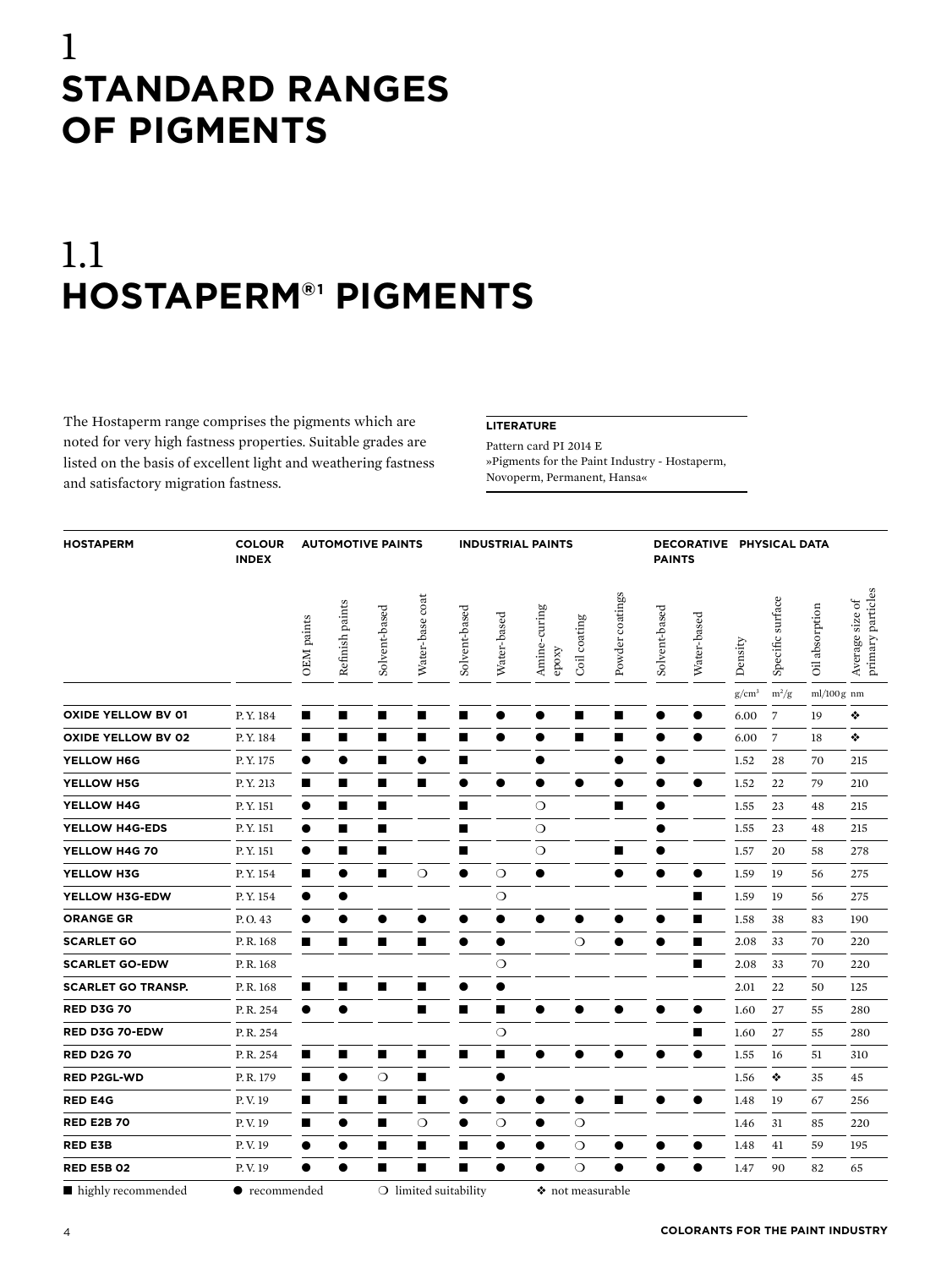| <b>HOSTAPERM</b>        | <b>COLOUR</b><br><b>INDEX</b> | <b>INDUSTRIAL PAINTS</b><br><b>AUTOMOTIVE PAINTS</b> |                 |               |                 |                |             |                       | <b>PAINTS</b> |                 | DECORATIVE PHYSICAL DATA |             |          |                  |                |                                      |
|-------------------------|-------------------------------|------------------------------------------------------|-----------------|---------------|-----------------|----------------|-------------|-----------------------|---------------|-----------------|--------------------------|-------------|----------|------------------|----------------|--------------------------------------|
|                         |                               | OEM paints                                           | Refinish paints | Solvent-based | Water-base coat | Solvent-based  | Water-based | Amine-curing<br>epoxy | Coil coating  | Powder coatings | Solvent-based            | Water-based | Density  | Specific surface | Oil absorption | primary particles<br>Average size of |
|                         |                               |                                                      |                 |               |                 |                |             |                       |               |                 |                          |             | $g/cm^3$ | $m^2/g$          | $ml/100g$ nm   |                                      |
| <b>PINK E</b>           | P.R. 122                      | ∎                                                    | ■               | ■             | п               | ■              |             |                       | $\circ$       | ●               |                          |             | 1.45     | 77               | 65             | 90                                   |
| <b>PINK E-EDS</b>       | P.R. 122                      |                                                      | ■               | ■             |                 | ■              |             |                       |               |                 |                          |             | 1.45     | 77               | 65             | 90                                   |
| <b>PINK E-EDW</b>       | P.R. 122                      | $\bullet$                                            |                 |               | ●               |                | П           |                       |               |                 |                          | ■           | 1.45     | 77               | 65             | 90                                   |
| <b>PINK E-WD</b>        | P.R. 122                      |                                                      |                 |               |                 | $\circ$        |             |                       |               |                 |                          | ■           | 1.44     | 76               | 65             | 60                                   |
| PINK E 02-EDW           | P.R. 122                      |                                                      |                 |               |                 |                |             |                       |               |                 |                          | ■           | 1.45     | 77               | 65             | 90                                   |
| PINK E TRANSP. 01       | P.R. 122                      | ■                                                    | П               | ■             | $\circ$         | $\bullet$      | $\circ$     | $\bullet$             |               |                 |                          |             | 1.50     | 75               | 80             | 65                                   |
| PINK EB TRANSP.         | P.R. 122                      | п                                                    | П               | ■             | $\circ$         |                | $\circ$     |                       | $\circ$       |                 |                          |             | 1.47     | 80               | 78             | 55                                   |
| <b>RED VIOLET ER 02</b> | P.V. 19                       | п                                                    | П               | ∎             | п               | ■              |             |                       | $\circ$       |                 |                          | ●           | 1.49     | 83               | 68             | 70                                   |
| <b>VIOLET BL 01</b>     | P.V. 23                       | П                                                    | ■               | ■             | п               | ■              |             |                       | ●             |                 |                          |             | 1.50     | 103              | 70             | 50                                   |
| <b>VIOLET RL SPEC.</b>  | P.V. 23                       | п                                                    | П               | ■             | п               | ■              |             | ●                     | $\bullet$     | $\bullet$       |                          | 0           | 1.49     | 80               | 78             | 50                                   |
| <b>VIOLET RL-NF</b>     | P.V. 23                       | п                                                    | ■               | ■             | $\circ$         | $\blacksquare$ | $\circ$     |                       |               |                 |                          |             | 1.52     | 99               | 78             | 45                                   |
| <b>BLUE A4R</b>         | P.B. 15:1                     | $\bullet$                                            |                 | ■             | $\blacksquare$  | ■              | $\bullet$   | э                     | ●             | п               |                          |             | 1.61     | 65               | 74             | 60                                   |
| <b>BLUE BT-728-D</b>    | P.B. 15:1                     | п                                                    | ■               | ■             | п               |                |             |                       |               |                 |                          |             | 1.68     | 86               | 82             | 40                                   |
| <b>BLUE BT-729-D</b>    | P.B. 15:1                     | п                                                    | П               | П             | П               |                |             |                       |               |                 |                          |             | 1.65     | 74               | 75             | 65                                   |
| <b>BLUE BT-627-D</b>    | P.B. 15:2                     | п                                                    | П               | ■             | п               | ●              |             |                       | ●             |                 |                          |             | 1.55     | 57               | 64             | 60                                   |
| <b>BLUE B2G</b>         | P.B. 15:3                     | $\bullet$                                            |                 | ■             | П               | ■              | $\bullet$   |                       | ●             |                 |                          | $\bullet$   | 1.61     | 52               | 54             | 95                                   |
| <b>BLUE B2G-EDS</b>     | P.B. 15:3                     | п                                                    | П               | ■             | $\circ$         | ■              | $\bigcirc$  |                       | ■             | п               | ■                        | $\circ$     | 1.61     | 52               | 54             | 95                                   |
| <b>BLUE B2G-L</b>       | P.B. 15:3                     | $\bullet$                                            | ●               | ■             | $\blacksquare$  | П              | $\bullet$   | ●                     | $\bullet$     | п               | $\bullet$                | $\bullet$   | 1.60     | 44               | 61             | 75                                   |
| BLUE BT-617-D           | P.B. 15:4                     | п                                                    | П               | ■             | п               | $\bullet$      | $\bullet$   |                       | $\bullet$     |                 |                          |             | 1.62     | 52               | 67             | 65                                   |
| <b>GREEN GNX</b>        | P.G. 7                        | п                                                    | ■               | ■             | п               | ■              | $\bullet$   |                       | ●             |                 |                          |             | 2.05     | 40               | 50             | 50                                   |
| <b>GREEN GNX-EDS</b>    | P.G. 7                        | п                                                    | ■               | ■             | $\circ$         | ■              | $\circ$     | ●                     | ■             | п               | п                        | $\circ$     | 2.05     | 40               | 50             | 50                                   |
| <b>BROWN HFR 01</b>     | P. BR. 25                     | П                                                    | П               | ■             | п               | $\bullet$      | $\bullet$   | $\bullet$             | $\circ$       | $\bullet$       |                          |             | 1.52     | 90               | 86             | 80                                   |

 $\qquad \qquad \blacksquare$  <br> highly recommended  $\qquad \qquad \blacklozenge$  recommended<br>  $\qquad \qquad \square$  limited suitability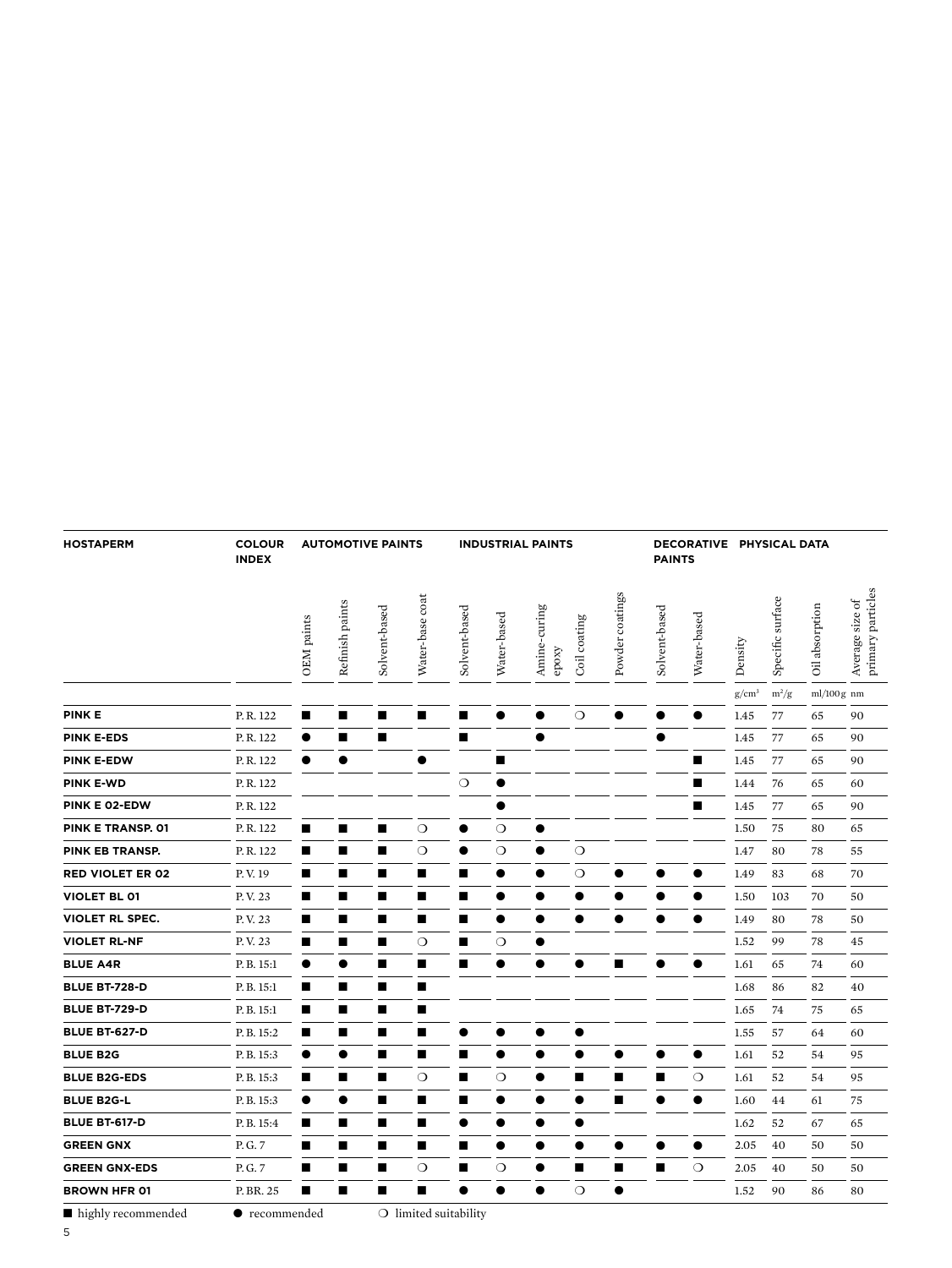### 1.2 **Novoperm® pigments**

Novoperm is the trade name for pigments with above-average fastness properties. These tried and tested products are suitable - depending on the grade - for use in the paint industry when the pigments have to meet special requirements.

#### **Literature**

Pattern card PI 2014 E »Pigments for the Paint Industry - Hostaperm, Novoperm, Permanent, Hansa«

| <b>NOVOPERM</b>         | <b>COLOUR</b><br><b>INDEX</b> | <b>AUTOMOTIVE PAINTS</b><br><b>INDUSTRIAL PAINTS</b> |                 |                |                                |                          |             |                       | DECORATIVE PHYSICAL DATA<br><b>PAINTS</b> |                             |               |                |          |                  |                         |                                      |
|-------------------------|-------------------------------|------------------------------------------------------|-----------------|----------------|--------------------------------|--------------------------|-------------|-----------------------|-------------------------------------------|-----------------------------|---------------|----------------|----------|------------------|-------------------------|--------------------------------------|
|                         |                               | OEM paints                                           | Refinish paints | Solvent-based  | Water-base coat                | Solvent-based            | Water-based | Amine-curing<br>epoxy | Coil coating                              | Powder coatings             | Solvent-based | Water-based    | Density  | Specific surface | Oil absorption          | primary particles<br>Average size of |
|                         |                               |                                                      |                 |                |                                |                          |             |                       |                                           |                             |               |                | $g/cm^3$ | $m^2/g$          | $ml/100g$ <sub>nm</sub> |                                      |
| <b>YELLOW FGL</b>       | P.Y. 97                       |                                                      |                 |                |                                | ●                        |             | $\bullet$             |                                           | $\circ$                     | ■             | п              | 1.39     | 14               | 55                      | 255                                  |
| <b>YELLOW F2G</b>       | P.Y. 194                      |                                                      |                 |                |                                | $\mathbb{R}^n$           |             | $\bullet$             |                                           | $\mathcal{L}_{\mathcal{A}}$ | $\bullet$     | $\bullet$      | 1.46     | 19               | 98                      | 315                                  |
| <b>YELLOW F2G-EDS</b>   | P.Y. 194                      |                                                      |                 |                |                                | п                        |             |                       |                                           |                             |               |                | 1.46     | 19               | 98                      | 315                                  |
| YELLOW 5GD 71           | P.Y. 155                      | $\circ$                                              | $\bullet$       | ш              | $\mathbf{r}$                   | $\overline{\phantom{a}}$ | ■           | $\bullet$             | $\circ$                                   | $\mathcal{L}_{\mathcal{A}}$ | $\bullet$     | $\bullet$      | 1.44     | 34               | 67                      | 205                                  |
| YELLOW H2G              | P.Y. 120                      |                                                      | $\bullet$       |                |                                | п                        | $\bullet$   | $\bullet$             |                                           | п                           |               |                | 1.52     | 30               | 48                      | 115                                  |
| YELLOW HR               | P.Y.83                        |                                                      |                 |                |                                |                          | œ           | 0                     |                                           | 0                           |               |                | 1.43     | 27               | 87                      | 40                                   |
| YELLOW HR 70            | P.Y.83                        | $\bigcirc$                                           | $\bullet$       |                | $\bullet$                      | п                        |             | $\bullet$             |                                           | п                           |               | $\bullet$      | 1.51     | 21               | 66                      | 325                                  |
| YELLOW HR 70-EDS        | P.Y.83                        |                                                      | ●               |                |                                | <b>In</b>                |             |                       |                                           |                             |               |                | 1.51     | 21               | 66                      | 325                                  |
| YELLOW M2R 70           | P.Y. 139                      | $\bullet$                                            | ●               | $\blacksquare$ | П                              | п                        | $\circ$     | $\bullet$             | $\circ$                                   | п                           |               |                | 1.75     | 20               | 45                      | 220                                  |
| ORANGE H5G 70           | P.O. <sub>62</sub>            | $\circ$                                              | $\bullet$       | $\bullet$      | $\circ$                        | $\mathbb{R}^n$           | 0           | 0                     |                                           | $\bullet$                   |               | O              | 1.52     | 10               | 72                      | 745                                  |
| <b>ORANGE HL</b>        | P.O.36                        |                                                      |                 |                |                                | ●                        |             |                       |                                           | ●                           |               | 0              | 1.64     | 31               | 68                      | 155                                  |
| <b>ORANGE HL 70</b>     | P.O. 36                       | $\blacksquare$                                       | П               | $\blacksquare$ | $\overline{\phantom{a}}$       | $\blacksquare$           | $\bullet$   | $\bullet$             | $\circ$                                   | $\overline{\phantom{a}}$    | $\bullet$     | $\bullet$      | 1.62     | 14               | 64                      | 395                                  |
| <b>ORANGE HL 70-EDW</b> | P.O.36                        | ■                                                    | ▅               | $\circ$        | п                              | $\circ$                  | ■           | $\bullet$             |                                           | $\circ$                     | $\bigcirc$    | $\blacksquare$ | 1.62     | 14               | 64                      | 395                                  |
| <b>ORANGE HL 70-NF</b>  | P.O.36                        | $\blacksquare$                                       | П               | $\blacksquare$ | $\bigcirc$                     | $\bullet$                | $\circ$     |                       |                                           |                             |               |                | 1.63     | 15               | 72                      | 370                                  |
| <b>RED HF3S</b>         | P.R. 188                      |                                                      |                 |                |                                | $\bullet$                | $\bullet$   | $\bullet$             |                                           | $\bullet$                   | ■             | п              | 1.47     | 22               | 74                      | 145                                  |
| RED HF3S 70             | P.R. 188                      | $\bullet$                                            | œ               | $\blacksquare$ | $\circ$                        | п                        |             | $\bullet$             | $\circ$                                   | $\bullet$                   | O             | 0              | 1.49     | 13               | 72                      | 255                                  |
| <b>RED F2RK 70</b>      | P.R. 170                      | $\bullet$                                            | ●               | $\bullet$      | $\bullet$                      | $\bullet$                |             | $\bullet$             |                                           | $\bullet$                   |               |                | 1.40     | 19               | 60                      | 315                                  |
| RED F3RK 70             | P.R. 170                      | $\circ$                                              | ●               |                | $\bullet$                      | п                        |             | ●                     |                                           | n.                          |               |                | 1.44     | 19               | 65                      | 270                                  |
| <b>RED F5RK</b>         | P.R. 170                      |                                                      |                 |                |                                | п                        | $\bullet$   | $\bullet$             |                                           | $\mathcal{L}_{\mathcal{A}}$ |               |                | 1.40     | 25               | 69                      | 215                                  |
| highly recommended      | $\bullet$ recommended         |                                                      |                 |                | $\bigcirc$ limited suitability |                          |             |                       |                                           |                             |               |                |          |                  |                         |                                      |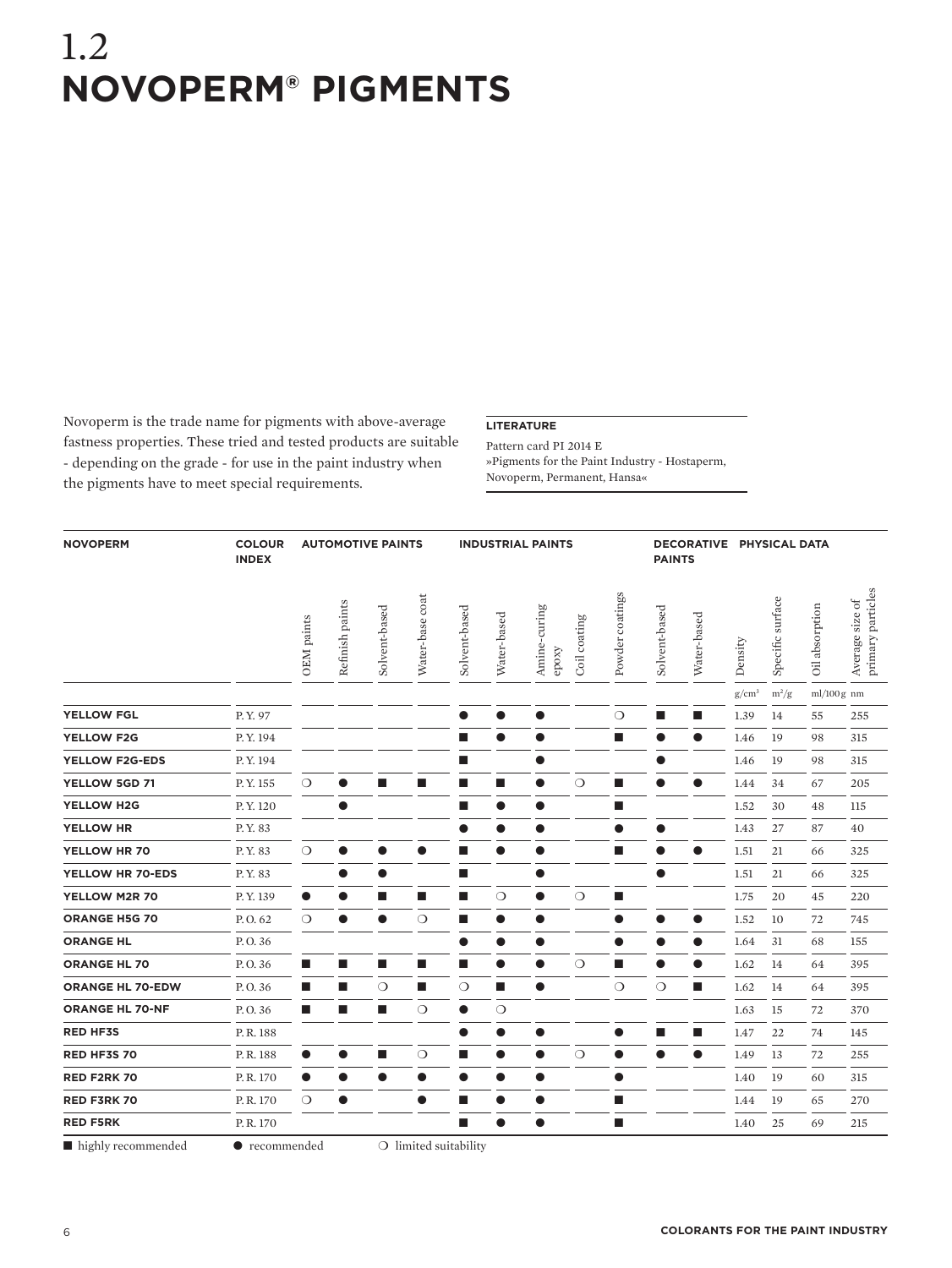# 1.2.1 **Novoperm® pigments**

not standardized in paint

| <b>NOVOPERM</b>      | <b>COLOUR</b><br><b>INDEX</b> | <b>AUTOMOTIVE PAINTS</b><br><b>INDUSTRIAL PAINTS</b> |            |                 |                                |                    |               |             |                          |              |                    | <b>DECORATIVE</b><br><b>PAINTS</b> |             | <b>PHYSICAL DATA</b> |                      |                |                                            |
|----------------------|-------------------------------|------------------------------------------------------|------------|-----------------|--------------------------------|--------------------|---------------|-------------|--------------------------|--------------|--------------------|------------------------------------|-------------|----------------------|----------------------|----------------|--------------------------------------------|
|                      |                               |                                                      | OEM paints | Refinish paints | Solvent-based                  | coat<br>Water-base | Solvent-based | Water-based | curing<br>Amine<br>epoxy | Coil coating | coatings<br>Powder | Solvent-based                      | Water-based | Density              | surface<br>Specific: | Oil absorption | particles<br>size of<br>primary<br>Average |
|                      |                               |                                                      |            |                 |                                |                    |               |             |                          |              |                    |                                    | $g/cm^3$    | $m^2/g$              | $ml/100g$ nm         |                |                                            |
| YELLOW 4G 01         | P.Y. 155                      |                                                      |            |                 |                                |                    |               |             | $\bigcirc$               |              |                    |                                    | 1.45        | 38                   | 75                   | 115            |                                            |
| YELLOW HR 02         | P.Y. 83                       |                                                      |            |                 |                                |                    |               |             |                          |              |                    |                                    | 1.49        | 74                   | 79                   | 55             |                                            |
| YELLOW P-M3R         | P.Y. 139                      |                                                      |            |                 |                                |                    |               |             | $\circ$                  |              |                    |                                    | 1.65        | 60                   | 55                   | 75             |                                            |
| <b>RED HFG</b>       | P.O. 38                       |                                                      |            |                 |                                |                    |               |             | $\bigcirc$               | $\bullet$    |                    |                                    | 1.46        | 67                   | 87                   | 165            |                                            |
| <b>CARMINE HF4C</b>  | P.R. 185                      |                                                      |            |                 |                                |                    |               |             |                          |              |                    |                                    | 1.48        | 52                   | 90                   | 165            |                                            |
| <b>BORDEAUX HF3R</b> | P.V. 32                       |                                                      |            |                 |                                |                    |               |             | $\bigcirc$               |              |                    |                                    | 1.48        | 44                   | 83                   | 170            |                                            |
| highly recommended   | • recommended                 |                                                      |            |                 | $\bigcirc$ limited suitability |                    |               |             | ◆ not measurable         |              |                    |                                    |             |                      |                      |                |                                            |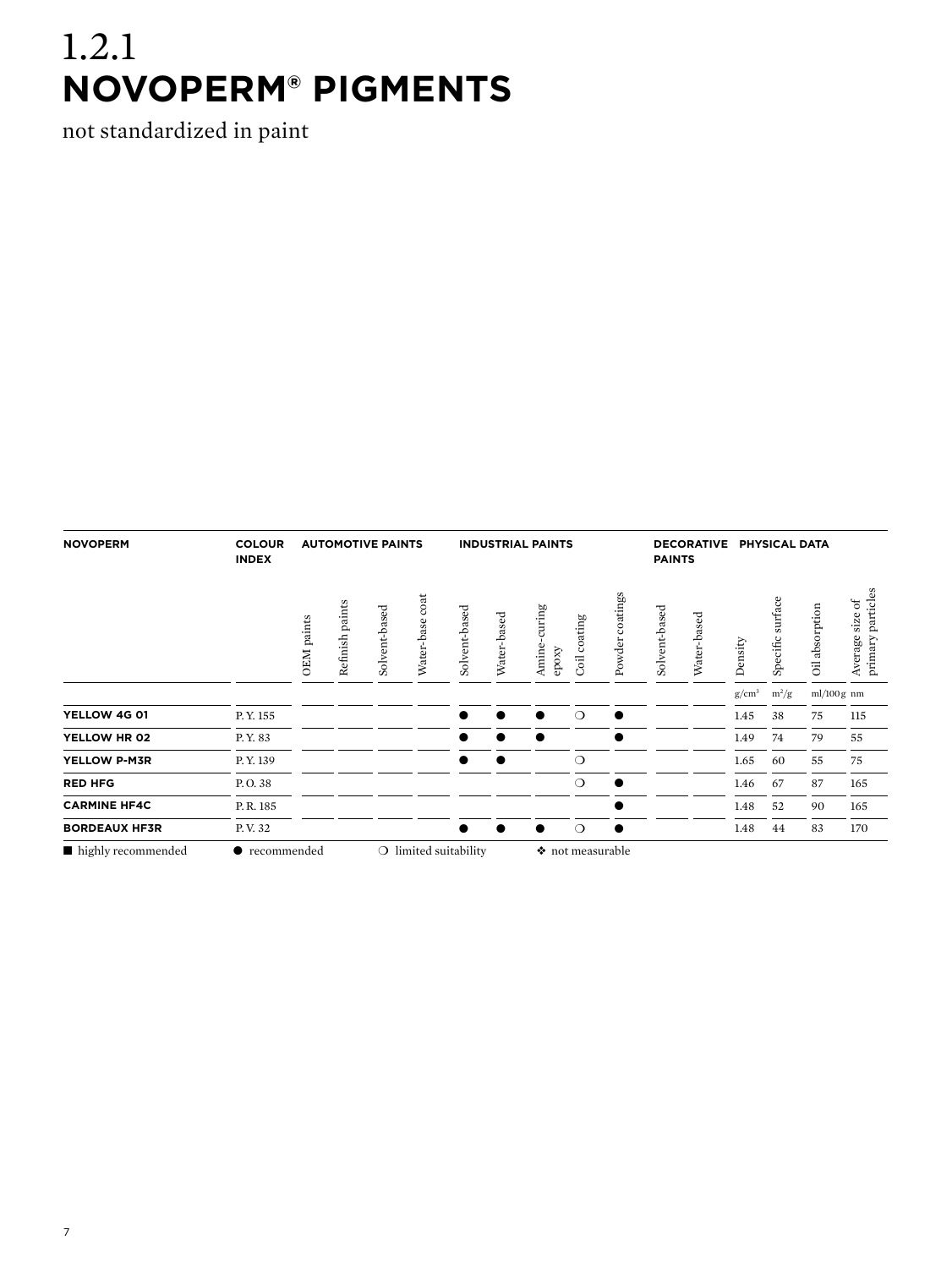### 1.3 **permanent pigments**

This group comprises of pigments that vary in fastness properties. Because of their high tinctorial strength, good gloss and largely good light fastness Permanent pigments are used in industrial and decorative paint systems.

#### **Literature**

Pattern card PI 2014 E »Pigments for the Paint Industry - Hostaperm, Novoperm, Permanent, Hansa«

| <b>PERMANENT</b>    | <b>COLOUR</b><br><b>INDEX</b> |            |                    | <b>AUTOMOTIVE PAINTS</b> |                                |                |             | <b>INDUSTRIAL PAINTS</b>                  |                 | <b>PAINTS</b> | <b>DECORATIVE</b> | PHYSICAL DATA |                      |                |                                                                 |
|---------------------|-------------------------------|------------|--------------------|--------------------------|--------------------------------|----------------|-------------|-------------------------------------------|-----------------|---------------|-------------------|---------------|----------------------|----------------|-----------------------------------------------------------------|
|                     |                               | OEM paints | paints<br>Refinish | Solvent-based            | $\cot$<br>Water-base           | Solvent-based  | Water-based | curing<br>Coil coating<br>Amine-<br>epoxy | Powder coatings | Solvent-based | Water-based       | Density       | surface<br>Specific: | Oil absorption | particles<br>$\mathrm{size}\ \mathrm{of}$<br>primary<br>Average |
|                     |                               |            |                    |                          |                                |                |             |                                           |                 |               |                   | $g/cm^3$      | $m^2/g$              | $ml/100g$ nm   |                                                                 |
| <b>ORANGE RL 70</b> | P.O. 34                       |            |                    |                          |                                | $\blacksquare$ | ∙           | $\circ$                                   | $\blacksquare$  |               |                   | 1.43          | 30                   | 68             | 150                                                             |
| <b>RED FGR</b>      | P.R. 112                      |            |                    |                          |                                | $\blacksquare$ |             | $\circ$                                   | $\circ$         | п             | $\bullet$         | 1.49          | 25                   | 76             | 200                                                             |
| <b>RED FGR 02</b>   | P.R. 112                      |            |                    |                          |                                | ▅              |             | $\circ$                                   |                 | ■             | ●                 | 1.49          | 31                   | 82             | 140                                                             |
| <b>RED FGR 70</b>   | P.R. 112                      |            |                    |                          |                                |                |             | $\circ$                                   | $\circ$         | п             |                   | 1.48          | 11                   | 48             | 295                                                             |
| <b>BORDEAUX FGR</b> | P.R. 14                       |            |                    |                          |                                |                |             | $\circ$                                   |                 | п             |                   | 1.42          | 25                   | 59             | 90                                                              |
| <b>BORDEAUX FRR</b> | P.R. 12                       |            |                    |                          |                                | $\circ$        | $\circ$     | $\circ$                                   |                 | п             |                   | 1.37          | 25                   | 70             | 95                                                              |
| highly recommended  | • recommended                 |            |                    |                          | $\bigcirc$ limited suitability |                |             |                                           |                 |               |                   |               |                      |                |                                                                 |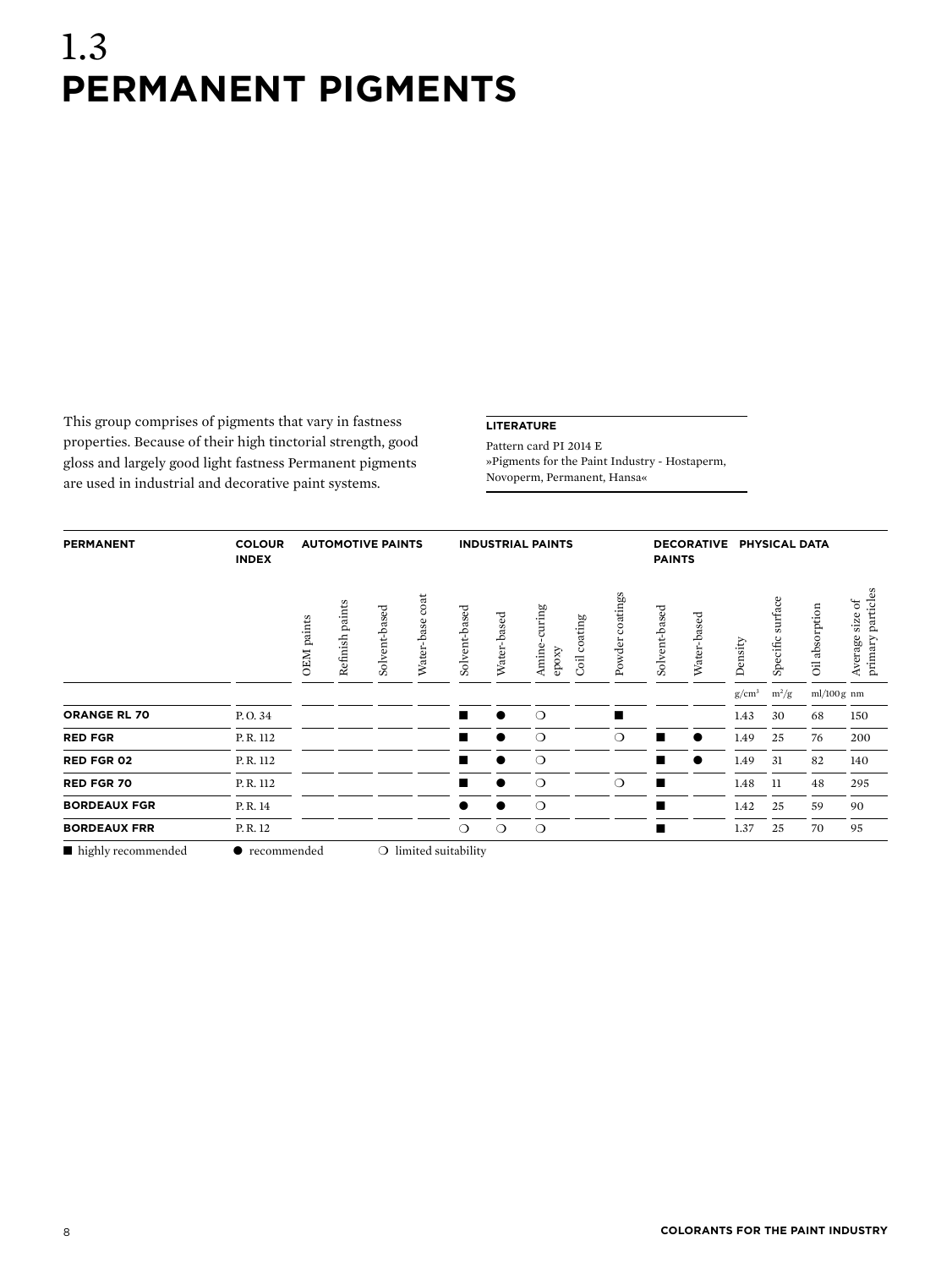## 1.3.1 **permanent pigments**

not standardized in paint

| <b>PERMANENT</b>      | <b>COLOUR</b><br><b>INDEX</b> |            |                 | <b>AUTOMOTIVE PAINTS</b> |                      | <b>INDUSTRIAL PAINTS</b>       | <b>PAINTS</b> | <b>DECORATIVE</b>         |              | <b>PHYSICAL DATA</b> |               |             |          |                      |                |                                            |
|-----------------------|-------------------------------|------------|-----------------|--------------------------|----------------------|--------------------------------|---------------|---------------------------|--------------|----------------------|---------------|-------------|----------|----------------------|----------------|--------------------------------------------|
|                       |                               | OEM paints | Refinish paints | Solvent-based            | $\cot$<br>Water-base | Solvent-based                  | Water-based   | curing<br>Amine-<br>epoxy | Coil coating | Powder coatings      | Solvent-based | Water-based | Density  | surface<br>Specific: | Oil absorption | particles<br>size of<br>primary<br>Average |
|                       |                               |            |                 |                          |                      |                                |               |                           |              |                      |               |             | $g/cm^3$ | $m^2/g$              | $ml/100g$ nm   |                                            |
| YELLOW GG 02          | P.Y. 17                       |            |                 |                          |                      | $\circ$                        | $\circ$       |                           |              | $\circ$              |               |             | 1.36     | 23                   | 114            | 85                                         |
| YELLOW DHG            | P.Y. 12                       |            |                 |                          |                      | $\circ$                        | $\circ$       |                           |              |                      |               |             | 1.39     | 31                   | 96             | 100                                        |
| <b>YELLOW GR</b>      | P.Y. 13                       |            |                 |                          |                      | $\circ$                        | $\circ$       |                           |              | $\circ$              |               |             | 1.36     | 47                   | 85             | 75                                         |
| <b>ORANGE G</b>       | P.O.13                        |            |                 |                          |                      | $\circ$                        | $\circ$       |                           |              | $\circ$              |               |             | 1.41     | 38                   | 80             | 130                                        |
| <b>ORANGE RL 01</b>   | P.O. 34                       |            |                 |                          |                      | $\circ$                        |               |                           |              |                      |               |             | 1.40     | 58                   | 95             | 50                                         |
| <b>LAKE RED LCLL</b>  | P.R. 53:1                     |            |                 |                          |                      | $\circ$                        |               |                           |              |                      |               |             | 1.80     | 58                   | 72             | 115                                        |
| <b>CARMINE FBB 02</b> | P.R. 146                      |            |                 |                          |                      | D                              |               | $\bullet$                 |              |                      |               |             | 1.41     | 32                   | 69             | 155                                        |
| highly recommended    | $\bullet$ recommended         |            |                 |                          |                      | $\bigcirc$ limited suitability |               |                           |              |                      |               |             |          |                      |                |                                            |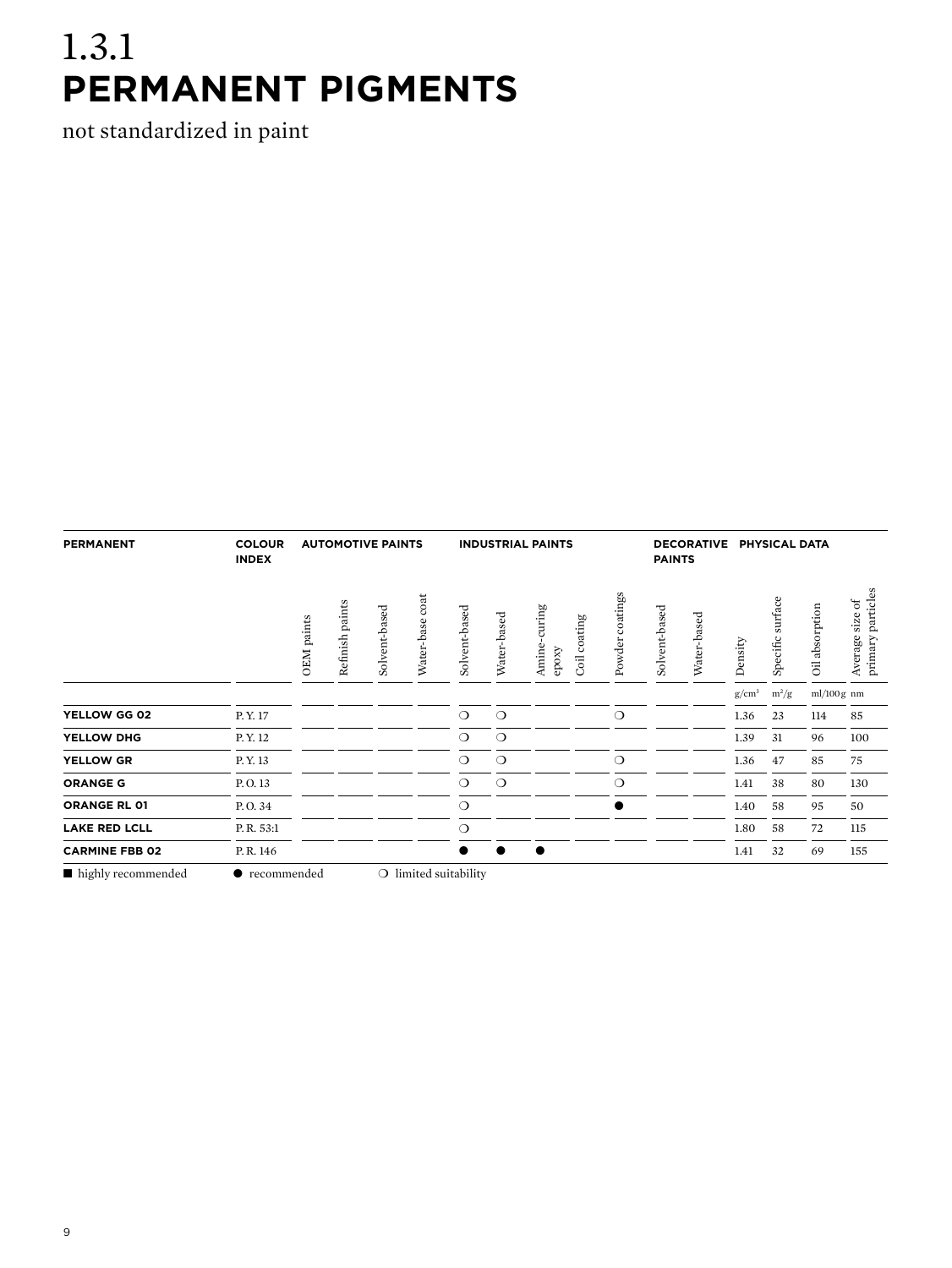### 1.4 **hansa® pigments**

The Hansa Yellow pigments are noted for very good light fastness. Use of the Hansa Red grades should be restricted to full-shade colorations. The Hansa pigments do not have adequate fastness to overpainting. They are standard pigments for air-drying paints.

#### **Literature**

Pattern card PI 2014 E »Pigments for the Paint Industry - Hostaperm, Novoperm, Permanent, Hansa«

| <b>HANSA</b>                         | <b>COLOUR</b><br><b>INDEX</b> |                   | <b>AUTOMOTIVE PAINTS</b> |               |                                |               |             | <b>INDUSTRIAL PAINTS</b>              |                 | <b>PAINTS</b> | <b>DECORATIVE</b> |          | PHYSICAL DATA    |                |                                      |
|--------------------------------------|-------------------------------|-------------------|--------------------------|---------------|--------------------------------|---------------|-------------|---------------------------------------|-----------------|---------------|-------------------|----------|------------------|----------------|--------------------------------------|
|                                      |                               | <b>OEM</b> paints | Refinish paints          | Solvent-based | Water-base coat                | Solvent-based | Water-based | Amine-curing<br>Coil coating<br>epoxy | Powder coatings | Solvent-based | Water-based       | Density  | Specific surface | Oil absorption | primary particles<br>Average size of |
|                                      |                               |                   |                          |               |                                |               |             |                                       |                 |               |                   | $g/cm^3$ | $m^2/g$          | $ml/100g$ nm   |                                      |
| YELLOW 10G                           | P.Y. 3                        |                   |                          |               |                                | $\circ$       | $\circ$     | $\circ$                               |                 |               |                   | 1.58     | 11               | 59             | 405                                  |
| YELLOW 10G 41 GRAN.                  | P.Y. 3                        |                   |                          |               |                                | $\circ$       | $\circ$     | $\circ$                               |                 |               |                   | 1.57     | 12               | 74             | ۰                                    |
| <b>BRILLIANT YELLOW 5GX</b>          | P.Y.74                        |                   |                          |               |                                | $\circ$       | $\circ$     | $\circ$                               |                 |               | $\bullet$         | 1.41     | 34               | 59             | 135                                  |
| <b>BRILLIANT YELLOW 4GX</b>          | P.Y.73                        |                   |                          |               |                                | $\circ$       | $\circ$     | $\circ$                               |                 |               | $\bullet$         | 1.48     | 21               | 59             | 200                                  |
| <b>BRILLIANT YELLOW 2GX 70</b>       | P.Y. 74                       |                   |                          |               |                                | $\circ$       | $\circ$     | $\circ$                               |                 |               | ∎                 | 1.43     | 16               | 54             | 340                                  |
| <b>BRILLIANT YELLOW 2GX 70-S</b>     | P.Y.74                        |                   |                          |               |                                | $\circ$       | $\circ$     | $\circ$                               |                 |               | ∎                 | 1.43     | 16               | 59             | 312                                  |
| BRILLIANT YELLOW 2GX 70-S-EDW P.Y.74 |                               |                   |                          |               |                                |               | $\circ$     |                                       |                 |               | $\blacksquare$    | 1.43     | 16               | 59             | 312                                  |
| <b>RED GG</b>                        | P.O.5                         |                   |                          |               |                                | $\circ$       | $\circ$     |                                       |                 |               | $\circ$           | 1.55     | 12               | 59             | 285                                  |
| <b>SCARLET RNC</b>                   | P.R. 3                        |                   |                          |               |                                |               |             |                                       |                 |               |                   | 1.42     | 17               | 74             | 255                                  |
| <b>RED 3B</b>                        | P.R. 3                        |                   |                          |               |                                |               |             |                                       |                 |               |                   | 1.42     | 9                | 55             | 405                                  |
| lacktriangleright highly recommended | $\bullet$ recommended         |                   |                          |               | $\bigcirc$ limited suitability |               |             | ❖ not measurable                      |                 |               |                   |          |                  |                |                                      |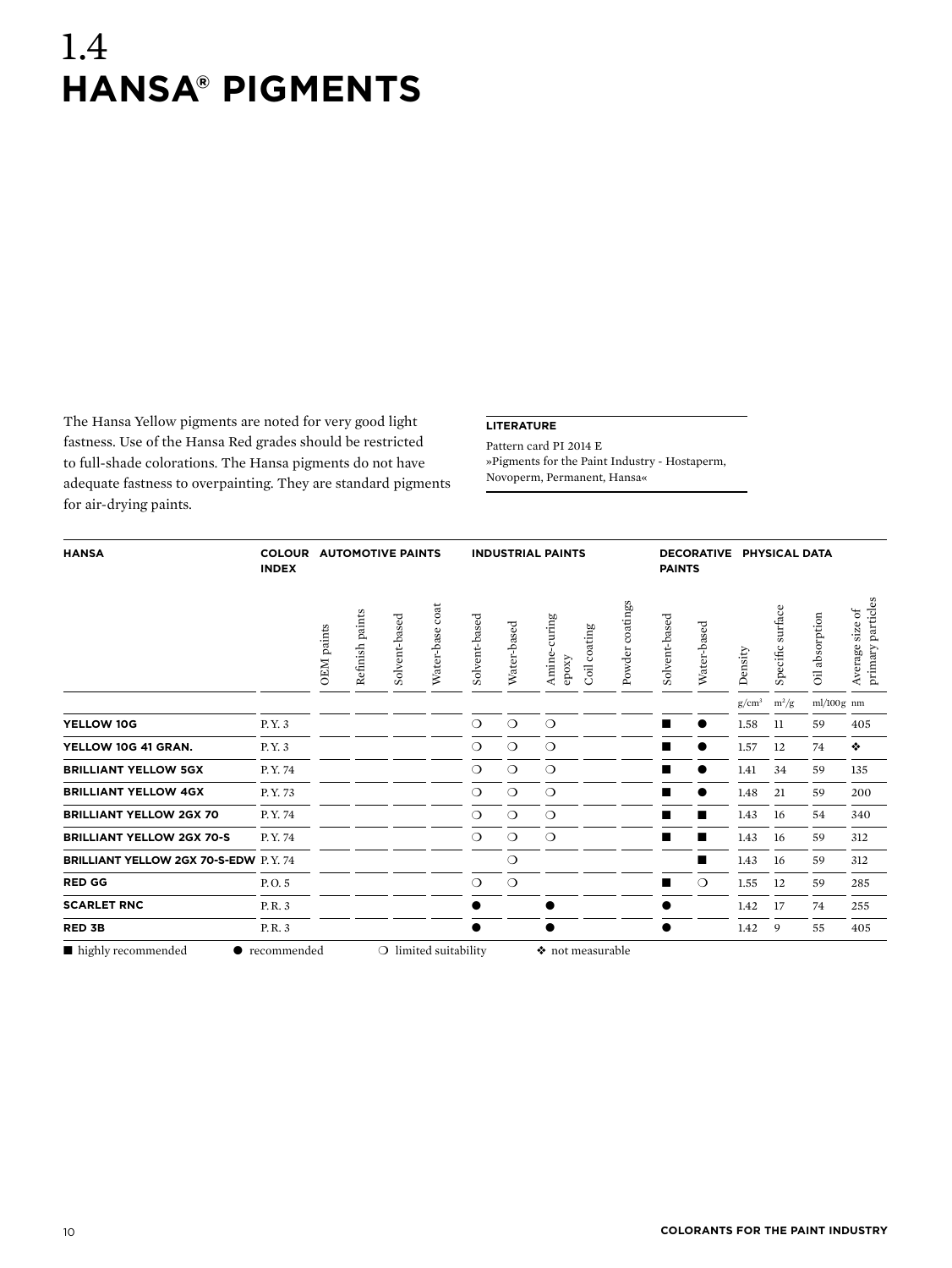# 1.5 **Other pigments**

not standardized in paint

# 1.5.1 **PV Fast® pigments**

Highly fast organic pigments with outstanding heat resistance, light fastness and bleeding fastness in various polymers. Because of their very good heat resistance, selected pigments can be used in special paint systems after preliminary trials.

| <b>PV FAST</b>        | <b>COLOUR</b><br><b>INDEX</b> |            |                 | <b>AUTOMOTIVE PAINTS</b> |                      |                                |             | <b>INDUSTRIAL PAINTS</b>  |              |                    | <b>PAINTS</b> | <b>DECORATIVE</b> |          | <b>PHYSICAL DATA</b>  |                |                                         |
|-----------------------|-------------------------------|------------|-----------------|--------------------------|----------------------|--------------------------------|-------------|---------------------------|--------------|--------------------|---------------|-------------------|----------|-----------------------|----------------|-----------------------------------------|
|                       |                               | OEM paints | Refinish paints | Solvent-based            | $\cot$<br>Water-base | Solvent-based                  | Water-based | curing<br>Amine-<br>epoxy | Coil coating | coatings<br>Powder | Solvent-based | Water-based       | Density  | surface<br>Specific s | Oil absorption | primary particles<br>size of<br>Average |
|                       |                               |            |                 |                          |                      |                                |             |                           |              |                    |               |                   | $g/cm^3$ | $m^2/g$               | $ml/100g$ nm   |                                         |
| YELLOW HG             | P.Y. 180                      |            |                 |                          |                      |                                |             |                           | ●            | $\bullet$          |               |                   | 1.46     | 28                    | 98             | 180                                     |
| YELLOW HGR            | P.Y. 191                      |            |                 |                          |                      |                                |             |                           |              |                    |               |                   | 1.71     | 20                    | 79             | 600                                     |
| YELLOW H3R            | P.Y. 181                      | $\circ$    | $\circ$         | $\bullet$                |                      |                                |             |                           |              |                    |               |                   | 1.48     | 27                    | 118            | 415                                     |
| <b>ORANGE H4GL 01</b> | P.O.72                        |            |                 |                          |                      |                                |             |                           |              |                    |               |                   | 1.51     | 39                    | 78             | 140                                     |
| <b>RED B</b>          | P.R. 149                      |            |                 |                          |                      |                                |             |                           |              |                    |               |                   | 1.40     | 56                    | 66             | 35                                      |
| <b>RED 3B</b>         | P.R. 144                      |            |                 |                          |                      |                                |             |                           |              |                    |               |                   | 1.52     | 30                    | 79             | 460                                     |
| <b>BLUE A2R</b>       | P.B. 15:1                     |            |                 |                          |                      |                                |             |                           |              |                    |               |                   | 1.65     | 70                    | 63             | 40                                      |
| <b>BLUE BG</b>        | P.B. 15:3                     |            |                 |                          |                      |                                |             |                           |              | п                  |               |                   | 1.62     | 57                    | 61             | 95                                      |
| highly recommended    | $\bullet$ recommended         |            |                 |                          |                      | $\bigcirc$ limited suitability |             |                           |              |                    |               |                   |          |                       |                |                                         |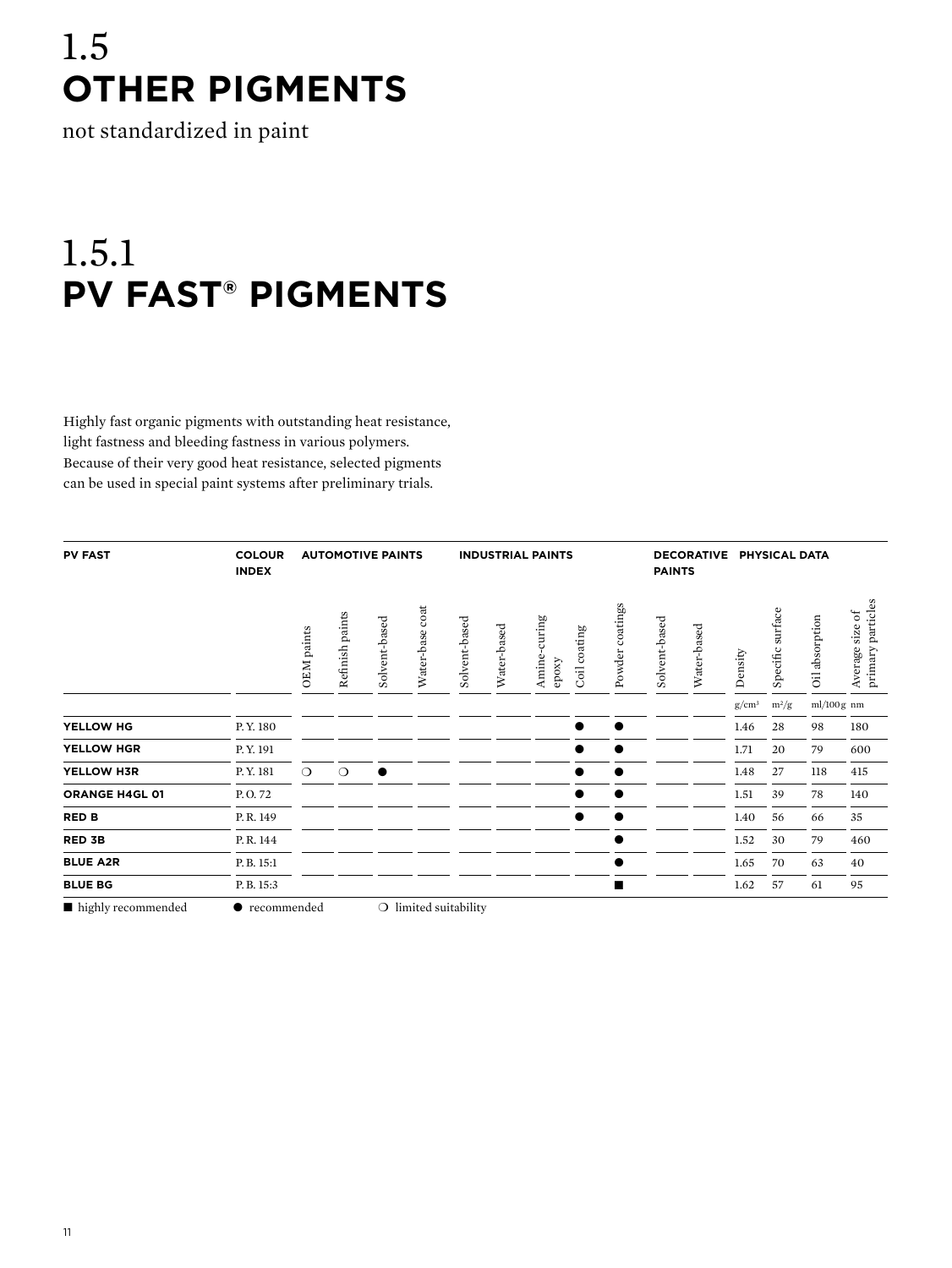## 1.5.2 **Graphtol® pigments**

Graphtol pigments have lower general fastness properties than the PV Fast pigments. Selected pigments can be used for low-cost powder coating formulations after preliminary trials.

| <b>GRAPHTOL</b>                | <b>COLOUR</b><br><b>INDEX</b> |            |                 | <b>AUTOMOTIVE PAINTS</b> |                      |               |             | <b>INDUSTRIAL PAINTS</b> |              |                    | <b>PAINTS</b> | <b>DECORATIVE</b> |          | PHYSICAL DATA       |                |                                                     |
|--------------------------------|-------------------------------|------------|-----------------|--------------------------|----------------------|---------------|-------------|--------------------------|--------------|--------------------|---------------|-------------------|----------|---------------------|----------------|-----------------------------------------------------|
|                                |                               | OEM paints | Refinish paints | Solvent-based            | $\cot$<br>Water-base | Solvent-based | Water-based | uring<br>Amine-<br>epoxy | Coil coating | coatings<br>Powder | Solvent-based | Water-based       | Density  | surface<br>Specific | Oil absorption | primary particles<br>$_{\rm bf}$<br>size<br>Average |
|                                |                               |            |                 |                          |                      |               |             |                          |              |                    |               |                   | $g/cm^3$ | $m^2/g$             | $ml/100g$ nm   |                                                     |
| YELLOW 3GP 01                  | P.Y. 155                      |            |                 |                          |                      |               |             |                          |              | $\circ$            |               |                   | 1.39     | 52                  | 59             | ٠                                                   |
| YELLOW H2R                     | P.Y. 139                      |            |                 |                          |                      |               |             |                          |              | $\circ$            |               |                   | 1.66     | 59                  | 66             | 75                                                  |
| <b>RED LC</b>                  | P.R. 53:1                     |            |                 |                          |                      |               |             |                          |              | $\circ$            |               |                   | 1.82     | 42                  | 70             | 160                                                 |
| <b>FIRE RED 3RLP</b>           | P.R. 48:3                     |            |                 |                          |                      |               |             |                          |              | $\circ$            |               |                   | 1.84     | 28                  | 60             | 270                                                 |
| <b>RUBINE L4B</b>              | P.R. 57:1                     |            |                 |                          |                      |               |             |                          |              | $\circ$            |               |                   | 1.66     | 68                  | 67             | 76                                                  |
| $\bigcirc$ limited suitability | ◆ not measurable              |            |                 |                          |                      |               |             |                          |              |                    |               |                   |          |                     |                |                                                     |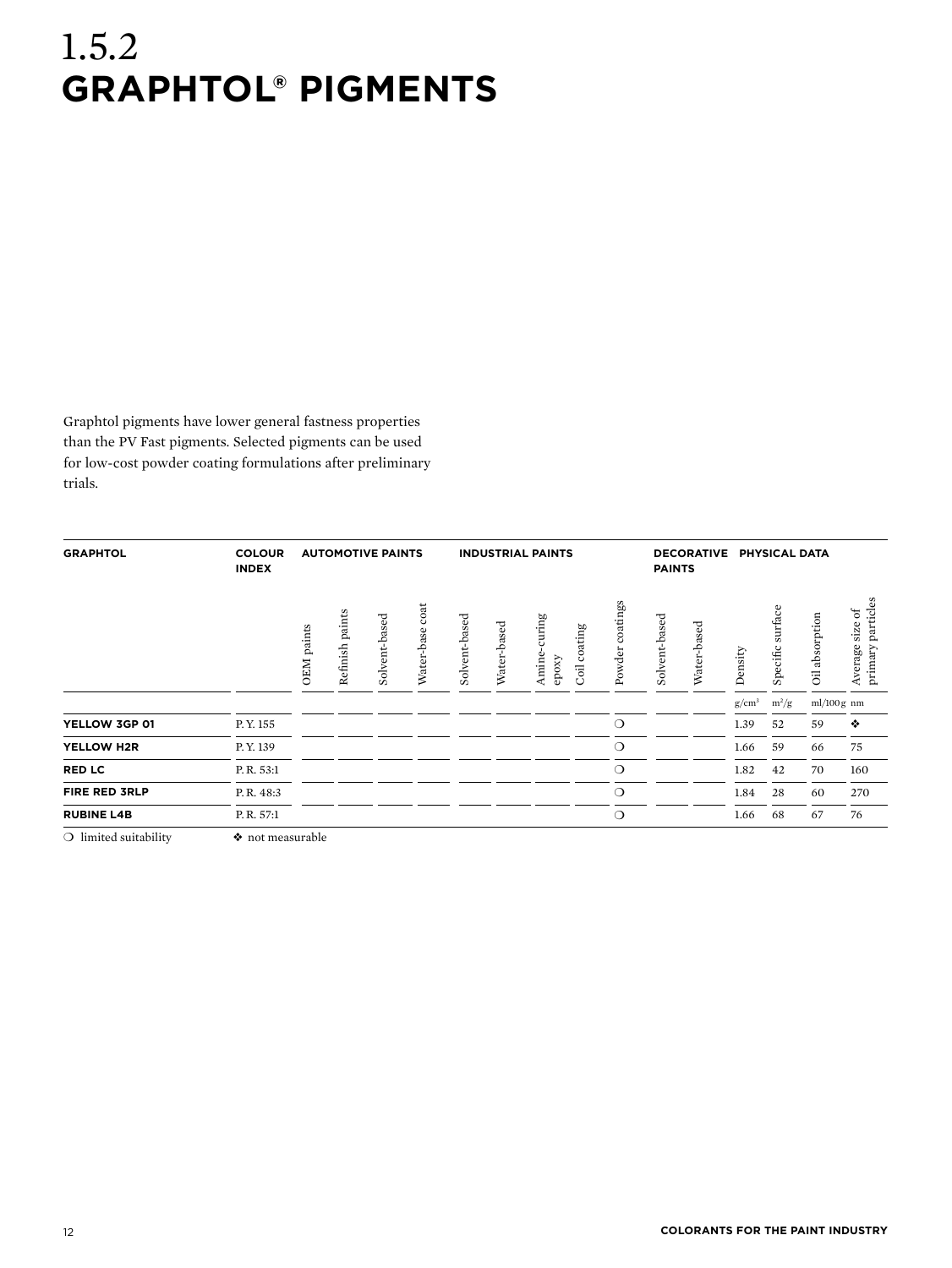# 2 **Numerical code and special grades**

#### 2.1

#### **Easily dispersible pigments**

In the paint manufacturing process, one of the most important steps is the dispersion of pigments. Clariant has developed a new range of organic pigments: The »Easily Dispersible pigments«, called »ED pigments«, to simplify this process. As the name suggests, ED pigments can be easily incorporated into paint systems with a dissolver, and without an additional milling step.

This is an innovative approach for paint manufacturing which offers efficiency as well as savings in raw materials and energy. To achieve »Easily Dispersible pigments« characteristics of organic pigments, Clariant has developed an economic production process which includes surface treatment of the pigments with highly efficient and widely compatible dispersing additives.

#### **Literature**

Brochure PI 2009 E »Easily Dispersible Pigments - EDS Pigments «, Brochure PI 2010 E »Easily Dispersible Pigments - EDW Pigments «

| <b>EDS PIGMENTS</b>                                                            |  |
|--------------------------------------------------------------------------------|--|
| (EDS = Easily Dispersible Solvent)                                             |  |
| Dissolver dispersible pigments for<br>solvent-based industrial coating systems |  |

#### **EDW Pigments ( EDW = Easily Dispersible Water )**

Easily dispersible pigments for water-based pigment dispersions for decorative paints

For further information, please refer to our ED brochures PI 2009 E (EDS) and PI 2010 E (EDW).

#### 2.2 **Numerical code for alteration of standards and special grades**

In the course of improving or further developing existing pigments / pigment preparations for special fields of application or special processing methods there is a need for modified grades or special grades, which are identified by adding a two-digit number to the pigment name. Each further modification to one and the same pigment is identified by the next consecutive number.

We use the following system:

- 01 19 Alteration of standards and improvements to individual pigments (e.g. higher tinctorial strength, change in shade etc.).
- 30 39 Alteration of standards or improvements to pigment preparations with their own range name.
- 40 49 Pigments with improved dispersibility primarily for air-drying paints.
- 70 79 Highly opaque pigments with very good flow properties.

2.3 **Opaque pigments for lead-free pigmentations Hansa Brilliant Yellow 2GX 70 Hansa Brilliant Yellow 2GX 70-S Novoperm Yellow 5GD 71 Hostaperm Yellow H4G Hostaperm Yellow H4G 70 Novoperm Yellow HR 70 Novoperm Yellow M2R 70 Novoperm Orange H5G 70 Novoperm Orange HL 70 Novoperm Orange HL 70-NF Permanent Orange RL 70 Permanent Red FGR 70 Novoperm Red HF3S 70 Hostaperm Red D3G 70 Hostaperm Red D2G 70 Novoperm Red F2RK 70 Novoperm Red F3RK 70 Hostaperm Red E2B 70**

#### 2.4

**Transparent pigments for effect paints Hostaperm Orange GR Hostaperm Scarlet GO Hostaperm Scarlet GO transp. Hostaperm Red P2GL-WD Hostaperm Red E5B 02 Hostaperm Pink E Hostaperm Pink E transp. 01 Hostaperm Pink EB transp. Hostaperm Red Violet ER 02 Hostaperm Violet BL 01 Hostaperm Violet RL spec. Hostaperm Violet RL-NF Hostaperm Blue BT-728-D Hostaperm Blue BT-729-D Hostaperm Blue BT-627-D Hostaperm Blue A4R Hostaperm Blue BT-617-D Hostaperm Blue B2G Hostaperm Blue B2G-L Hostaperm Green GNX Hostaperm Brown HFR 01**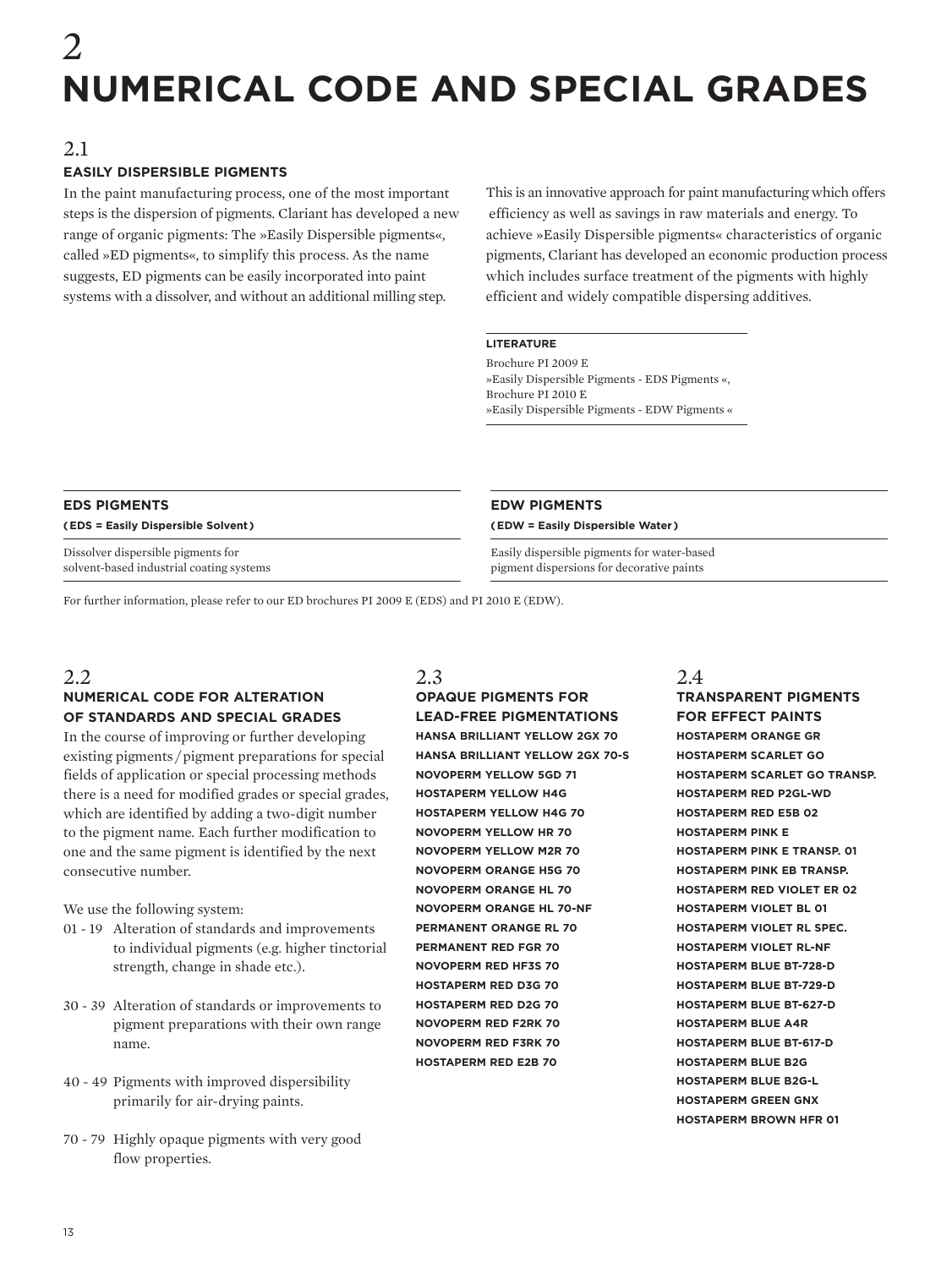### 3 **pigment preparations**

# 3.1 **Colanyl® 100**

Colanyl 100 is a of range of aqueos, binder-free pigment preparations that is manufactured without using alkyl phenol ethoxylated (APEO) additives. The main application fields of the Colanyl 100 range are dispersion paints and renderings/plaster based on aqueous polymer dispersions. They are also compatible with other binder systems, e. g. water-based industrial paints, but the maximum dosage level and compatibility of the binderfree Colanyl 100 has to be checked in the customer paint system itself. By using Colanyl 100 pigment preparations in automatic and/or manual dispensers, excellent accuracy and reliability when poured or pumped have been observed. Furthermore, Colanyl 100 pigment preparations are miscible in all proportions with each other. By adding Colanyl Extender MS 530, the color strength of the Colanyl 100 can be adjusted.

| <b>COLANYL</b>        | <b>COLOUR INDEX</b><br><b>PIGMENT</b> | <b>COLOUR</b><br><b>INDEX NO.</b> | <b>DENSITY</b> | <b>PIGMENT</b> | <b>SOLIDS</b><br><b>CONTENT</b> | <b>WATER</b> | <b>GLYCOL</b> |
|-----------------------|---------------------------------------|-----------------------------------|----------------|----------------|---------------------------------|--------------|---------------|
|                       |                                       |                                   | $g/cm^3$       | $\%$           | $\%$                            | $\%$         | $\%$          |
| <b>YELLOW 10G 131</b> | Yellow 3                              | 11710                             | 1.21           | 48             | 56                              | 24           | 20            |
| YELLOW 5GX 131        | Yellow 74                             | 11741                             | 1.15           | 46             | 54                              | 26           | 20            |
| YELLOW FGL 132        | Yellow 97                             | 11767                             | 1.13           | 38             | 52                              | 30           | 18            |
| YELLOW H3G 131        | Yellow 154                            | 11781                             | 1.15           | 30             | 40                              | 40           | 20            |
| YELLOW 2GXD 130       | Yellow 74                             | 11741                             | 1.19           | 48             | 57                              | 18           | 25            |
| YELLOW G 132          | Yellow 1                              | 11680                             | 1.18           | 50             | 56                              | 24           | 20            |
| YELLOW HR 131         | Yellow 83                             | 21108                             | 1.15           | 35             | 55                              | 30           | 15            |
| YELLOW HRD 131        | Yellow 83                             | 21108                             | 1.20           | 50             | 58                              | 27           | 15            |
| <b>RED GG 131</b>     | Orange 5                              | 12075                             | 1.20           | 45             | 56                              | 24           | 20            |
| <b>RED FRLL 131</b>   | Red 9                                 | 12460                             | 1.18           | 48             | 54                              | 26           | 20            |
| <b>SCARLET GO 130</b> | <b>Red 168</b>                        | 59300                             | 1.22           | 35             | 51                              | 29           | 20            |
| RED FGRG 130          | Red 112                               | 12370                             | 1.19           | 47             | 53                              | 21           | 26            |
| <b>RED FGR 131</b>    | <b>Red 112</b>                        | 12370                             | 1.18           | 45             | 53                              | 28           | 19            |
| <b>CARMINE FB 130</b> | Red 5                                 | 12490                             | 1.15           | 40             | 51                              | 29           | 20            |
| <b>RED E3B 130</b>    | Violet 19                             | 73900                             | 1.13           | 32             | 47                              | 28           | 25            |
| <b>PINK E 130</b>     | <b>Red 122</b>                        | 73915                             | 1.12           | 20             | 36                              | 44           | 20            |
| <b>VIOLET RL 131</b>  | Violet 23                             | 51319                             | 1.13           | 30             | 45                              | 37           | 18            |
| <b>BLUE A2R 131</b>   | <b>Blue 15:1</b>                      | 74160                             | 1.20           | 40             | 51                              | 31           | 18            |
| <b>BLUE B2G 131</b>   | <b>Blue 15:3</b>                      | 74160                             | 1.26           | 47             | 54                              | 26           | 20            |
| <b>GREEN GG 131</b>   | Green 7                               | 74260                             | 1.36           | 50             | 59                              | 26           | 15            |
| <b>BLACK PR 130</b>   | Black 7                               | 77266                             | 1.18           | 30             | 38                              | 37           | 25            |
| <b>BLACK N131</b>     | Black 7                               | 77266                             | 1.27           | 42             | 49                              | 31           | 20            |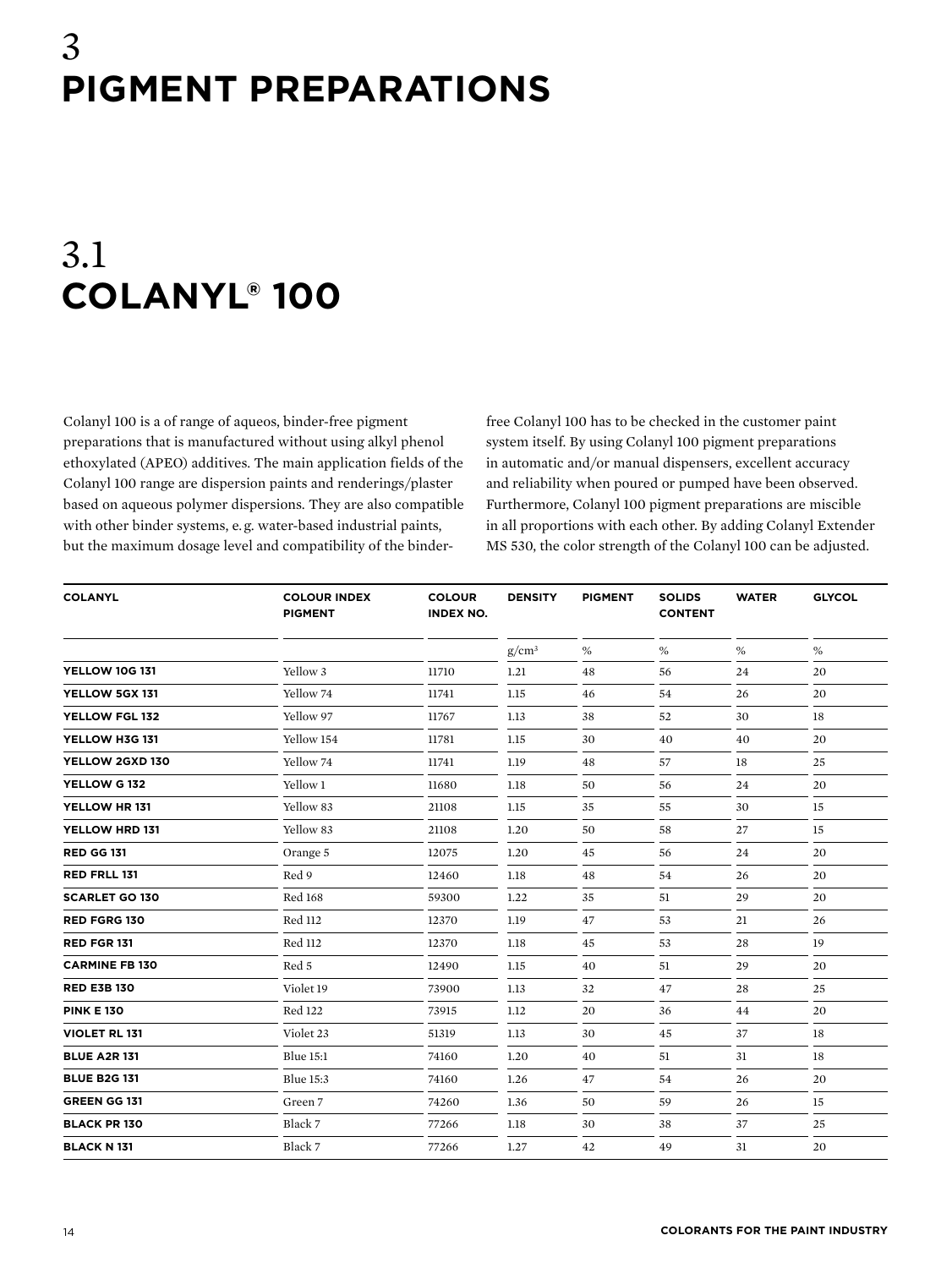The data presented in this table is meant to provide a general indication and does not represent quality-relevant average values. The quality of our preparations is defined by the specifications of the coloristical and rheological values. The Colour Index data relate to the basic pigments.

#### **Literature**

Pattern card PI 2020 E »Colanyl 100 – Pigment preparations«, Flyer PI 2021 E »Colanyl 100 – Pigment preparations«

| <b>COLANYL</b>             | <b>COLOUR INDEX</b><br><b>PIGMENT</b> | <b>COLOUR</b><br><b>INDEX NO.</b> | <b>DENSITY</b> | <b>PIGMENT</b> | <b>SOLIDS</b><br><b>CONTENT</b> | <b>WATER</b> | <b>GLYCOL</b> |
|----------------------------|---------------------------------------|-----------------------------------|----------------|----------------|---------------------------------|--------------|---------------|
|                            |                                       |                                   | $g/cm^3$       | $\%$           | $\%$                            | $\%$         | $\%$          |
| <b>OXIDE YELLOW BV 100</b> | Yellow 184                            | 771740                            | 2.21           | 65             | 72                              | 18           | 10            |
| <b>OXIDE YELLOW CR 130</b> | Brown 24                              | 77310                             | 2.17           | 66             | 80                              | 5            | 15            |
| <b>OXIDE YELLOW R132</b>   | Yellow 42                             | 77492                             | 1.98           | 66             | 73                              | 9            | 18            |
| <b>OXIDE RED G 130</b>     | <b>Red 101</b>                        | 77491                             | 2.19           | 65             | 71                              | 11           | 18            |
| <b>OXIDE RED B 131</b>     | Red 101                               | 77491                             | 2.32           | 72             | 77                              | 8            | 14            |
| <b>OXIDE BLUE COR 100</b>  | Blue 28                               | 77346                             | 2.01           | 60             | 67                              | 15           | 18            |
| <b>OXIDE GREEN CO 131</b>  | Green 50                              | 77377                             | 2.49           | 75             | 78                              | 12           | 10            |
| <b>OXIDE GREEN G 131</b>   | Green 17                              | 77288                             | 2.58           | 75             | 80                              | 10           | 10            |
| <b>OXIDE OLIVE GS 130</b>  | Yellow 42                             | 77492                             | 1.76           | 64             | 72                              | 11           | 17            |
|                            | Black 11                              | 77499                             |                |                |                                 |              |               |
| <b>OXIDE BLACK B 100</b>   | Black 11                              | 77499                             | 1.86           | 50             | 62                              | 18           | 20            |
| <b>WHITE R 130</b>         | White 6                               | 77891                             | 2.15           | 70             | 77                              | 4            | 19            |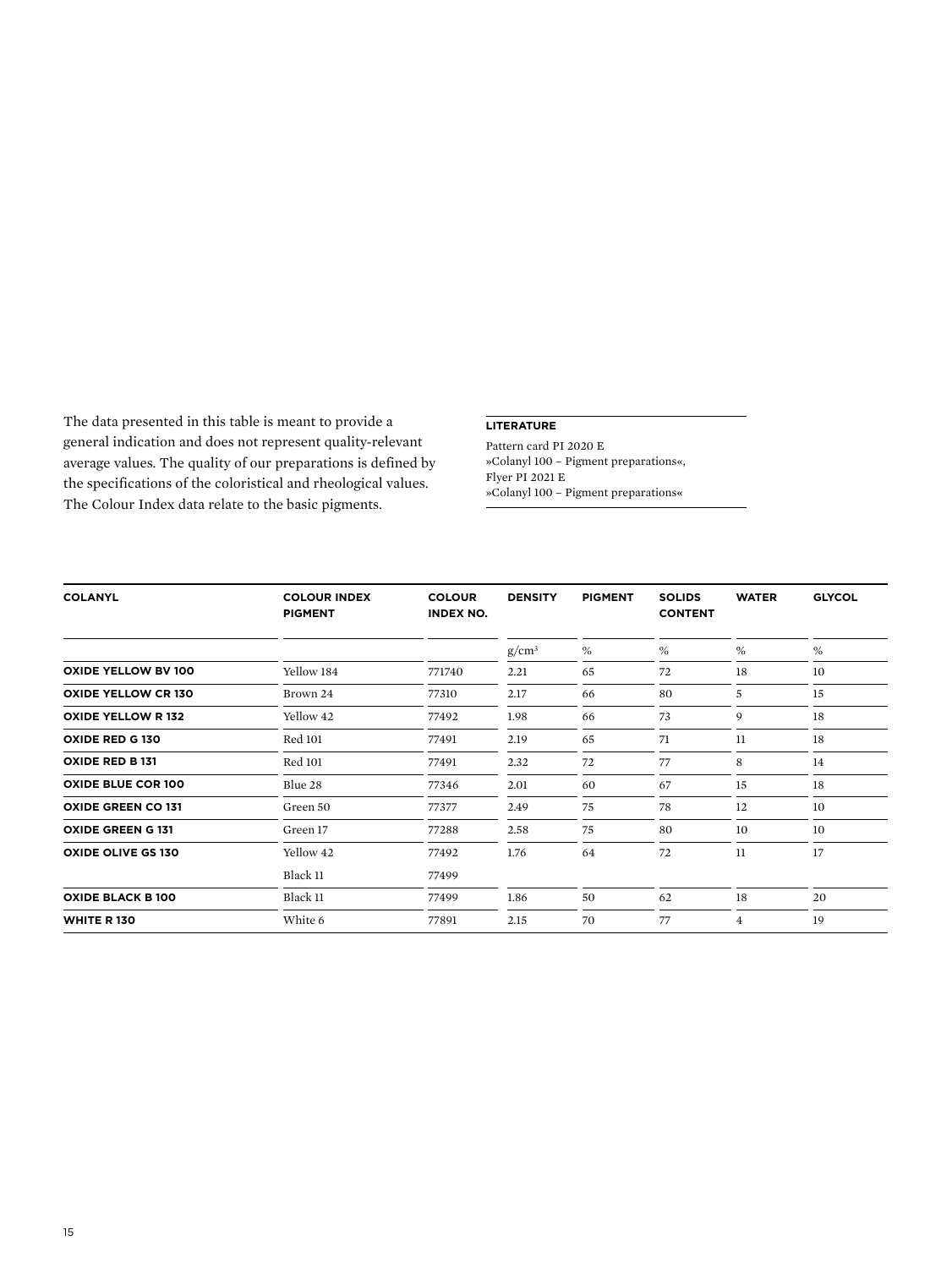### 3.2 **Colanyl® 500**

Colanyl 500 is a range of aqueous, binder-free pigment preparations that is manufactured without using alkyl phenol ethoxylated (APEO) additives. These aqueous pigment preparations are compatible with water-based and VOC-low decorative paints <sup>1</sup> . The main application fields of the Colanyl 500 range are modern dispersion paints and renderings/plaster based on aqueous polymer dispersions. They are also compatible with other binder

systems, e. g. water-based industrial paints, but the maximum dosage level and compatibility of the binder-free Colanyl 500 has to be checked in the customer paint itself. By using Colanyl 500 pigment preparations in automatic and/or manual dispensers, excellent accuracy and reliability when poured or pumped have been observed. Furthermore, Colanyl 500 pigment preparations are miscible in all proportions

| <b>COLANYL</b>        | <b>COLOUR INDEX</b><br><b>PIGMENT</b> | <b>COLOUR</b><br><b>INDEX NO.</b> | <b>DENSITY</b> | <b>PIGMENT</b> | <b>SOLIDS</b><br><b>CONTENT</b> | <b>WATER</b> |
|-----------------------|---------------------------------------|-----------------------------------|----------------|----------------|---------------------------------|--------------|
|                       |                                       |                                   | $g/cm^3$       | $\%$           | $\%$                            | $\%$         |
| YELLOW 5GX 500        | Yellow 74                             | 11741                             | 1.14           | 40             | 58                              | 42           |
| YELLOW FGL 500        | Yellow 97                             | 11767                             | 1.10           | 38             | 65                              | 35           |
| YELLOW H3G 500        | Yellow 154                            | 11781                             | 1.13           | 30             | 47                              | 53           |
| YELLOW 2GXD 500       | Yellow 74                             | 11741                             | 1.18           | 41             | 61                              | 39           |
| YELLOW G 500          | Yellow 1                              | 11680                             | $1.18\,$       | 50             | 64                              | 36           |
| YELLOW HRD 500        | Yellow 83                             | 21108                             | 1.20           | 50             | 69                              | 31           |
| <b>RED GG 500</b>     | Orange 5                              | 12075                             | 1.19           | 45             | 67                              | 33           |
| <b>SCARLET GO 530</b> | <b>Red 168</b>                        | 59300                             | 1.25           | 36             | 62                              | 38           |
| <b>RED D3GD 500</b>   | <b>Red 254</b>                        | 56110                             | 1.24           | 50             | 66                              | 34           |
| <b>RED HF3S 500</b>   | <b>Red 188</b>                        | 12467                             | 1.18           | 40             | 60                              | 40           |
| <b>RED FGRD 500</b>   | Red 112                               | 12370                             | 1.17           | 45             | 61                              | 39           |
| <b>RED FGR 530</b>    | Red 112                               | 12370                             | 1.19           | 47             | 70                              | 30           |
| <b>RED E3B 500</b>    | Violet 19                             | 73900                             | 1.14           | 30             | 59                              | 41           |
| <b>PINK E-WD 530</b>  | <b>Red 122</b>                        | 73915                             | 1.16           | 32             | 53                              | 47           |
| <b>PINK E 531</b>     | <b>Red 122</b>                        | 73915                             | 1.12           | 20             | 51                              | 49           |
| <b>VIOLET RL 530</b>  | Violet 23                             | 51319                             | 1.15           | 30             | 63                              | 37           |
| <b>BLUE A2R 500</b>   | <b>Blue 15:1</b>                      | 74160                             | 1.22           | 40             | 62                              | 38           |
| <b>BLUE B2G 500</b>   | Blue 15:3                             | 74160                             | 1.24           | 45             | 61                              | 39           |
| <b>GREEN GG 500</b>   | Green 7                               | 74260                             | 1.35           | 50             | 71                              | 29           |
| <b>BLACK N 500</b>    | Black 7                               | 77266                             | 1.27           | 43             | 63                              | 37           |

1 As defined in EU directive 2004/42/EC Annex II, phase II. Colanyl Blue B2G 500 and Colanyl Violet RL 500 include up to approx. 2200 ppm VOC (Volatile Organic Compounds). All other Colanyl 500 preparations include up to approx. 800 ppm VOC (VOC-test method DIN EN ISO 17895).

VOC standards and regulations vary by location. Product specific VOC information is available to customers upon request. It is the responsibility of the coatings manufacturer to determine standard compliance and appropriate claim for their products.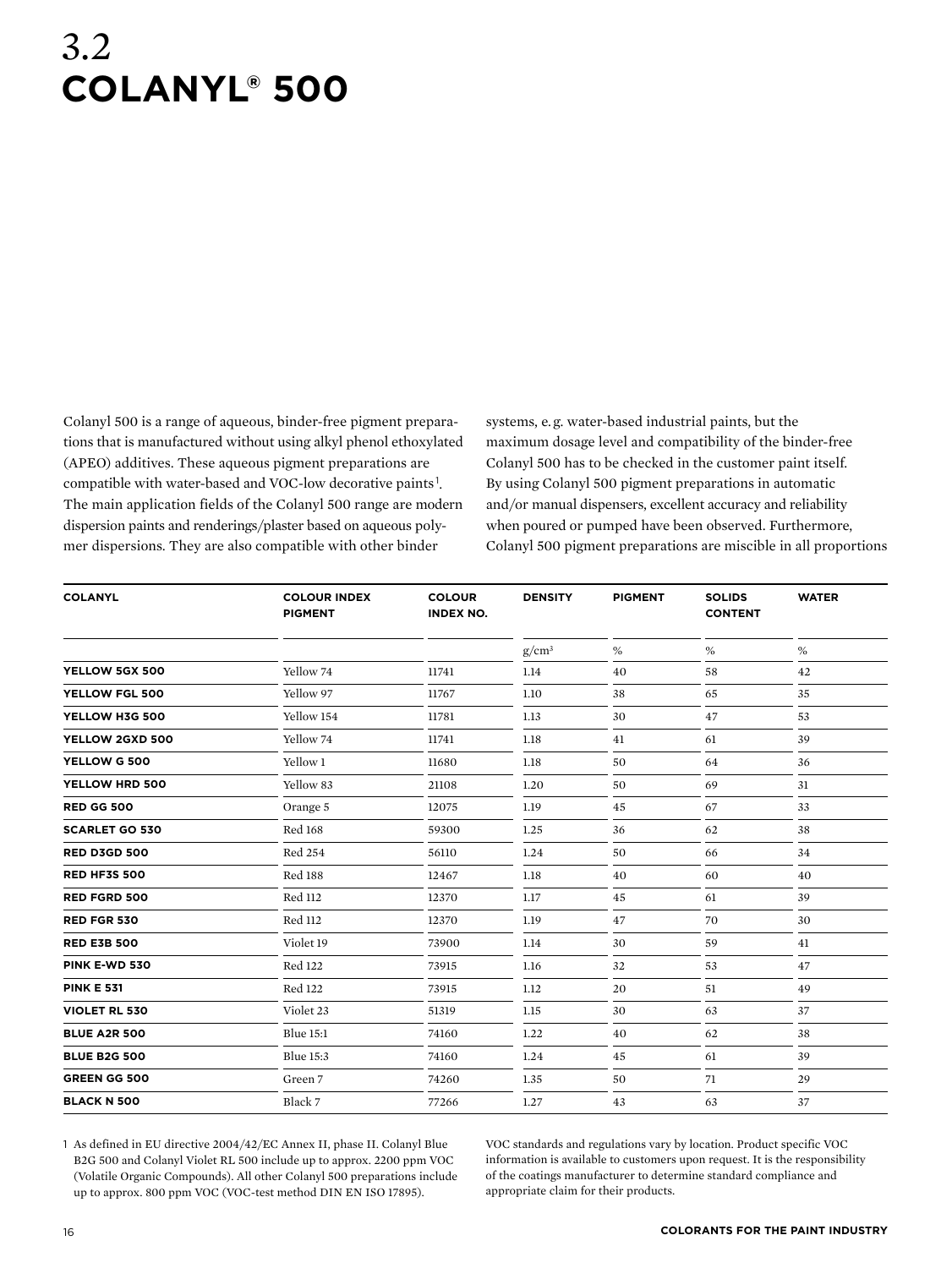with each other. By adding Colanyl Extender MS 530, the color strength of Colanyl 500 can be adjusted. The data presented in this table is meant to provide a general indication and does not represent quality-relevant average values. The quality of our preparations is defined by the specifications of the coloristical and rheological values. The Colour Index data relate to the basic pigments.

#### **Literature**

Pattern card PI 2011 E »Colanyl 500, Hostatint 500 - For decorative paints and coatings«, Flyer PI 2005 E »Colanyl 500, Hostatint 500 - For decorative paints and coatings«

| <b>COLANYL</b>                | <b>COLOUR INDEX</b><br><b>PIGMENT</b> | <b>COLOUR</b><br><b>INDEX NO.</b> | <b>DENSITY</b> | <b>PIGMENT</b> | <b>SOLIDS</b><br><b>CONTENT</b> | <b>WATER</b> |
|-------------------------------|---------------------------------------|-----------------------------------|----------------|----------------|---------------------------------|--------------|
|                               |                                       |                                   | $g/cm^3$       | $\%$           | $\%$                            | $\%$         |
| <b>OXIDE YELLOW BV 530</b>    | Yellow 184                            | 771740                            | 2.22           | 65             | 80                              | 20           |
| <b>OXIDE YELLOW CR 530</b>    | Brown 24                              | 77310                             | 2.18           | 65             | 78                              | 22           |
| <b>OXIDE YELLOW R 531</b>     | Yellow 42                             | 77492                             | 1.99           | 64             | 78                              | 22           |
| OXIDE YELLOW 2R 500           | Yellow 42                             | 77492                             | 1.90           | 60             | 79                              | 21           |
| OXIDE RED G 530               | <b>Red 101</b>                        | 77491                             | 2.14           | 65             | 79                              | 21           |
| <b>OXIDE RED B 530</b>        | <b>Red 101</b>                        | 77491                             | 2.34           | 70             | 83                              | 17           |
| <b>OXIDE BLUE COR 530</b>     | Blue 28                               | 77346                             | 2.00           | 62             | 79                              | 21           |
| <b>OXIDE BLUE UM 500</b>      | Blue 29                               | 77007                             | 1.40           | 50             | 72                              | 28           |
| <b>OXIDE TURQUOISE CO 500</b> | Blue 36                               | 77343                             | 1.60           | 52             | 73                              | 27           |
| <b>OXIDE GREEN G 530</b>      | Green 17                              | 77288                             | 2.55           | 75             | 87                              | 13           |
| <b>OXIDE GREEN CO 500</b>     | Green 50                              | 77377                             | 2.34           | 70             | 84                              | 16           |
| <b>OXIDE BLACK B 531</b>      | Black 11                              | 77499                             | 1.79           | 53             | 71                              | 29           |
| <b>OXIDE BLACK IR 500</b>     | Green 17                              | 77288                             | 2.38           | 70             | 84                              | 16           |
| <b>WHITE R 500</b>            | White 6                               | 77891                             | 2.05           | 65             | 82                              | 18           |
| <b>EXTENDER MS 530</b>        | -                                     |                                   | 1.70           | 60             | 78                              | 22           |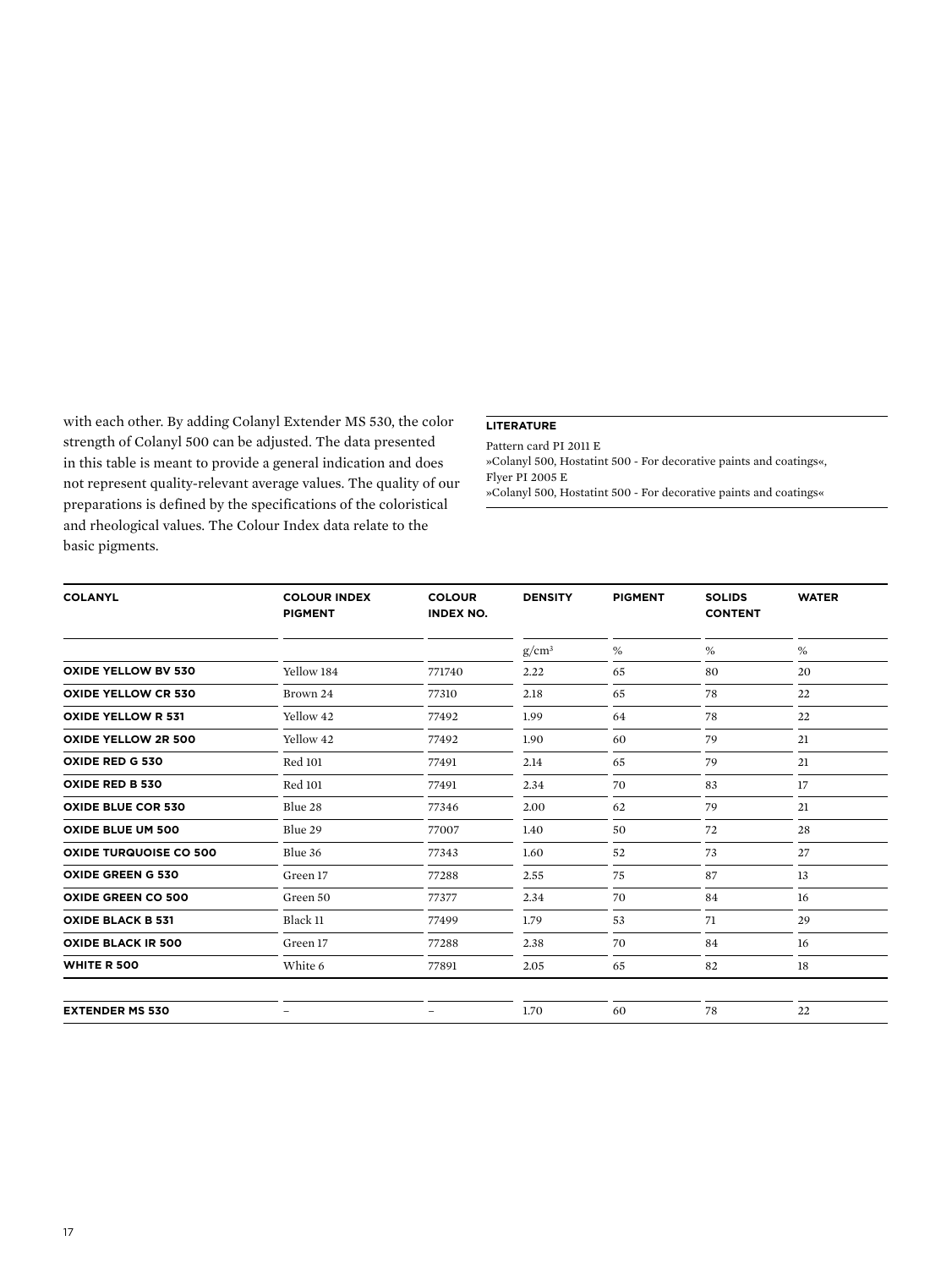### 3.3 **Hostatint**™ **500**

Hostatint 500 is a range of aqueous, binder-free pigment preparations that is manufactured without using alkyl phenol ethoxylated (APEO) additives. These multipurpose pigment preparations are compatible with water-based and solvent-based decorative coatings, especially low VOC decorative coatings <sup>1</sup> . They are also compatible with some other binder systems, e. g. water-based or solvent-based industrial paints, but the maximum dosage level and compatibility of the binder-free

Hostatint 500 has to be checked in the customer paint system itself. By using Hostatint 500 pigment preparations in automatic and/or manual dispensers, excellent accuracy and reliability when poured or pumped have been observed. Furthermore, Hostatint 500 pigment preparations are miscible in all proportions with each other. By adding Hostatint Extender MS 500 or Hostatint Extender CC 500, the color strength of Hostatint 500 can be adjusted.

| <b>HOSTATINT</b>      | <b>COLOUR INDEX</b><br><b>PIGMENT</b> | <b>COLOUR</b><br><b>INDEX NO.</b> | <b>DENSITY</b> | <b>PIGMENT</b> | <b>SOLIDS</b><br><b>CONTENT</b> | <b>WATER</b> |
|-----------------------|---------------------------------------|-----------------------------------|----------------|----------------|---------------------------------|--------------|
|                       |                                       |                                   | $g/cm^3$       | $\%$           | $\%$                            | $\%$         |
| <b>YELLOW 12G 500</b> | Yellow 3                              | 11710                             | 1.20           | 40             | 63                              | 37           |
| YELLOW 4GX 530        | Yellow 73                             | 11738                             | 1.16           | 38             | 63                              | 37           |
| YELLOW FGL 531        | Yellow 97                             | 11767                             | 1.16           | 40             | 61                              | 39           |
| YELLOW 2GXD 530       | Yellow 74                             | 11741                             | 1.15           | 40             | 65                              | 35           |
| YELLOW HR 531         | Yellow 83                             | 21108                             | 1.10           | 15             | 57                              | 43           |
| <b>ORANGE GR 500</b>  | Orange 43                             | 71105                             | 1.11           | 22             | 54                              | 46           |
| <b>ORANGE HLD 530</b> | Orange 36                             | 11780                             | 1.12           | 20             | 60                              | 40           |
| <b>SCARLET GO 530</b> | <b>Red 168</b>                        | 59300                             | 1.24           | 35             | 61                              | 39           |
| <b>RED FGR 530</b>    | <b>Red 112</b>                        | 12370                             | 1.13           | 21             | 51                              | 49           |
| <b>RED D3GD 530</b>   | <b>Red 254</b>                        | 56110                             | 1.14           | 30             | 61                              | 39           |
| <b>PINK E 530</b>     | <b>Red 122</b>                        | 73915                             | 1.10           | 20             | 44                              | 56           |
| <b>VIOLET RL 531</b>  | Violet 23                             | 51319                             | 1.08           | 20             | 59                              | 41           |
| <b>BLUE B2G 530</b>   | <b>Blue 15:3</b>                      | 74160                             | 1.15           | 30             | 57                              | 43           |
| <b>GREEN GG 530</b>   | Green 7                               | 74260                             | 1.16           | 30             | 61                              | 39           |
| <b>BLACK GR 531</b>   | Black 7                               | 77266                             | 1.16           | 20             | 54                              | 46           |

<sup>1</sup> As defined in EU directive 2004/42/EC Annex II, phase II. VOC standards and regulations vary by location. Product specific VOC information is available to customers upon request. It is the responsibility of the coatings manufacturer to determine standard compliance and appropriate claim for their products.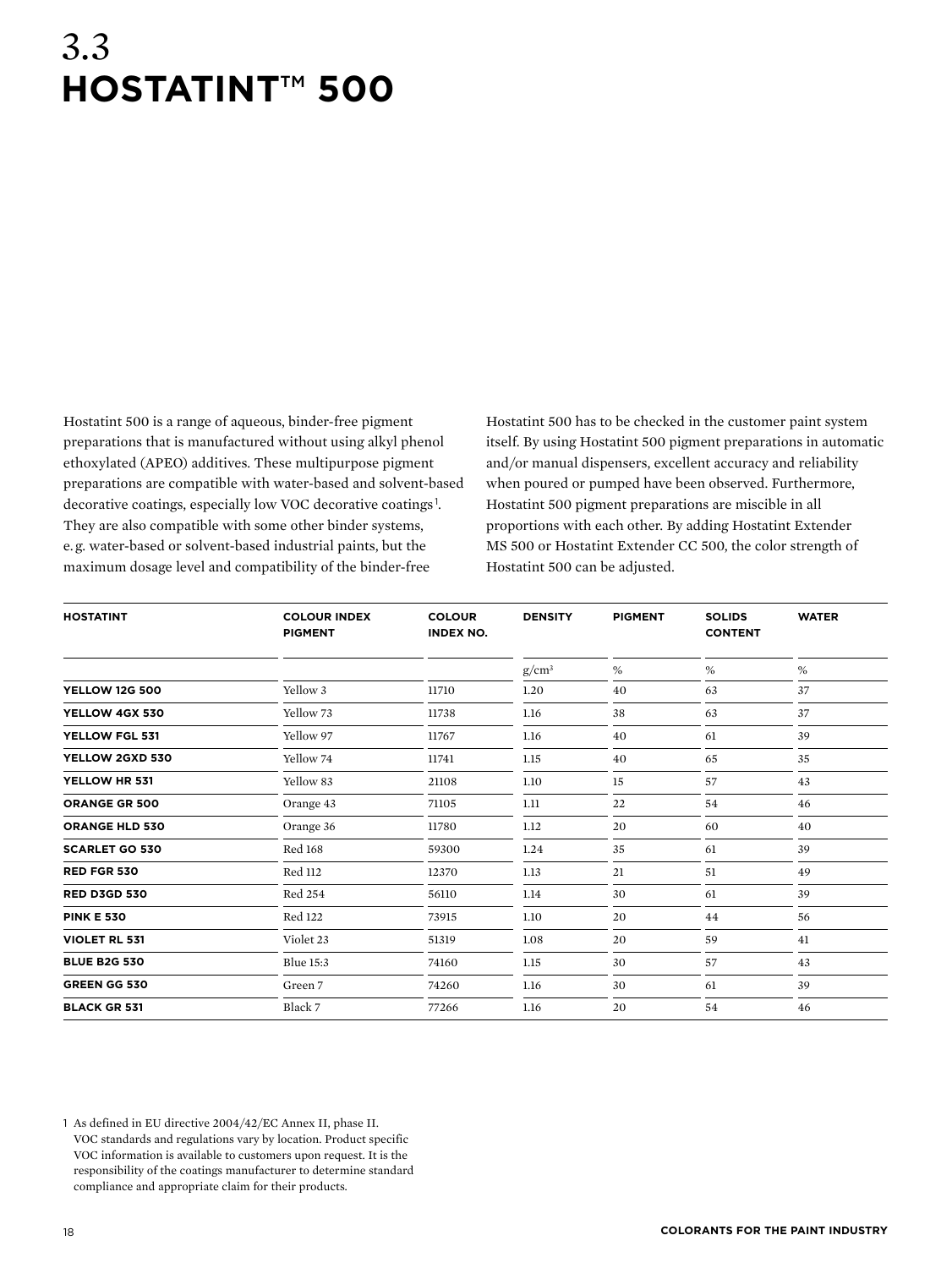The data presented in this table is meant to provide a general indication and do not represent quality-relevant average values. The quality of our preparations is defined by the specifications of the coloristical and rheological values. The Colour Index data relate to the basic pigments.

#### **Literature**

Pattern card PI 2011 E »Colanyl 500, Hostatint 500 - For decorative paints and coatings«, Flyer PI 2005 E »Colanyl 500, Hostatint 500 - For decorative paints and coatings«

| <b>HOSTATINT</b>           | <b>COLOUR INDEX</b><br><b>PIGMENT</b> | <b>COLOUR</b><br><b>INDEX NO.</b> | <b>DENSITY</b> | <b>PIGMENT</b> | <b>SOLIDS</b><br><b>CONTENT</b> | <b>WATER</b>   |
|----------------------------|---------------------------------------|-----------------------------------|----------------|----------------|---------------------------------|----------------|
|                            |                                       |                                   | $g/cm^3$       | %              | %                               | $\%$           |
| <b>OXIDE YELLOW BV 530</b> | Yellow 184                            | 771740                            | 2.07           | 65             | 85                              | 15             |
| <b>OXIDE YELLOW R 531</b>  | Yellow 42                             | 77492                             | 1.91           | 60             | 81                              | 19             |
| <b>OXIDE ORANGE Z 500</b>  | Yellow 216                            | n.a.                              | 1.61           | 60             | 82                              | 18             |
| <b>OXIDE RED B 531</b>     | <b>Red 101</b>                        | 77491                             | 2.22           | 68             | 85                              | 15             |
| <b>UMBER KT 531</b>        | Mix                                   |                                   | 1.78           | 65             | 96                              | $\overline{4}$ |
| <b>OXIDE BLUE COR 530</b>  | Blue 28                               | 77346                             | 2.03           | 65             | 85                              | 15             |
| <b>OXIDE GREEN CO 531</b>  | Green 50                              | 77377                             | 2.14           | 65             | 89                              | 11             |
| <b>OXIDE GREEN G 531</b>   | Green 17                              | 77288                             | 2.16           | 60             | 79                              | 21             |
| <b>OXIDE BLACK B 531</b>   | Black 33                              | 77537                             | 2.30           | 70             | 92                              | 8              |
| <b>WHITE R 530</b>         | White 6                               | 77891                             | 2.14           | 70             | 89                              | 11             |
| <b>EXTENDER MS 530</b>     | -                                     | -                                 | 1.60           | 55             | 78                              | 22             |
| <b>EXTENDER CC 530</b>     |                                       |                                   | 1.31           | 30             | 61                              | 39             |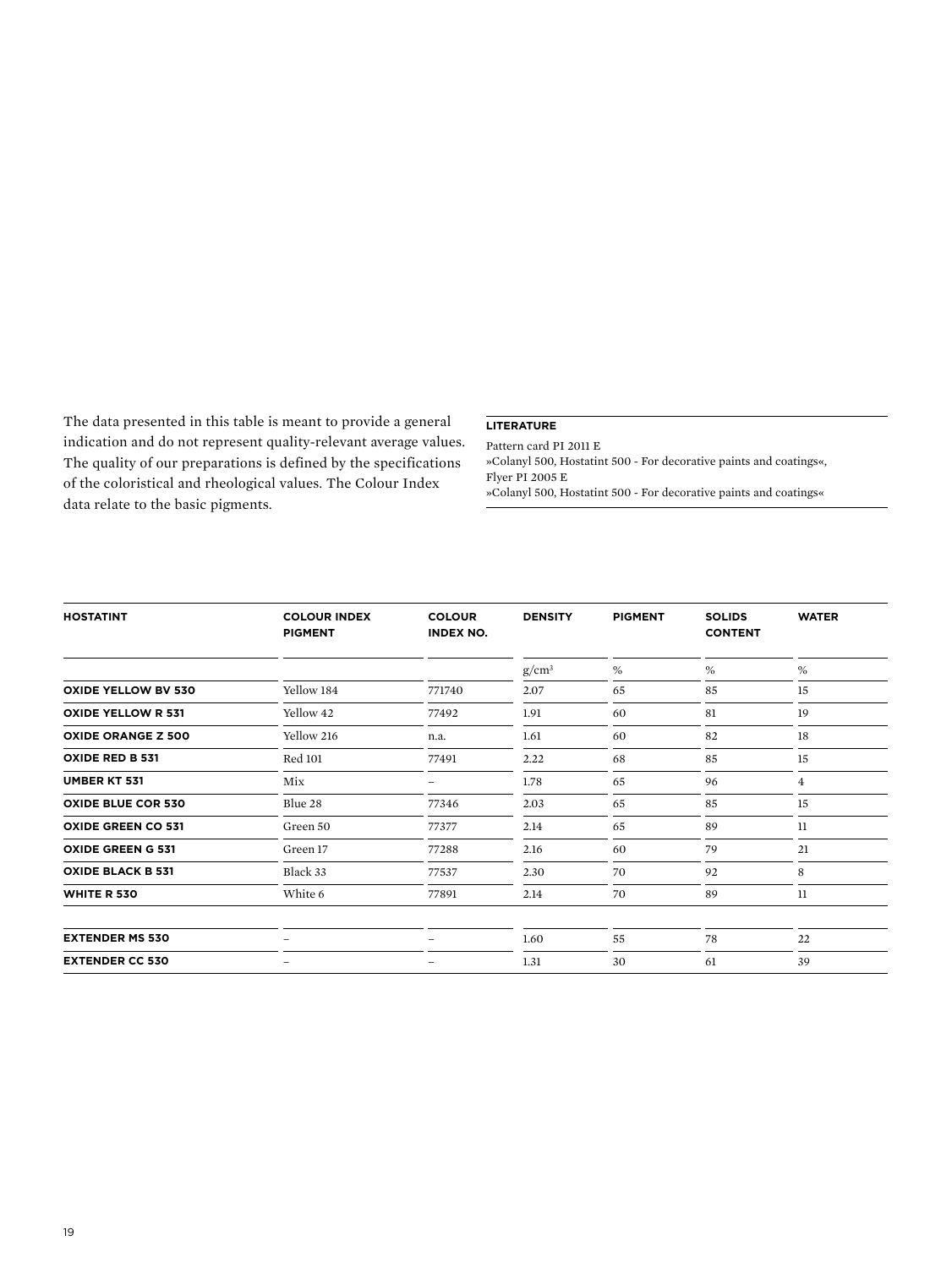## 3.4 **Hostatint**™ **a 100**

The Hostatint A 100 pastes are solvent-containing pigment preparations based on a carrier resin (aldehyde resin) that was developed specially for industrial paint applications. The pastes are produced within narrow tolerances of shade and color strength allowing highly consistent paint production path with manual and automatic dispensers.

The solvent and additives are carefully selected to avoid hazardous labelling or special storage requirements associated with their flammability. Hostatint A 100 shows good compatibility and can be added in the usual amounts to virtually all types of solvent-based industrial paint systems.

| <b>HOSTATINT</b>           | <b>COLOUR INDEX</b><br><b>PIGMENT</b> | <b>COLOUR</b><br><b>INDEX NO.</b> | <b>DENSITY</b> | <b>PIGMENT</b> | <b>SOLIDS</b><br><b>CONTENT</b> | <b>SOLVENT</b><br><b>CONTENT</b> |
|----------------------------|---------------------------------------|-----------------------------------|----------------|----------------|---------------------------------|----------------------------------|
|                            |                                       |                                   | $g/cm^3$       | $\%$           | $\%$                            | $\%$                             |
| YELLOW A-F2G 100           | Yellow 194                            | 11785                             | 1.19           | 36             | 59                              | 41                               |
| YELLOW A-H3G 100           | Yellow 154                            | 11781                             | 1.22           | 42             | 65                              | 35                               |
| YELLOW A-HRD 100           | Yellow 83                             | 21108                             | 1.16           | 28             | 52                              | 48                               |
| <b>ORANGE A-HLD 100</b>    | Orange 36                             | 11780                             | 1.26           | 43             | 60                              | 40                               |
| <b>RED A-D3GD 130</b>      | <b>Red 254</b>                        | 56110                             | 1.23           | 33             | 62                              | 38                               |
| <b>PINK A-E 130</b>        | Red 122                               | 73915                             | 1.14           | 19             | 45                              | 55                               |
| <b>RED VIOLET A-ER 130</b> | Violet 19                             | 73900                             | 1.12           | 19             | 50                              | 50                               |
| <b>VIOLET A-RL 100</b>     | Violet 23                             | 51319                             | 1.12           | 12             | 40                              | 60                               |
| <b>BLUE A-BG 100</b>       | Blue 15:3                             | 74160                             | 1.17           | 24             | 60                              | 40                               |
| <b>GREEN A-GNX 130</b>     | Green 7                               | 74260                             | 1.22           | 23             | 50                              | 40                               |
| <b>BLACK A-N 100</b>       | Black 7                               | 77266                             | 1.17           | 21             | 55                              | 45                               |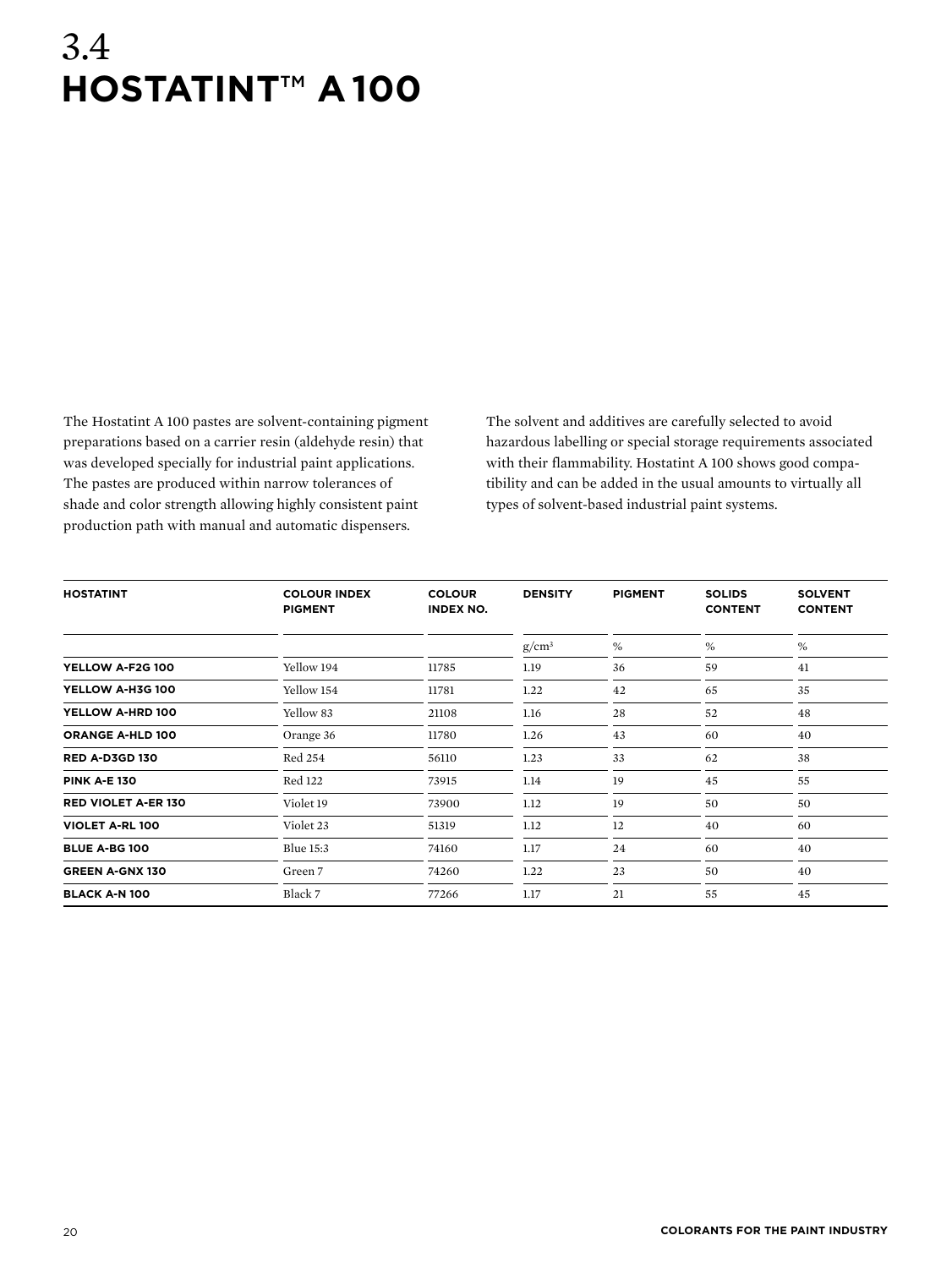The Colour Index data relate to the basic pigments. The data given in the table may vary slightly because these pigment preparations are standardized in respect to tinctorial strength.

#### **Literature**

Pattern card PI 2008 E »Hostatint A 100 – Pigment preparations« Flyer PI 2004 E »Hostatint A 100 – Pigment preparations« Flyer PI 2007 E »Highly transparent pigment preparations for solvent-based paint systems – Hostatint A 100-ST«

| <b>HOSTATINT</b>                  | <b>COLOUR INDEX</b><br><b>PIGMENT</b> | <b>COLOUR</b><br><b>INDEX NO.</b> | <b>DENSITY</b> | <b>PIGMENT</b> | <b>SOLIDS</b><br><b>CONTENT</b> | <b>SOLVENT</b><br><b>CONTENT</b> |
|-----------------------------------|---------------------------------------|-----------------------------------|----------------|----------------|---------------------------------|----------------------------------|
|                                   |                                       |                                   | $g/cm^3$       | $\%$           | $\%$                            | $\%$                             |
| <b>OXIDE YELLOW A-BV 100</b>      | Yellow 184                            | 771740                            | 2.25           | 64             | 80                              | 20                               |
| <b>OXIDE YELLOW A-CR 100</b>      | Brown 24                              | 77310                             | 2.08           | 64             | 82                              | 18                               |
| <b>OXIDE YELLOW A-R 100</b>       | Yellow 42                             | 77492                             | 1.71           | 50             | 68                              | 32                               |
| OXIDE RED A-B 100                 | <b>Red 101</b>                        | 77491                             | 2.06           | 62             | 78                              | 22                               |
| <b>TRANSOXIDE YELLOW A-2R 130</b> | Yellow 42                             | 77492                             | 1.51           | 39             | 66                              | 34                               |
| <b>TRANSOXIDE RED A-G 130</b>     | <b>Red 101</b>                        | 77491                             | 1.57           | 40             | 67                              | 33                               |
| <b>WHITE A-R 100</b>              | White 6                               | 77891                             | 1.90           | 59             | 79                              | 21                               |
| YELLOW A-N4G 100-ST               | Yellow 150                            | 12764                             | 1.17           | 15             | 38                              | 62                               |
| <b>RED A-P2Y 100-ST</b>           | Red 179                               | 71130                             | 1.14           | 15             | 30                              | 70                               |
| PINK A-EB 100-ST                  | <b>Red 122</b>                        | 73915                             | 1.13           | 7              | 27                              | 73                               |
| <b>BLUE A-BTR 100-ST</b>          | <b>Blue 15:1</b>                      | 74160                             | 1.12           | 7              | 41                              | 59                               |
| <b>BLUE A-BTG 100-ST</b>          | <b>Blue 15:4</b>                      | 74160                             | 1.14           | 15             | 36                              | 64                               |
| <b>GREEN A-GMB 100-ST</b>         | Mixture                               | n.a.                              | 1.15           | 15             | 37                              | 63                               |
| <b>GREEN A-GMY 100-ST</b>         | Mixture                               | n.a.                              | 1.16           | 15             | 37                              | 63                               |
| <b>BLACK A-NB 100-ST</b>          | Black 7                               | 77266                             | 1.20           | 25             | 45                              | 55                               |
| <b>BLACK A-NY 100-ST</b>          | Black 7                               | 77266                             | 1.18           | 15             | 30                              | 70                               |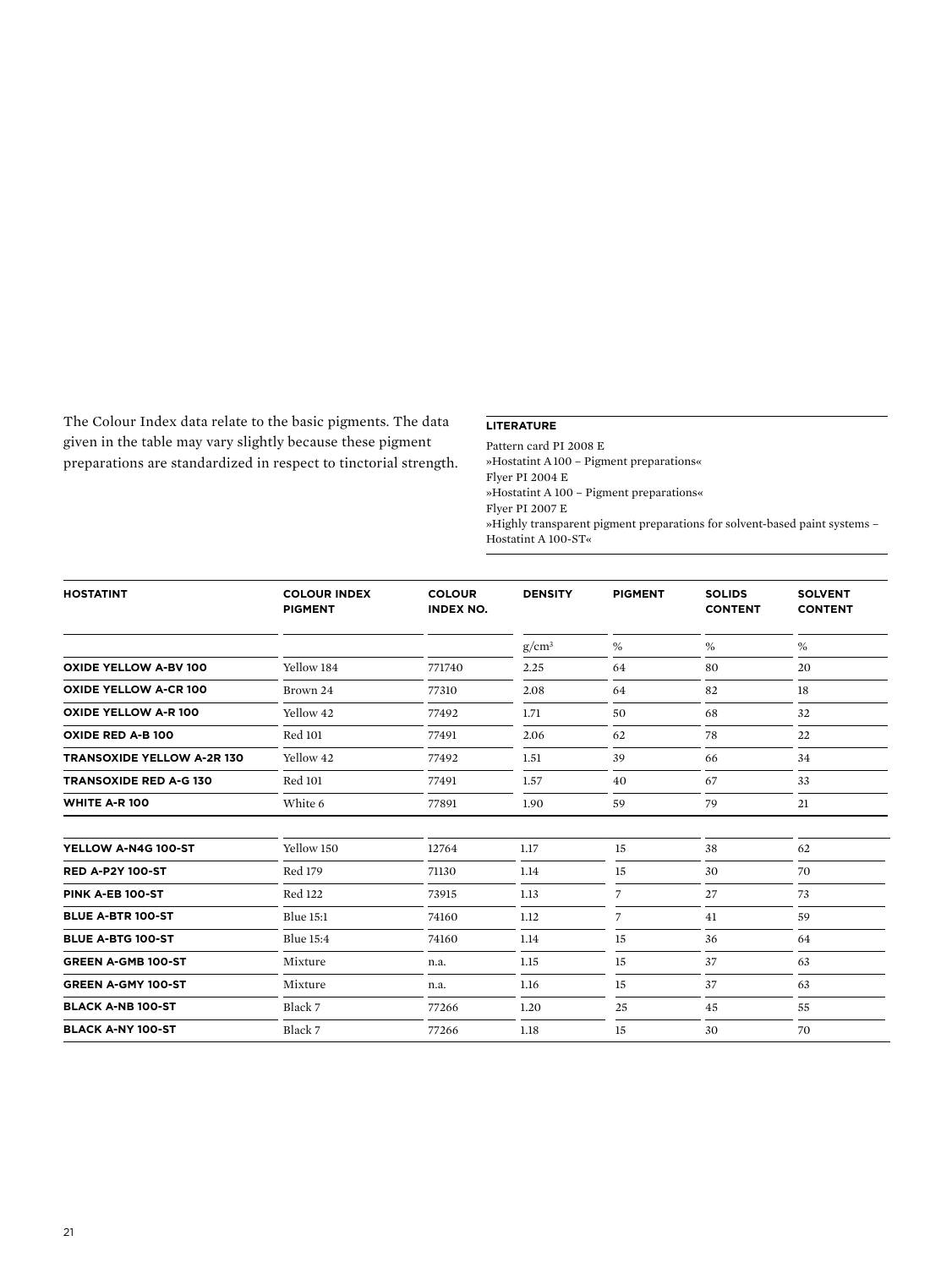## 3.5 **Hostatint**™ **UV**

Hostatint UV is a range of pigment preparations, which do not contain water or solvents. They are designed to work best in 100 % UV systems, but are also suitable for solvent-borne UV systems. Both, the binder and the diluent (HDDA) contained in the prepara tions, crosslink into the coating film under UV curing conditions.

#### **Literature**

Flyer DP 6223 E » Colorants for radiation curing - Hostatint UV pigment preparations «

| <b>HOSTATINT UV</b> | <b>COLOUR INDEX</b><br><b>PIGMENT</b> | <b>COLOUR</b><br><b>INDEX NO.</b> | <b>PIGMENT</b> | <b>BINDER</b> |
|---------------------|---------------------------------------|-----------------------------------|----------------|---------------|
|                     |                                       |                                   | %              | %             |
| YELLOW H3G          | Yellow 154                            | 11781                             | 42             | 24            |
| <b>YELLOW GR</b>    | Yellow 13                             | 21100                             | 15             | 18            |
| <b>RED D3GD</b>     | Red 254                               | 56110                             | 35             | 29            |
| <b>RED F5RK</b>     | <b>Red 170</b>                        | 12475                             | 18             | 10            |
| <b>PINK E</b>       | <b>Red 122</b>                        | 73915                             | 19             | 20            |
| <b>VIOLET RL</b>    | Violet 23                             | 51319                             | 15             | 25            |
| <b>BLUE BG</b>      | <b>Blue 15:3</b>                      | 74160                             | 24             | 25            |
| <b>GREEN GNX</b>    | Green 7                               | 74560                             | 24             | 25            |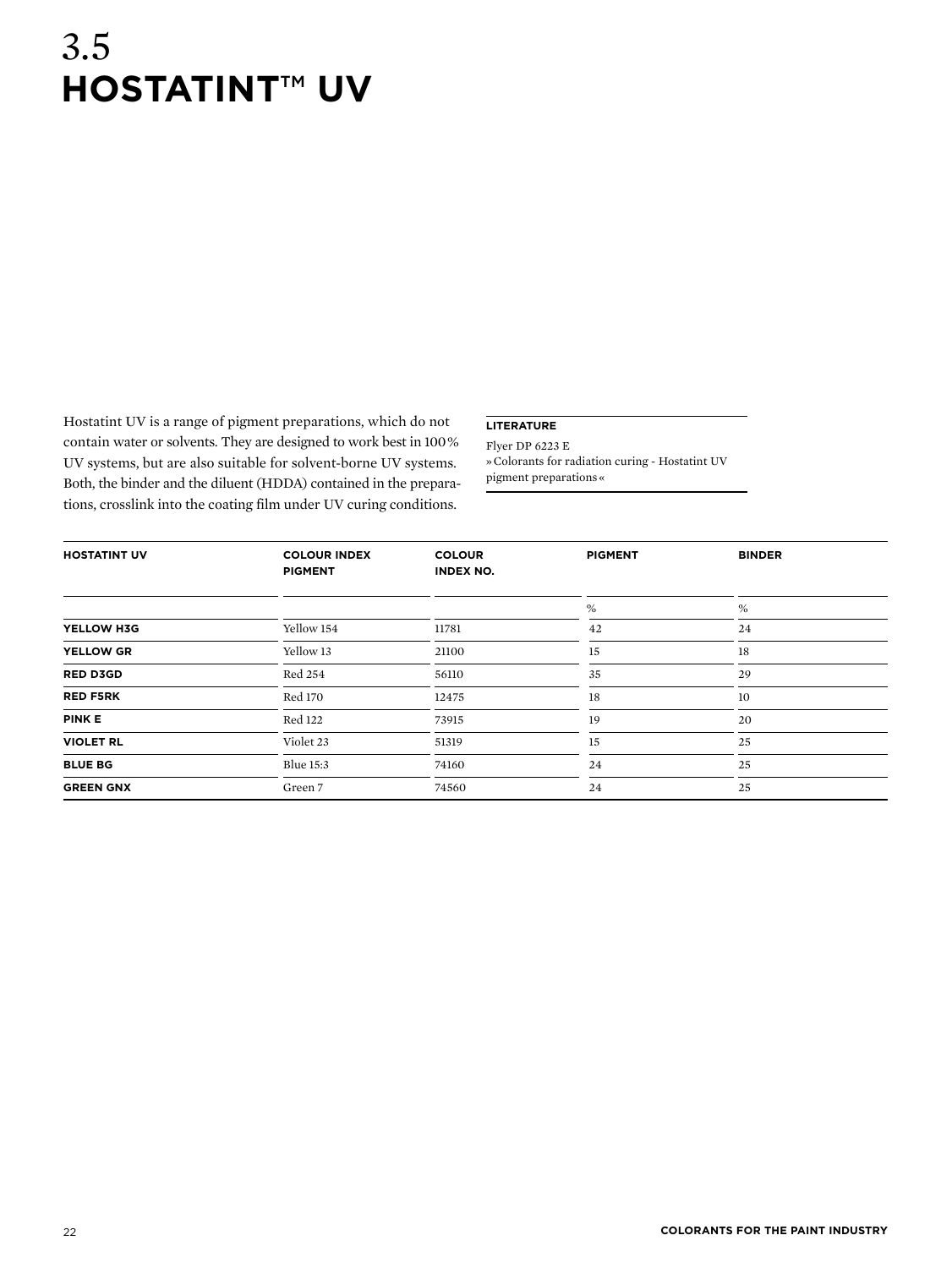| <b>HOSTATINT UV</b>          | <b>COLOUR INDEX</b><br><b>PIGMENT</b> | <b>COLOUR</b><br><b>INDEX NO.</b> | <b>PIGMENT</b> | <b>BINDER</b> |
|------------------------------|---------------------------------------|-----------------------------------|----------------|---------------|
|                              |                                       |                                   | %              | %             |
| <b>WHITE R</b>               | White 6                               | 77891                             | 62             | 19            |
| <b>BLACK N 30</b>            | Black 7                               | 77266                             | 21             | 40            |
|                              |                                       |                                   |                |               |
| <b>OXIDE YELLOW BV</b>       | Yellow 184                            | 771740                            | 35             | 32            |
| <b>OXIDE YELLOW R</b>        | Yellow 42                             | 77492                             | 43             | 20            |
| <b>TRANS OXIDE YELLOW 2R</b> | Yellow 42                             | 77492                             | 64             | 17            |
| <b>OXIDE RED B</b>           | <b>Red 101</b>                        | 77491                             | 50             | 25            |
| <b>TRANS OXIDE RED 2B</b>    | <b>Red 101</b>                        | 77491                             | 62             | 20            |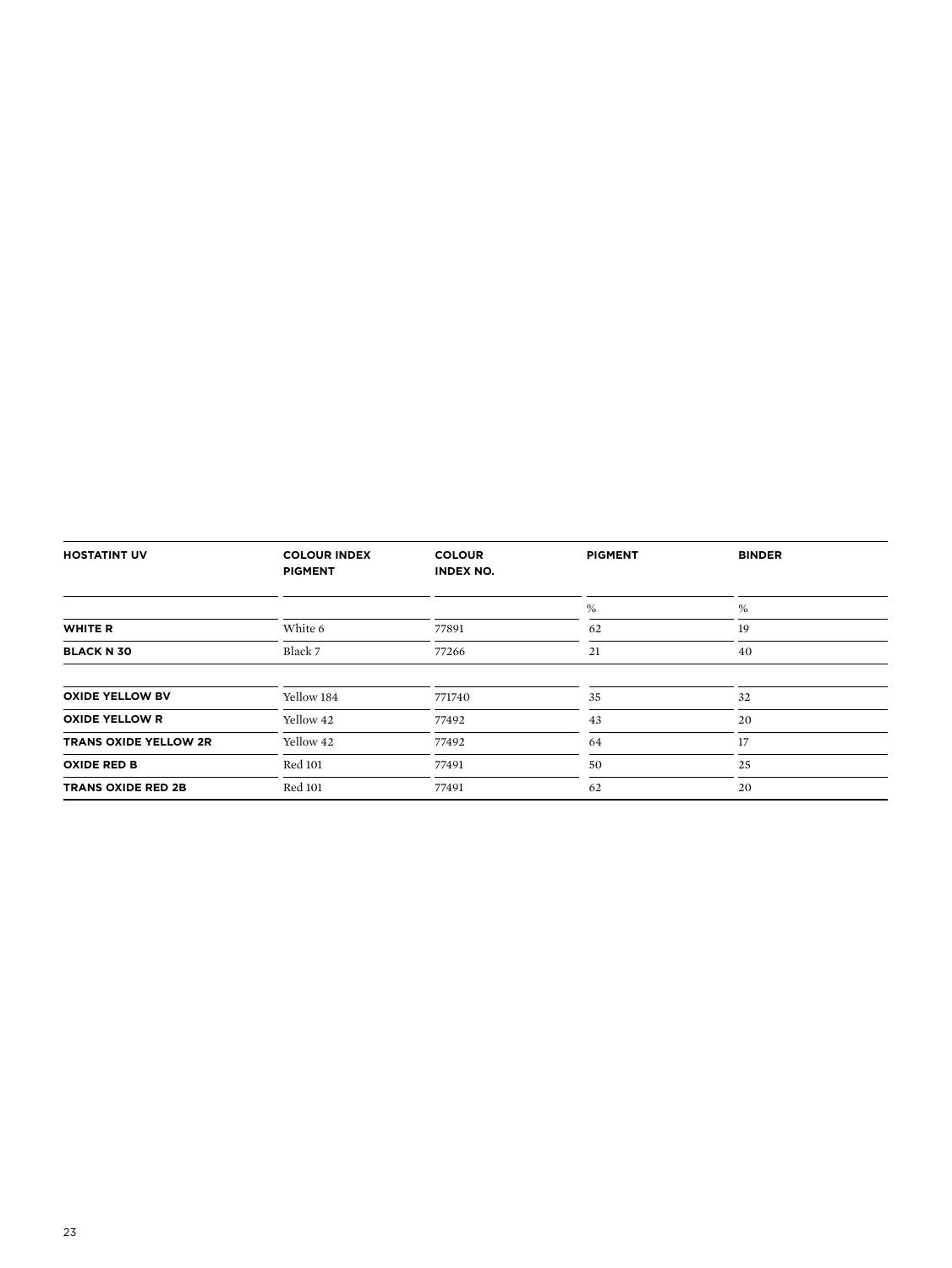## 3.6 **Hostafine®1**

Hostafine is a range of aqueous, binder-free pigment preparations based on non-ionic wettig agents and is manufactured without using alkyl phenol ethoxylated (APEO) additives. They are ultra fine pigment preparations with 95 % of the pigment particle size below 0.5 µm and with no pigment particle size above 1 µm. These preparations show high tinting strength with high trans-

parency and brilliance. Viscosity is low and stability against settling and skinning is excellent. Hostafine pigment preparations are especially suitable for water-based transparent wood stains. They can also be used for other applications such as aqueous emulsion paints, glass paints, water-colors, latex and water resistant inks, inks for fiber-tip finliner and roller-tip pens.

| <b>HOSTAFINE</b>   | <b>COLOUR INDEX</b><br><b>PIGMENT</b> | <b>COLOUR</b><br><b>INDEX NO.</b> | <b>DENSITY</b> | <b>PIGMENT</b> | <b>GLYCOL</b> |
|--------------------|---------------------------------------|-----------------------------------|----------------|----------------|---------------|
|                    |                                       |                                   | $g/cm^3$       | $\%$           | %             |
| <b>YELLOW GR</b>   | Yellow 13                             | 21100                             | 1.14           | 40             | 10            |
| YELLOW HR          | Yellow 83                             | 11741                             | 1.15           | 35             | 15            |
| <b>RED HF3S</b>    | <b>Red 188</b>                        | 12467                             | 1.18           | 40             | 10            |
| <b>RED FGR</b>     | <b>Red 112</b>                        | 12370                             | 1.15           | 45             | 10            |
| <b>RED P2GL</b>    | Red 179                               | 71130                             | 1.10           | 25             | 10            |
| <b>RED F5RK</b>    | <b>Red 170</b>                        | 12475                             | 1.10           | 35             | 10            |
| <b>RUBINE F6B</b>  | <b>Red 184</b>                        | 12467                             | 1.10           | 40             | 10            |
| <b>MAGENTA E</b>   | <b>Red 122</b>                        | 73915                             | 1.09           | 20             | 10            |
| <b>VIOLET RL</b>   | Violet 23                             | 51319                             | 1.15           | 30             | 10            |
| <b>BLUE B2G</b>    | <b>Blue 15:3</b>                      | 74160                             | 1.37           | 40             | 10            |
| <b>GREEN GN</b>    | Green 7                               | 74260                             | 1.32           | 40             | 10            |
| <b>BLACK T 30</b>  | Black 7                               | 77266                             | 1.21           | 30             | 10            |
| <b>BLACK TS 30</b> | Black 7                               | 77266                             | 1.21           | 33             | -             |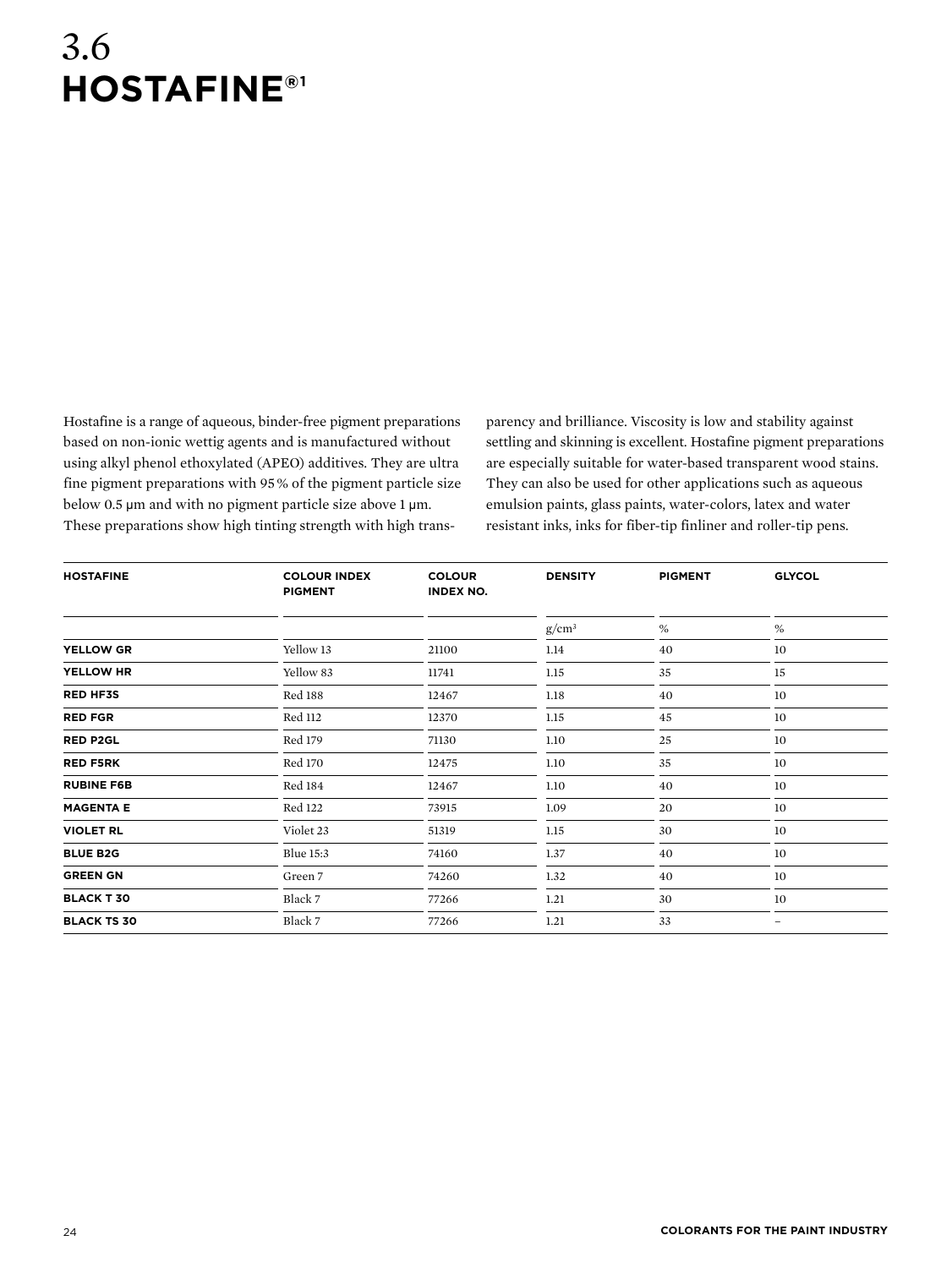A final evaluation in the customer system is necessary. The data presented in this table is meant to provide a general indication and do not represent quality-relevant average values. The quality of our preparations is defined by the specifications of the coloristical and rheological values. The Colour Index data relate to the basic pigments.

#### **Literature**

Pattern card DP 7075 E »Hostafine pigment preparations – Woodstain Shade Library« Flyer DP 6187 E »Hostafine – Pigment preparations for next generation of water-based wood coatings«

| <b>HOSTAFINE</b>               | <b>COLOUR INDEX</b><br><b>PIGMENT</b> | <b>COLOUR</b><br><b>INDEX NO.</b> | <b>DENSITY</b> | <b>PIGMENT</b> | <b>GLYCOL</b>            |  |
|--------------------------------|---------------------------------------|-----------------------------------|----------------|----------------|--------------------------|--|
|                                |                                       |                                   | $g/cm^3$       | $\%$           | $\%$                     |  |
| <b>TRANSOXIDE YELLOW R 301</b> | Yellow 42                             | 77492                             | 1.38           | 35             | $\overline{\phantom{a}}$ |  |
| <b>TRANSOXIDE RED B 301</b>    | <b>Red 101</b>                        | 77491                             | 1.38           | 35             | $\overline{\phantom{a}}$ |  |

1 Hostafine Transoxide Yellow R and Hostafine Transoxide Red B are multipurpose pigment preparations, similar to Hostatint 500, and compatible with water-based and solvent-based low-VOC decorative coatings as defined EU directive 2004/42/EC, annex II, phase II.

VOC standards and regulations vary by location. Product specific VOC information is available to customers upon request. It is the responsibility of the coatings manufacturer to determine standard compliance and appropriate claim for their products.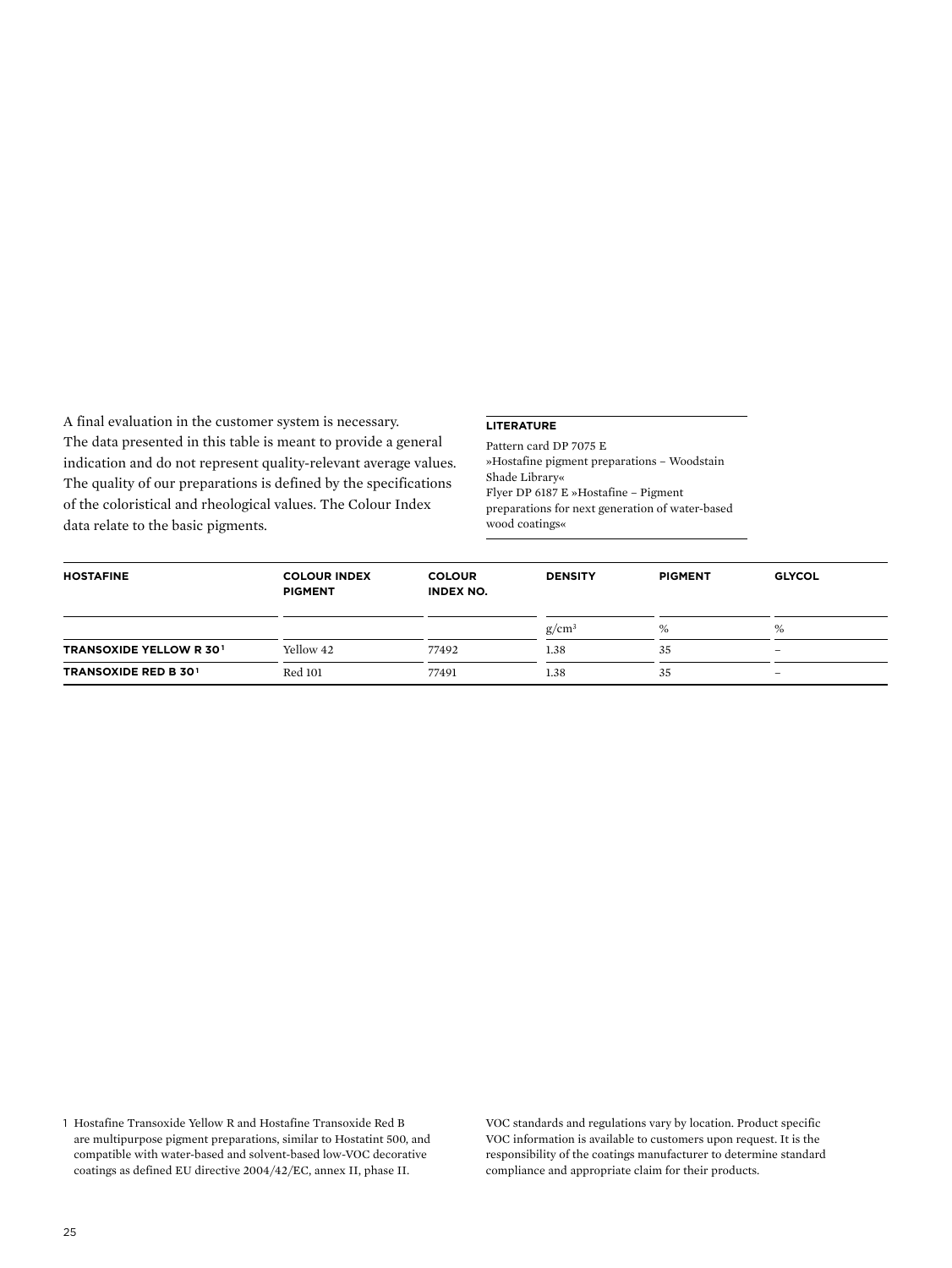## 3.7 **Renol® HW 30**

Renol HW 30 is a range of solid pigment preparations based on polyvinyl butyral as carrier material. It is suitable for use in alcohol containing systems, esters and glycols can be used as additional solvents. Main fields of application are highly transparent solvent-based wood stains and marker inks. Furthermore, they can be used in gravure and flexographic printing inks based on nitrocellulose and for coating aluminum foils.

#### **Literature**

Pattern card PI 2012 E »Renol HW 30 – Pigment preparations«

| <b>RENOL</b>             | <b>COLOUR INDEX</b><br><b>PIGMENT</b> | <b>COLOUR</b><br><b>INDEX NO.</b> | <b>PIGMENT</b> | <b>LIGHT</b><br><b>FASTNESS</b> | <b>PARTICLE SIZE</b><br><b>DISTRIBUTION</b> |
|--------------------------|---------------------------------------|-----------------------------------|----------------|---------------------------------|---------------------------------------------|
|                          |                                       |                                   | $\%$           |                                 | $d_{50}$ (nm)                               |
| YELLOW GG-HW 30          | Yellow 17                             | 21105                             | 50             | $5 - 6$                         | $\leq 75$                                   |
| YELLOW HR-HW 30          | Yellow 83                             | 21108                             | 50             | $6 - 7$                         | $\leq 75$                                   |
| <b>ORANGE RL-HW 30</b>   | Orange 34                             | 21115                             | 50             | $5 - 6$                         | $\leq 75$                                   |
| RED HF2B-HW 30           | <b>Red 208</b>                        | 12514                             | 50             | $6 - 7$                         | $\leq 75$                                   |
| <b>RED F5RK-HW 30</b>    | Red 170                               | 12475                             | 50             | 6                               | < 250                                       |
| <b>CARMINE FBB-HW 30</b> | Red 146                               | 12485                             | 50             | $5 - 6$                         | < 150                                       |
| <b>BLUE B2G-HW 30</b>    | Blue 15:3                             | 74160                             | 50             | 8                               | $\leq 100$                                  |
| <b>GREEN GG-HW 30</b>    | Green 7                               | 74260                             | 50             | 8                               | $\leq 75$                                   |
| <b>BROWN HFR-HW 30</b>   | Brown 25                              | 12510                             | 50             | 8                               | $\leq 75$                                   |
| <b>BLACK R-HW 30</b>     | Black 7                               | 77266                             | 40             | 8                               | $\leq 75$                                   |
| WHITE T-HW 30            | White 6                               | 77891                             | 70             | 8                               | < 250                                       |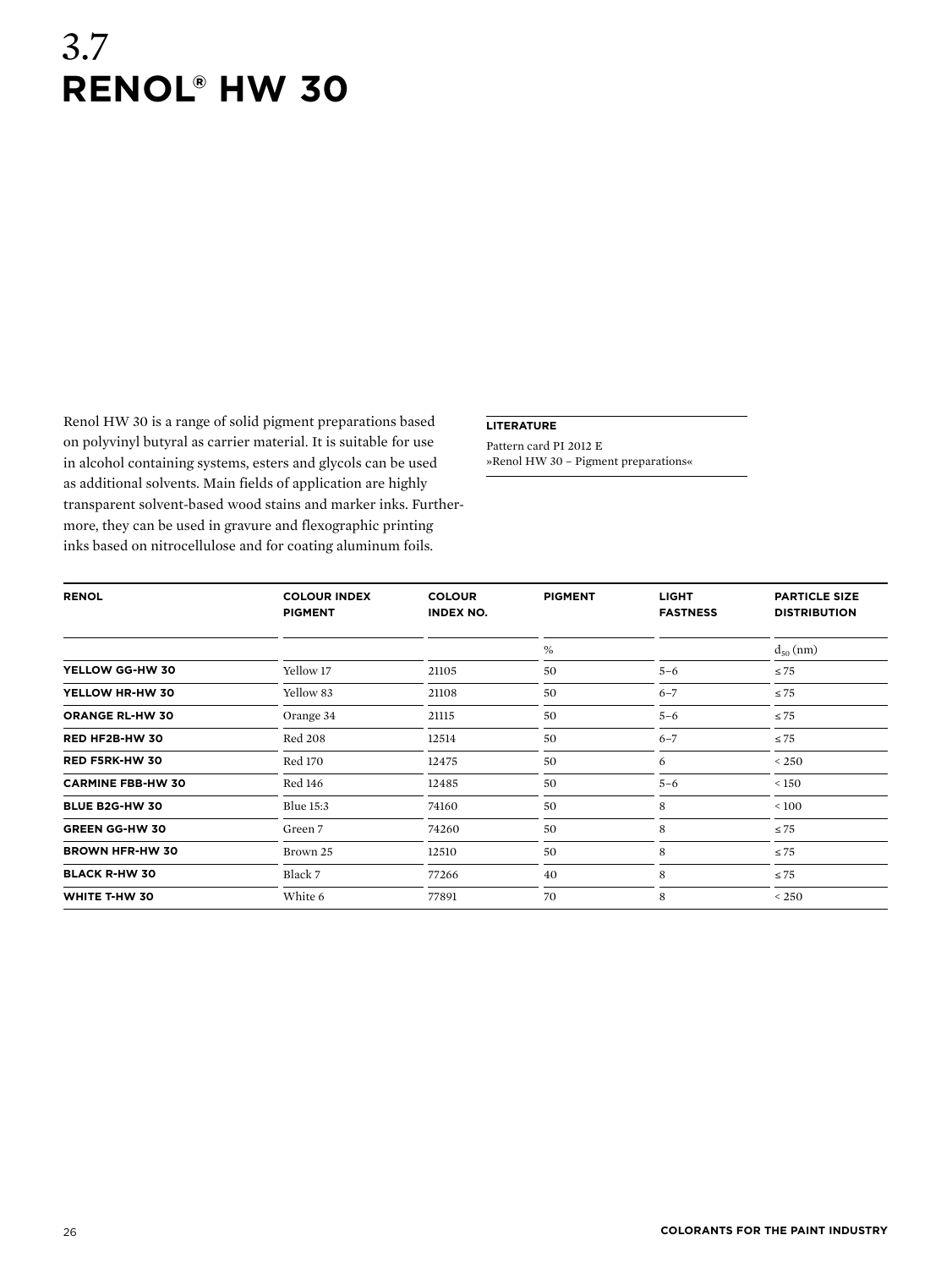# 4 **Dyes**

# 4.1 **Savinyl® Dyes**

Savinyl powder dyes are solvent soluble metal complex dyes, with excellent solubilities in polar organic solvents like alcohols, ketones and glycol ethers, as well as good overall fastness properties. They are suitable for coloration of writing inks, wood stains, leather finish, flexographic and gravure inks and paints based on polar solvents.

| <b>SAVINYL</b>       | <b>COLOUR</b><br><b>INDEX</b> | <b>AUTOMOTIVE PAINTS</b><br><b>INDUSTRIAL PAINTS</b> |                 |               |                 |               |             |                       | <b>DECORATIVE</b><br><b>PAINTS</b> |                    |               |             |
|----------------------|-------------------------------|------------------------------------------------------|-----------------|---------------|-----------------|---------------|-------------|-----------------------|------------------------------------|--------------------|---------------|-------------|
|                      |                               | OEM paints                                           | Refinish paints | Solvent-based | Water-base coat | Solvent-based | Water-based | Amine-curing<br>epoxy | Coil coating                       | coatings<br>Powder | Solvent-based | Water-based |
| YELLOW 2GLS 01       | S.Y. 79                       |                                                      |                 |               |                 |               |             |                       |                                    | $\circ$            |               |             |
| <b>YELLOW RLS</b>    | S.Y. 83:1                     |                                                      |                 |               |                 |               |             |                       |                                    | $\circ$            |               |             |
| YELLOW RLSN          | S.Y.83                        |                                                      |                 |               |                 | $\bigcirc^*$  |             |                       |                                    | $\circ$            |               |             |
| <b>YELLOW 2RLS</b>   | S.Y. <sub>62</sub>            |                                                      |                 |               |                 |               |             |                       |                                    | $\circ$            |               |             |
| <b>ORANGE RLS</b>    | S.O.41                        |                                                      |                 |               |                 |               |             |                       |                                    | $\circ$            |               |             |
| <b>ORANGE RLSE</b>   | S.O. <sub>62</sub>            |                                                      |                 |               |                 | $\bigcirc^*$  |             |                       |                                    | $\circ$            |               |             |
| <b>FIRE RED 3GLS</b> | S.R.124                       |                                                      |                 |               |                 | $\bigcirc^*$  |             |                       |                                    | $\circ$            |               |             |
| <b>RED 3BLS</b>      | S.R.91                        |                                                      |                 |               |                 | ●             |             |                       |                                    | $\circ$            |               |             |
| <b>PINK 6BLS</b>     | S.R.127                       |                                                      |                 |               |                 | $\bigcirc^*$  |             |                       |                                    | $\circ$            |               |             |
| <b>DARK VIOLET R</b> | A.V. 66                       |                                                      |                 |               |                 |               |             |                       |                                    | $\circ$            |               |             |
| <b>BLUE RS</b>       | S.B. 45                       |                                                      |                 |               |                 | $\bigcirc^*$  |             |                       |                                    | $\circ$            |               |             |
| <b>BLUE GLS</b>      | S.B. 44                       |                                                      |                 |               |                 | ●             |             |                       |                                    | $\circ$            |               |             |
| GREEN 2GLS 01        | Mixture                       |                                                      |                 |               |                 | $\bigcirc^*$  |             |                       |                                    | $\circ$            |               |             |
| <b>BROWN GLS</b>     | Mixture                       |                                                      |                 |               |                 |               |             |                       |                                    | $\circ$            |               |             |
| <b>BLACK RLSN 01</b> | Mixture                       |                                                      |                 |               |                 | 0             |             |                       |                                    | $\circ$            |               |             |
|                      |                               |                                                      |                 |               |                 |               |             |                       |                                    |                    |               |             |

● recommended ○ limited suitability \* limited fastness to overpainting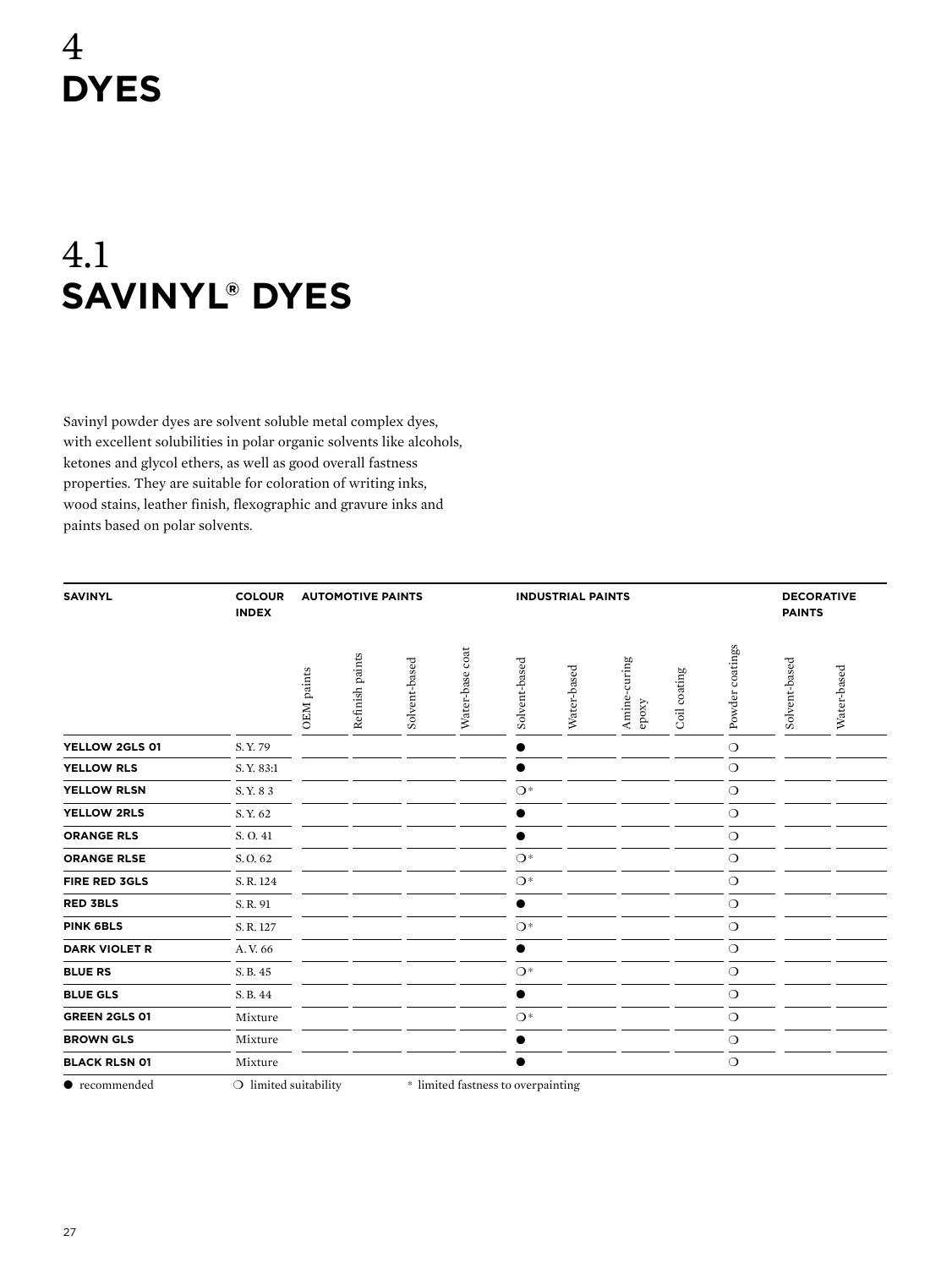### 5 **Overview arranged by Colour Index data (generic name)**

# 5.1 **Yellow**

The following overview lists our pigments, pigment preparations and dyes already published in the Colour Index, arranged by their generic name. If only the generic name but not the C. I. No. is given, the product was published without details of its constitution. We would point out that identical generic names simply indicate identical chemical composition. The application properties of

colorants are however influenced to a greater or lesser extent not only by their chemical composition but also by numerous other factors such as particle size distribution, crystallinity, surface treatment, impurities etc. For this reason products having identical compositions and identical generic names may differ completely in their application properties.

| <b>COLOUR INDEX</b><br><b>GENERIC NAME</b> | <b>COLOUR</b><br><b>INDEX</b><br>NO. | <b>STANDARD RANGES</b><br><b>PIGMENTS</b>                                                                                                                         | <b>PAGE</b>                                    | <b>STANDARD RANGES</b><br><b>PIGMENT PREPARATIONS</b>                                                                                                                                                                                                                                                                                                                  | <b>PAGE</b>                                        |
|--------------------------------------------|--------------------------------------|-------------------------------------------------------------------------------------------------------------------------------------------------------------------|------------------------------------------------|------------------------------------------------------------------------------------------------------------------------------------------------------------------------------------------------------------------------------------------------------------------------------------------------------------------------------------------------------------------------|----------------------------------------------------|
| <b>PIGMENT YELLOW 1</b>                    | 11680                                |                                                                                                                                                                   | 10 <sup>10</sup>                               | <b>COLANYL YELLOW G132</b><br><b>COLANYL YELLOW G 500</b>                                                                                                                                                                                                                                                                                                              | 14<br>16                                           |
| <b>PIGMENT YELLOW 3</b>                    | 11710                                | <b>HANSA YELLOW 10G</b><br><b>HANSA YELLOW 10G 41 GRAN.</b>                                                                                                       | 10 <sup>10</sup><br>10                         | <b>COLANYL YELLOW 10G 131</b><br><b>HOSTATINT YELLOW 12G 500</b>                                                                                                                                                                                                                                                                                                       | 14<br>18                                           |
| <b>PIGMENT YELLOW 12</b>                   | 21090                                | PERMANENT YELLOW DHG                                                                                                                                              | 9                                              |                                                                                                                                                                                                                                                                                                                                                                        |                                                    |
| <b>PIGMENT YELLOW 13</b>                   | 21100                                | PERMANENT YELLOW GR                                                                                                                                               | 9                                              | <b>HOSTATINT UV YELLOW GR</b><br><b>HOSTAFINE YELLOW GR</b>                                                                                                                                                                                                                                                                                                            | 22<br>24                                           |
| <b>PIGMENT YELLOW 17</b>                   | 21105                                | PERMANENT YELLOW GG 02                                                                                                                                            | 9                                              | <b>RENOL YELLOW GG-HW 30</b>                                                                                                                                                                                                                                                                                                                                           | 26                                                 |
| <b>PIGMENT YELLOW 42</b>                   | 77492                                |                                                                                                                                                                   |                                                | <b>COLANYL OXIDE YELLOW R132</b><br><b>COLANYL OXIDE OLIVE GS 130</b><br><b>COLANYL OXIDE YELLOW R 531</b><br><b>HOSTAFINE TRANSOXIDE YELLOW R 30</b><br><b>HOSTATINT OXIDE YELLOW A-R 100</b><br><b>HOSTATINT UV OXIDE YELLOW R</b><br><b>HOSTATINT UV TRANSOXIDE YELLOW 2R</b><br><b>HOSTATINT TRANSOXIDE YELLOW A-2R 130</b><br><b>HOSTATINT OXIDE YELLOW R 531</b> | 15<br>15<br>17<br>25<br>21<br>23<br>23<br>21<br>19 |
| <b>PIGMENT YELLOW 73</b>                   | 11738                                | <b>HANSA BRILLIANT YELLOW 4GX</b>                                                                                                                                 | 10                                             | <b>HOSTATINT YELLOW 4GX 530</b>                                                                                                                                                                                                                                                                                                                                        | 18                                                 |
| <b>PIGMENT YELLOW 74</b>                   | 11741                                | <b>HANSA BRILLIANT YELLOW 5GX</b><br><b>HANSA BRILLIANT YELLOW 2GX 70</b><br><b>HANSA BRILLIANT YELLOW 2GX 70-S</b><br><b>HANSA BRILLIANT YELLOW 2GX 70-S-EDW</b> | 10 <sup>1</sup><br>10<br>10 <sup>2</sup><br>10 | <b>COLANYL YELLOW 5GX 131</b><br><b>COLANYL YELLOW 2GXD 130</b><br><b>COLANYL YELLOW 5GX 500</b><br><b>COLANYL YELLOW 2GXD 500</b><br><b>HOSTATINT YELLOW 2GXD 530</b>                                                                                                                                                                                                 | 14<br>14<br>16<br>16<br>18                         |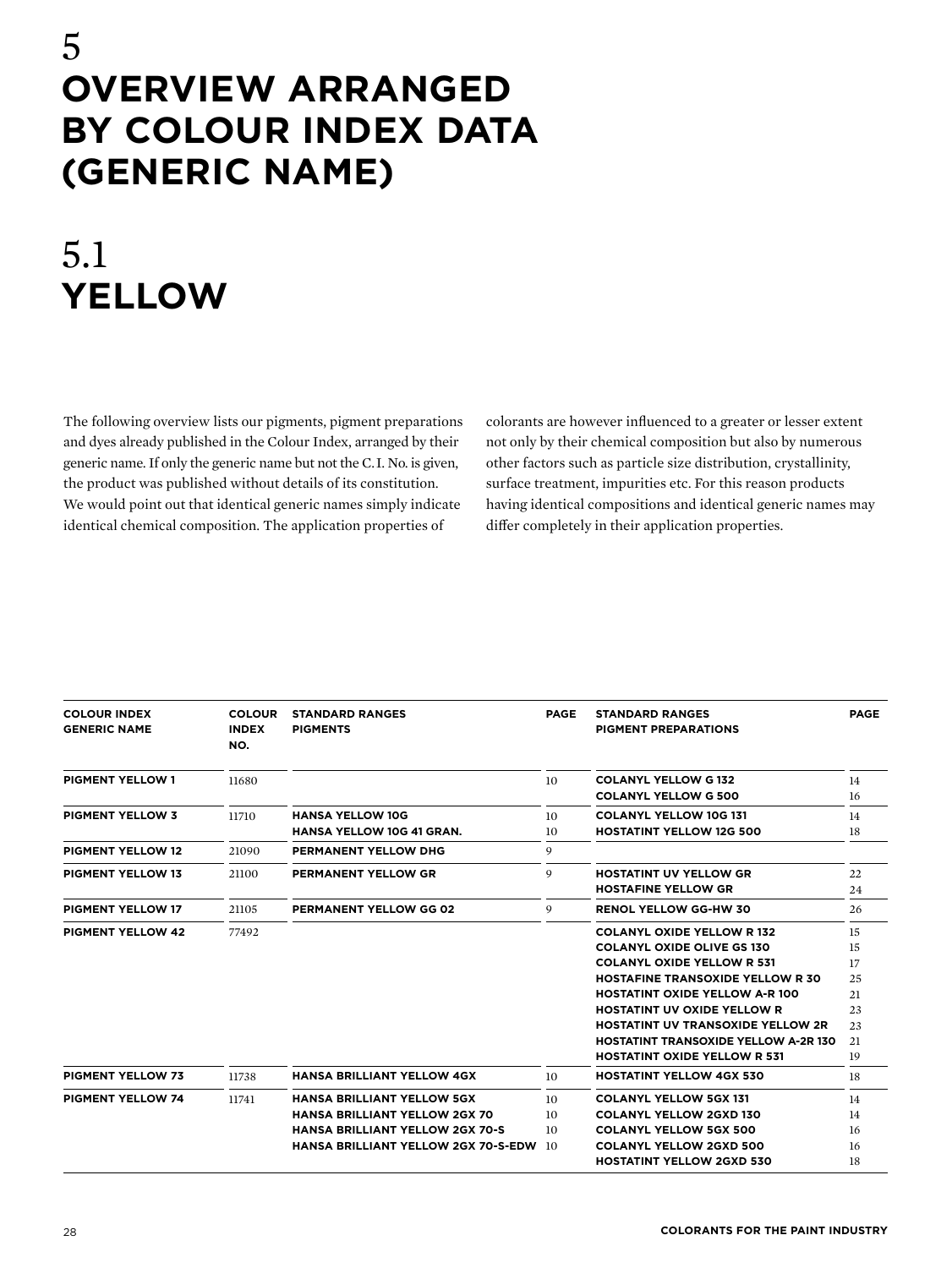| <b>COLOUR INDEX</b><br><b>GENERIC NAME</b> | <b>COLOUR</b><br><b>INDEX</b><br>NO. | <b>STANDARD RANGES</b><br><b>PIGMENTS</b>                    | <b>PAGE</b>    | <b>STANDARD RANGES</b><br><b>PIGMENT PREPARATIONS</b>                         | <b>PAGE</b> |
|--------------------------------------------|--------------------------------------|--------------------------------------------------------------|----------------|-------------------------------------------------------------------------------|-------------|
| <b>PIGMENT YELLOW 83</b>                   | 21108                                | <b>NOVOPERM YELLOW HR</b>                                    | 6              | <b>COLANYL YELLOW HR 131</b>                                                  | 14          |
|                                            |                                      | <b>NOVOPERM YELLOW HR 02</b>                                 | 7              | <b>COLANYL YELLOW HRD 131</b>                                                 | 14          |
|                                            |                                      | <b>NOVOPERM YELLOW HR 70</b>                                 | 6              | <b>COLANYL YELLOW HRD 500</b>                                                 | 16          |
|                                            |                                      | <b>NOVOPERM YELLOW HR 70-EDS</b>                             | 6              | <b>HOSTAFINE YELLOW HR</b>                                                    | 24          |
|                                            |                                      |                                                              |                | <b>HOSTATINT YELLOW HR 531</b>                                                | 18          |
|                                            |                                      |                                                              |                | <b>HOSTATINT YELLOW A-HRD 100</b><br><b>RENOL YELLOW HR-HW 30</b>             | 20<br>26    |
| <b>PIGMENT YELLOW 97</b>                   | 11767                                | <b>NOVOPERM YELLOW FGL</b>                                   | 6              | <b>COLANYL YELLOW FGL 132</b>                                                 | 14          |
|                                            |                                      |                                                              |                | <b>COLANYL YELLOW FGL 500</b>                                                 | 16          |
|                                            |                                      |                                                              |                | <b>HOSTATINT YELLOW FGL 531</b>                                               | 18          |
| <b>PIGMENT YELLOW 120</b>                  | 11783                                | <b>NOVOPERM YELLOW H2G</b>                                   | 6              |                                                                               |             |
| <b>PIGMENT YELLOW 139</b>                  | 56298                                | <b>GRAPHTOL YELLOW H2R</b>                                   | 12             |                                                                               |             |
|                                            |                                      | <b>NOVOPERM YELLOW M2R 70</b>                                | 6              |                                                                               |             |
|                                            |                                      | <b>NOVOPERM YELLOW P-M3R</b>                                 | $\overline{7}$ |                                                                               |             |
| PIGMENT YELLOW 150                         | 12764                                |                                                              |                | <b>HOSTATINT YELLOW A-N4G 100-ST</b>                                          | 21          |
| <b>PIGMENT YELLOW 151</b>                  | 13980                                | <b>HOSTAPERM YELLOW H4G</b>                                  | $\overline{4}$ |                                                                               |             |
|                                            |                                      | <b>HOSTAPERM YELLOW H4G-EDS</b>                              | $\overline{4}$ |                                                                               |             |
|                                            |                                      | <b>HOSTAPERM YELLOW H4G 70</b>                               | 4              |                                                                               |             |
| <b>PIGMENT YELLOW 154</b>                  | 11781                                | <b>HOSTAPERM YELLOW H3G</b>                                  | $\overline{4}$ | <b>COLANYL YELLOW H3G 131</b>                                                 | 14          |
|                                            |                                      | <b>HOSTAPERM YELLOW H3G-EDW</b>                              | $\overline{4}$ | <b>HOSTATINT YELLOW A-H3G 100</b>                                             | 20          |
|                                            |                                      |                                                              |                | <b>COLANYL YELLOW H3G 500</b>                                                 | 16          |
|                                            |                                      |                                                              |                | <b>HOSTATINT UV YELLOW H3G</b>                                                | 22          |
| <b>PIGMENT YELLOW 155</b>                  | 200310                               | <b>GRAPHTOL YELLOW 3GP 01</b>                                | 12             |                                                                               |             |
|                                            |                                      | <b>NOVOPERM YELLOW 4G 01</b>                                 | $\overline{7}$ |                                                                               |             |
|                                            |                                      | <b>NOVOPERM YELLOW 5GD 71</b>                                | 6              |                                                                               |             |
| <b>PIGMENT YELLOW 175</b>                  | 11784                                | <b>HOSTAPERM YELLOW H6G</b>                                  | 4              |                                                                               |             |
| <b>PIGMENT YELLOW 180</b>                  | 21290                                | <b>PV FAST YELLOW HG</b>                                     | 11             |                                                                               |             |
| <b>PIGMENT YELLOW 181</b>                  | 11777                                | <b>PV FAST YELLOW H3R</b>                                    | 11             |                                                                               |             |
| <b>PIGMENT YELLOW 184</b>                  | 771740                               | <b>HOSTAPERM OXIDE YELLOW BV 01</b>                          | $\overline{4}$ | <b>COLANYL OXIDE YELLOW BV 100</b>                                            | 15          |
|                                            |                                      | <b>HOSTAPERM OXIDE YELLOW BV 02</b>                          | $\overline{4}$ | <b>COLANYL OXIDE YELLOW BV 530</b>                                            | 17          |
|                                            |                                      |                                                              |                | <b>HOSTATINT OXIDE YELLOW BV 530</b>                                          | 19          |
|                                            |                                      |                                                              |                | <b>HOSTATINT OXIDE YELLOW A-BV 100</b><br><b>HOSTATINT UV OXIDE YELLOW BV</b> | 21          |
| <b>PIGMENT YELLOW 191</b>                  | 18795                                | PV FAST YELLOW HGR                                           | 11             |                                                                               | 23          |
|                                            |                                      |                                                              |                | <b>HOSTATINT YELLOW A-F2G 100</b>                                             |             |
| <b>PIGMENT YELLOW 194</b>                  | 11785                                | <b>NOVOPERM YELLOW F2G</b><br><b>NOVOPERM YELLOW F2G-EDS</b> | 6<br>6         |                                                                               | 20          |
| <b>PIGMENT YELLOW 213</b>                  | 117875                               | <b>HOSTAPERM YELLOW H5G</b>                                  | $\overline{4}$ |                                                                               |             |
| <b>PIGMENT YELLOW 216</b>                  |                                      |                                                              |                | <b>HOSTATINT OXIDE ORANGE Z 500</b>                                           | 19          |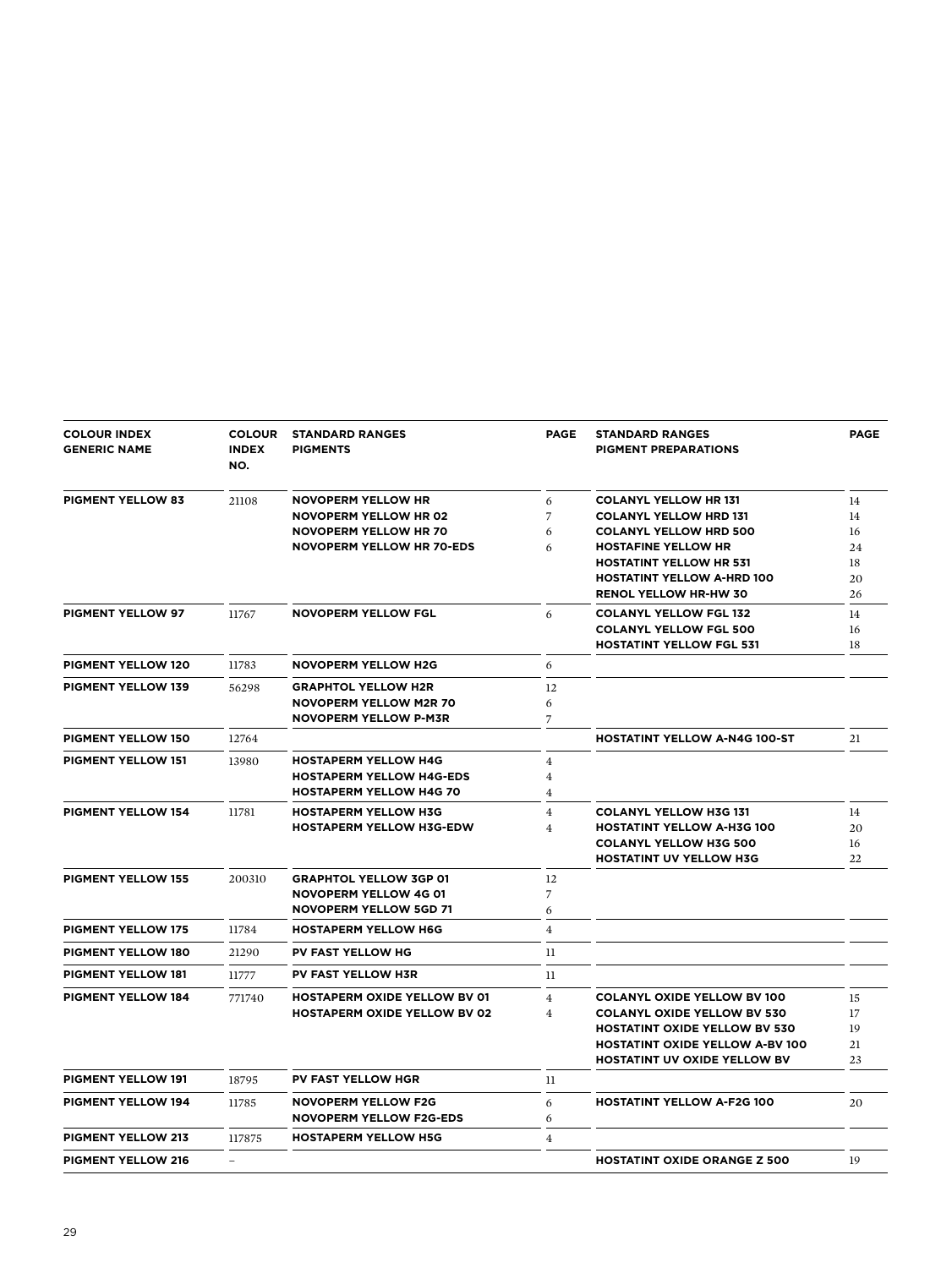# 5.2 **Orange**

| <b>COLOUR INDEX</b><br><b>GENERIC NAME</b> | <b>COLOUR</b><br><b>INDEX</b><br>NO. | <b>STANDARD RANGES</b><br><b>PIGMENTS</b>                                                                                 | <b>PAGE</b>      | <b>STANDARD RANGES</b><br><b>PIGMENT PREPARATIONS</b>                | <b>PAGE</b> |
|--------------------------------------------|--------------------------------------|---------------------------------------------------------------------------------------------------------------------------|------------------|----------------------------------------------------------------------|-------------|
| <b>PIGMENT ORANGE 5</b>                    | 12075                                | <b>HANSA RED GG</b>                                                                                                       | 10 <sup>2</sup>  | <b>COLANYL RED GG 131</b><br><b>OLANYL RED GG 500</b>                | 14<br>16    |
| <b>PIGMENT ORANGE 13</b>                   | 21110                                | <b>PERMANENT ORANGE G</b>                                                                                                 | 9                |                                                                      |             |
| <b>PIGMENT ORANGE 34</b>                   | 21115                                | <b>PERMANENT ORANGE RL 01</b><br><b>PERMANENT ORANGE RL 70</b>                                                            | 9<br>8           | <b>RENOL ORANGE RL-HW 30</b>                                         | 26          |
| <b>PIGMENT ORANGE 36</b>                   | 11780                                | <b>NOVOPERM ORANGE HL</b><br><b>NOVOPERM ORANGE HL 70</b><br>NOVOPERM ORANGE HL 70-EDW<br><b>NOVOPERM ORANGE HL 70-NF</b> | 6<br>6<br>6<br>6 | <b>HOSTATINT ORANGE HLD 530</b><br><b>HOSTATINT ORANGE A-HLD 100</b> | 18<br>20    |
| <b>PIGMENT ORANGE 38</b>                   | 12367                                | <b>NOVOPERM RED HFG</b>                                                                                                   | 7                |                                                                      |             |
| <b>PIGMENT ORANGE 43</b>                   | 71105                                | <b>HOSTAPERM ORANGE GR</b>                                                                                                | 4                | <b>HOSTATINT ORANGE GR 500</b>                                       | 18          |
| <b>PIGMENT ORANGE 62</b>                   | 11775                                | <b>NOVOPERM ORANGE H5G 70</b>                                                                                             | 6                |                                                                      |             |
| <b>PIGMENT ORANGE 72</b>                   |                                      | <b>PV FAST ORANGE H4GL 01</b>                                                                                             | 11               |                                                                      |             |

# 5.3 **Red**

| <b>COLOUR INDEX</b><br><b>GENERIC NAME</b> | <b>COLOUR</b><br><b>INDEX</b><br>NO. | <b>STANDARD RANGES</b><br><b>PIGMENTS</b> | <b>PAGE</b> | <b>STANDARD RANGES</b><br><b>PIGMENT PREPARATIONS</b> | <b>PAGE</b> |
|--------------------------------------------|--------------------------------------|-------------------------------------------|-------------|-------------------------------------------------------|-------------|
| <b>PIGMENT RED 3</b>                       | 12120                                | <b>HANSA SCARLET RNC</b>                  | 10          |                                                       |             |
|                                            |                                      | <b>HANSA RED 3B</b>                       | 10          |                                                       |             |
| <b>PIGMENT RED 5</b>                       | 12490                                |                                           |             | <b>COLANYL CARMINE FB 130</b>                         | 14          |
| <b>PIGMENT RED 9</b>                       | 12460                                |                                           |             | <b>COLANYL RED FRLL 131</b>                           | 14          |
| <b>PIGMENT RED 12</b>                      | 12385                                | <b>PERMANENT BORDEAUX FRR</b>             | 8           |                                                       |             |
| <b>PIGMENT RED 14</b>                      | 12380                                | <b>PERMANENT BORDEAUX FGR</b>             | 8           |                                                       |             |
| <b>PIGMENT RED 48:3</b>                    | 15865:3                              | <b>GRAPHTOL FIRE RED 3RLP</b>             | 12          |                                                       |             |
| <b>PIGMENT RED 53:1</b>                    | 15585:1                              | <b>GRAPHTOL RED LC</b>                    | 12          |                                                       |             |
|                                            |                                      | <b>PERMANENT LAKE RED LCLL</b>            | 9           |                                                       |             |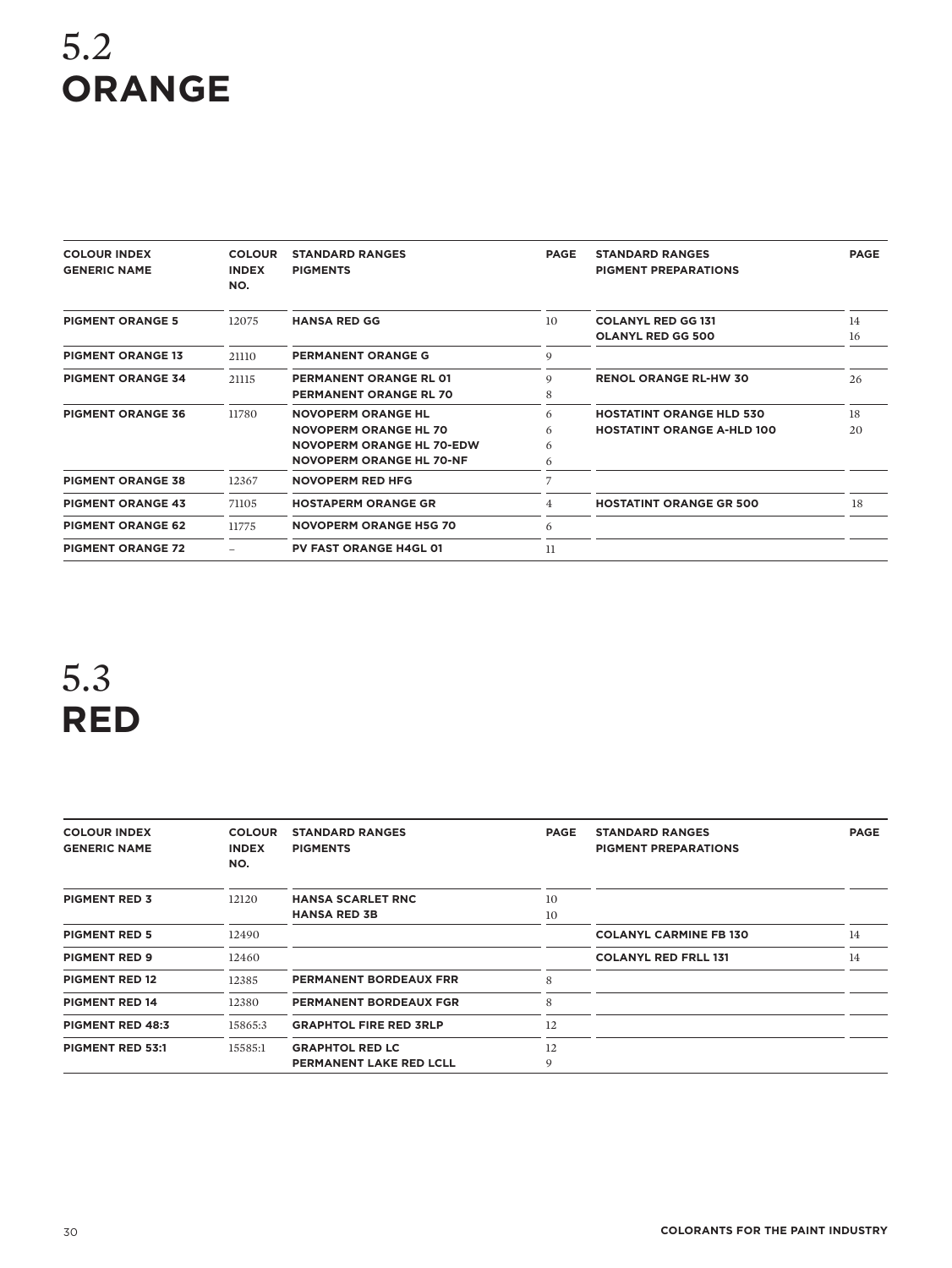| <b>COLOUR INDEX</b><br><b>GENERIC NAME</b> | <b>COLOUR</b><br><b>INDEX</b><br>NO. | <b>STANDARD RANGES</b><br><b>PIGMENTS</b>                                                                                                                                                                                       | <b>PAGE</b>                           | <b>STANDARD RANGES</b><br><b>PIGMENT PREPARATIONS</b>                                                                                                                                                                                                                                             | <b>PAGE</b>                                  |
|--------------------------------------------|--------------------------------------|---------------------------------------------------------------------------------------------------------------------------------------------------------------------------------------------------------------------------------|---------------------------------------|---------------------------------------------------------------------------------------------------------------------------------------------------------------------------------------------------------------------------------------------------------------------------------------------------|----------------------------------------------|
| <b>PIGMENT RED 57:1</b>                    | 15850:1                              | <b>GRAPHTOL RUBINE L4B</b>                                                                                                                                                                                                      | 12                                    |                                                                                                                                                                                                                                                                                                   |                                              |
| PIGMENT RED 101                            | 77491                                |                                                                                                                                                                                                                                 |                                       | <b>COLANYL OXIDE RED B 131</b><br><b>COLANYL OXIDE RED G 130</b><br><b>COLANYL OXIDE RED B 530</b><br><b>COLANYL OXIDE RED G 530</b><br><b>HOSTAFINE TRANSOXIDE RED B 30</b><br><b>HOSTATINT OXIDE RED B 531</b><br><b>HOSTATINT OXIDE RED A-B 100</b><br><b>HOSTATINT TRANSOXIDE RED A-G 130</b> | 15<br>15<br>17<br>17<br>25<br>19<br>21<br>21 |
|                                            |                                      |                                                                                                                                                                                                                                 |                                       | <b>HOSTATINT UV OXIDE RED B</b><br><b>HOSTATINT UV TRANSOXIDE RED 2B</b>                                                                                                                                                                                                                          | 23<br>23                                     |
| <b>PIGMENT RED 112</b>                     | 12370                                | <b>PERMANENT RED FGR</b><br><b>PERMANENT RED FGR 02</b><br><b>PERMANENT RED FGR 70</b>                                                                                                                                          | 8<br>8<br>8                           | <b>COLANYL RED FGRG 130</b><br><b>COLANYL RED FGR 131</b><br><b>COLANYL RED FGR 530</b><br><b>COLANYL RED FGRD 500</b><br><b>HOSTAFINE RED FGR</b><br><b>HOSTATINT RED FGR 530</b>                                                                                                                | 14<br>14<br>16<br>16<br>24<br>18             |
| <b>PIGMENT RED 122</b>                     | 73915                                | <b>HOSTAPERM PINK E</b><br><b>HOSTAPERM PINK E-EDS</b><br><b>HOSTAPERM PINK E-EDW</b><br><b>HOSTAPERM PINK E 02-EDW</b><br><b>HOSTAPERM PINK E TRANSP. 01</b><br><b>HOSTAPERM PINK EB TRANSP.</b><br><b>HOSTAPERM PINK E-WD</b> | 5<br>5<br>5<br>5<br>5<br>5<br>5       | <b>COLANYL PINK E 130</b><br><b>COLANYL PINK E 531</b><br><b>COLANYL PINK E-WD 530</b><br><b>HOSTAFINE MAGENTA E</b><br><b>HOSTATINT PINK E 530</b><br><b>HOSTATINT PINK A-E 130</b><br><b>HOSTATINT PINK A-EB 100-ST</b><br><b>HOSTATINT UV PINK E</b>                                           | 14<br>16<br>16<br>24<br>18<br>20<br>21<br>22 |
| <b>PIGMENT RED 146</b>                     | 12485                                | PERMANENT CARMINE FBB 02                                                                                                                                                                                                        | 9                                     | <b>RENOL CARMINE FBB-HW 30</b>                                                                                                                                                                                                                                                                    | 26                                           |
| <b>PIGMENT RED 149</b>                     | 71137                                | <b>PV FAST RED B</b>                                                                                                                                                                                                            | 11                                    |                                                                                                                                                                                                                                                                                                   |                                              |
| <b>PIGMENT RED 168</b>                     | 59300                                | <b>HOSTAPERM SCARLET GO</b><br><b>HOSTAPERM SCARLET GO-EDW</b><br><b>HOSTAPERM SCARLET GO TRANSP.</b>                                                                                                                           | 4<br>$\overline{4}$<br>$\overline{4}$ | <b>COLANYL SCARLET GO 130</b><br><b>COLANYL SCARLET GO 530</b><br><b>HOSTATINT SCARLET GO 530</b>                                                                                                                                                                                                 | 14<br>16<br>18                               |
| <b>PIGMENT RED 170</b>                     | 12475                                | <b>NOVOPERM RED F2RK 70</b><br><b>NOVOPERM RED F3RK 70</b><br><b>NOVOPERM RED F5RK</b>                                                                                                                                          | 6<br>6<br>6                           | <b>HOSTAFINE RED F5RK</b><br><b>HOSTATINT UV RED F5RK</b><br><b>RENOL RED F5RK-HW 30</b>                                                                                                                                                                                                          | 24<br>22<br>26                               |
| <b>PIGMENT RED 179</b>                     | 71130                                | <b>HOSTAPERM RED P2GL-WD</b>                                                                                                                                                                                                    | $\overline{4}$                        | <b>HOSTAFINE RED P2GL</b><br><b>HOSTATINT RED A-P2Y 100-ST</b>                                                                                                                                                                                                                                    | 24<br>21                                     |
| <b>PIGMENT RED 184</b>                     | 12467                                |                                                                                                                                                                                                                                 |                                       | <b>HOSTAFINE RUBINE F6B</b>                                                                                                                                                                                                                                                                       | 24                                           |
| <b>PIGMENT RED 185</b>                     | 12516                                | <b>NOVOPERM CARMINE HF4C</b>                                                                                                                                                                                                    | 7                                     |                                                                                                                                                                                                                                                                                                   |                                              |
| <b>PIGMENT RED 188</b>                     | 12467                                | <b>NOVOPERM RED HF3S</b><br><b>NOVOPERM RED HF3S 70</b>                                                                                                                                                                         | 6<br>6                                | <b>COLANYL RED HF3S 500</b><br><b>HOSTAFINE RED HF3S</b>                                                                                                                                                                                                                                          | 16<br>24                                     |
| <b>PIGMENT RED 208</b>                     | 12514                                |                                                                                                                                                                                                                                 |                                       | <b>RENOL RED HF2B-HW 30</b>                                                                                                                                                                                                                                                                       | 26                                           |
| <b>PIGMENT RED 254</b>                     | 56110                                | <b>HOSTAPERM RED D2G 70</b><br><b>HOSTAPERM RED D3G 70</b><br><b>HOSTAPERM RED D3G 70-EDW</b>                                                                                                                                   | $\overline{4}$<br>4<br>4              | <b>COLANYL RED D3GD 500</b><br><b>HOSTATINT RED D3GD 530</b><br><b>HOSTATINT RED A-D3GD 130</b><br><b>HOSTATINT UV RED D3GD</b>                                                                                                                                                                   | 16<br>18<br>20<br>22                         |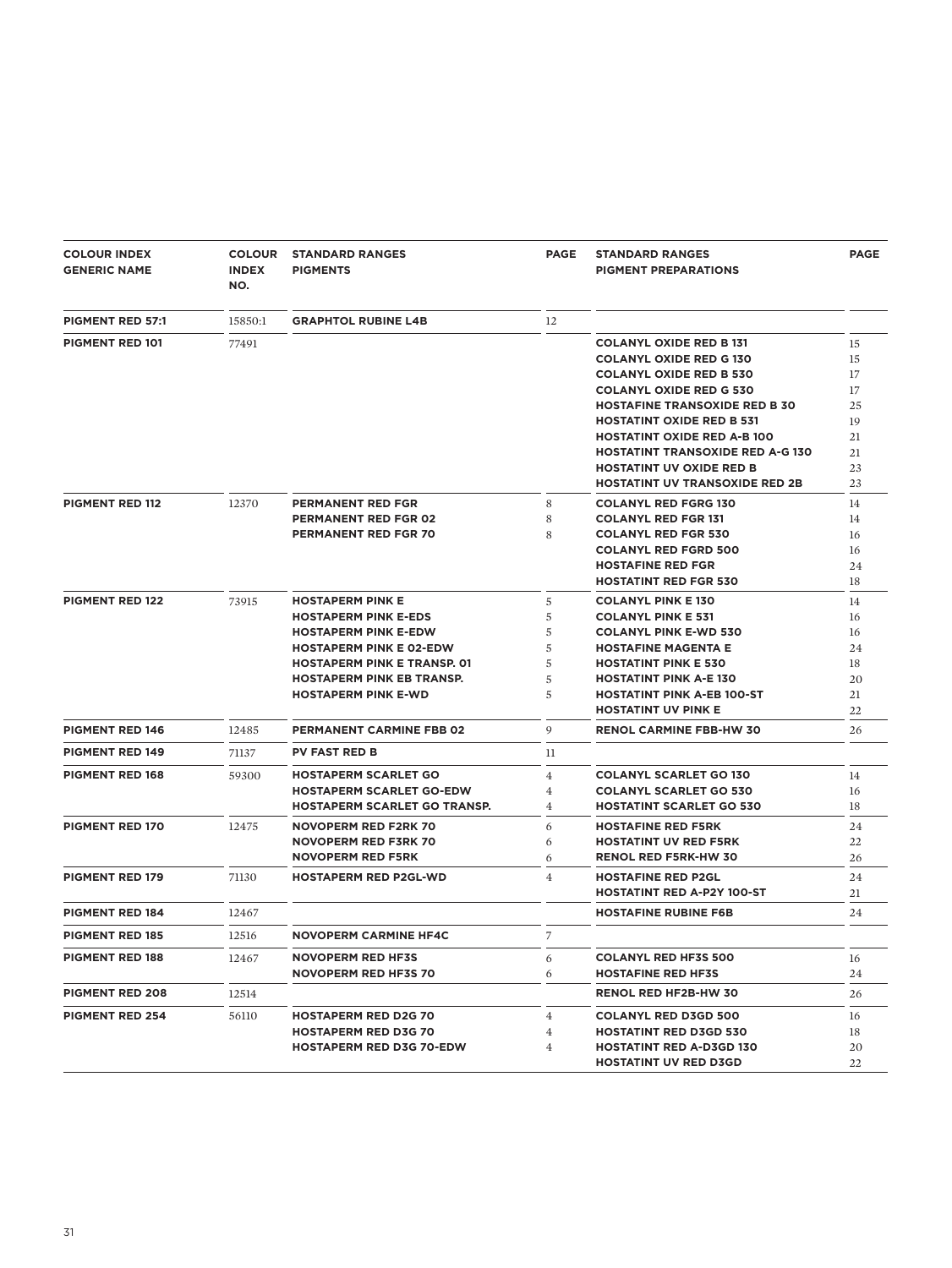# 5.4 **Violet**

| <b>COLOUR INDEX</b><br><b>GENERIC NAME</b> | <b>COLOUR</b><br><b>INDEX</b><br>NO. | <b>STANDARD RANGES</b><br><b>PIGMENTS</b> | <b>PAGE</b>    | <b>STANDARD RANGES</b><br><b>PIGMENT PREPARATIONS</b> | <b>PAGE</b> |
|--------------------------------------------|--------------------------------------|-------------------------------------------|----------------|-------------------------------------------------------|-------------|
| <b>PIGMENT VIOLET 19</b>                   | 73900                                | <b>HOSTAPERM RED E4G</b>                  | $\overline{4}$ | <b>COLANYL-RED E3B 130</b>                            | 14          |
|                                            |                                      | <b>HOSTAPERM RED E2B 70</b>               | $\overline{4}$ | <b>COLANYL RED E3B 500</b>                            | 16          |
|                                            |                                      | <b>HOSTAPERM RED E3B</b>                  | $\overline{4}$ | <b>HOSTATINT RED VIOLET A-ER 130</b>                  | 20          |
|                                            |                                      | <b>HOSTAPERM RED E5B 02</b>               | 4              |                                                       |             |
|                                            |                                      | <b>HOSTAPERM RED VIOLET ER 02</b>         | 5              |                                                       |             |
| <b>PIGMENT VIOLET 23</b>                   | 51319                                | <b>HOSTAPERM VIOLET BL 01</b>             | 5              | <b>COLANYL VIOLET RL 131</b>                          | 14          |
|                                            |                                      | <b>HOSTAPERM VIOLET RL SPECIAL</b>        | 5              | <b>COLANYL VIOLET RL 530</b>                          | 16          |
|                                            |                                      | <b>HOSTAPERM VIOLET RL-NF</b>             | 5              | <b>HOSTAFINE VIOLET RL</b>                            | 24          |
|                                            |                                      |                                           |                | <b>HOSTATINT VIOLET RL 531</b>                        | 18          |
|                                            |                                      |                                           |                | <b>HOSTATINT VIOLET A-RL 100</b>                      | 20          |
|                                            |                                      |                                           |                | <b>HOSTATINT UV VIOLET RL</b>                         | 22          |
| <b>PIGMENT VIOLET 32</b>                   | 12517                                | <b>NOVOPERM BORDEAUX HF3R</b>             | 7              |                                                       |             |

# 5.5 **Blue**

| <b>COLOUR INDEX</b><br><b>GENERIC NAME</b> | <b>COLOUR</b><br><b>INDEX</b><br>NO. | <b>STANDARD RANGES</b><br><b>PIGMENTS</b> | <b>PAGE</b> | <b>STANDARD RANGES</b><br><b>PIGMENT PREPARATIONS</b> | <b>PAGE</b> |
|--------------------------------------------|--------------------------------------|-------------------------------------------|-------------|-------------------------------------------------------|-------------|
| <b>PIGMENT BLUE 15:1</b>                   | 74160                                | <b>HOSTAPERM BLUE A4R</b>                 | 5           | <b>COLANYL BLUE A2R 131</b>                           | 14          |
|                                            |                                      | <b>HOSTAPERM BLUE BT-728-D</b>            | 5           | <b>COLANYL BLUE A2R 500</b>                           | 16          |
|                                            |                                      | <b>HOSTAPERM BLUE BT-729-D</b>            | 5           | <b>HOSTATINT BLUE A-BTR 100-ST</b>                    | 21          |
|                                            |                                      | <b>PV FAST BLUE A2R</b>                   | 11          |                                                       |             |
| <b>PIGMENT BLUE 15:2</b>                   | 74160                                | <b>HOSTAPERM BLUE BT-627-D</b>            | 5           |                                                       |             |
| <b>PIGMENT BLUE 15:3</b>                   | 74160                                | <b>HOSTAPERM BLUE B2G</b>                 | 5           | <b>COLANYL BLUE B2G 131</b>                           | 14          |
|                                            |                                      | <b>HOSTAPERM BLUE B2G-EDS</b>             | 5           | <b>COLANYL BLUE B2G 500</b>                           | 16          |
|                                            |                                      | <b>HOSTAPERM BLUE B2G-L</b>               | 5           | <b>HOSTAFINE BLUE B2G</b>                             | 24          |
|                                            |                                      | <b>PV FAST BLUE BG</b>                    | 11          | <b>HOSTATINT BLUE B2G 530</b>                         | 18          |
|                                            |                                      |                                           |             | <b>HOSTATINT BLUE A-BG 100</b>                        | 20          |
|                                            |                                      |                                           |             | <b>HOSTATINT UV BLUE BG</b>                           | 22          |
|                                            |                                      |                                           |             | <b>RENOL BLUE B2G-HW 30</b>                           | 26          |
| <b>PIGMENT BLUE 15:4</b>                   | 74160                                | <b>HOSTAPERM BLUE BT-617-D</b>            | 5           | <b>HOSTATINT BLUE A-BTG 100-ST</b>                    | 21          |
| <b>PIGMENT BLUE 28</b>                     | 77346                                |                                           |             | <b>COLANYL OXIDE BLUE COR 100</b>                     | 15          |
|                                            |                                      |                                           |             | <b>COLANYL OXIDE BLUE COR 530</b>                     | 17          |
|                                            |                                      |                                           |             | <b>HOSTATINT OXIDE BLUE COR 530</b>                   | 19          |
| <b>PIGMENT BLUE 29</b>                     | 77007                                |                                           |             | <b>COLANYL OXIDE BLUE UM 500</b>                      | 17          |
| <b>PIGMENT BLUE 36</b>                     | 77343                                |                                           |             | <b>COLANYL OXIDE TURQUOISE CO 500</b>                 | 17          |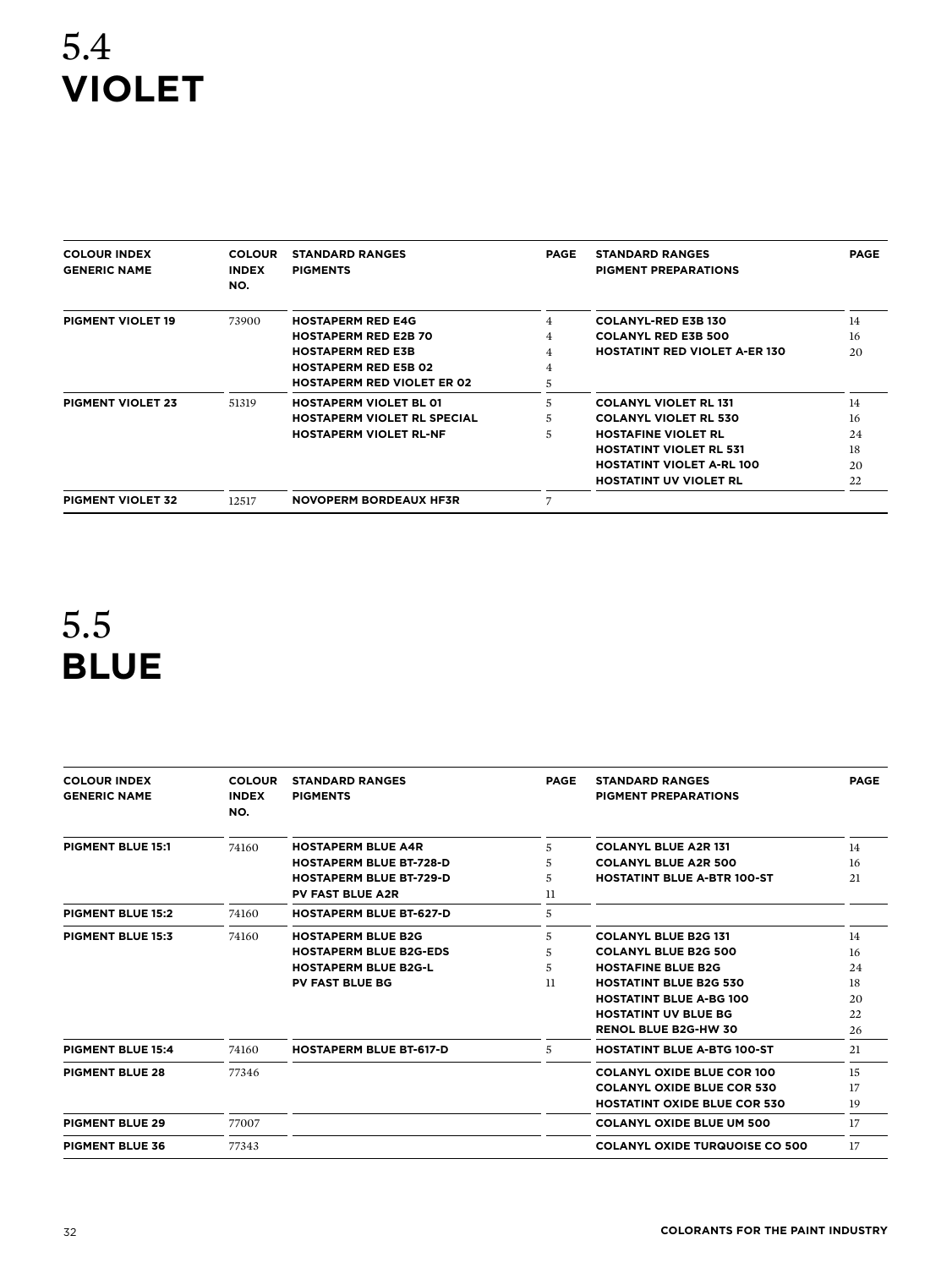# 5.6 **Green**

| <b>COLOUR INDEX</b><br><b>GENERIC NAME</b> | <b>COLOUR</b><br><b>INDEX</b><br>NO. | <b>STANDARD RANGES</b><br><b>PIGMENTS</b> | <b>PAGE</b> | <b>STANDARD RANGES</b><br><b>PIGMENT PREPARATIONS</b> | <b>PAGE</b> |
|--------------------------------------------|--------------------------------------|-------------------------------------------|-------------|-------------------------------------------------------|-------------|
| <b>PIGMENT GREEN 7</b>                     | 74260                                | <b>HOSTAPERM GREEN GNX</b>                | 5           | <b>COLANYL GREEN GG 131</b>                           | 14          |
|                                            |                                      | <b>HOSTAPERM GREEN GNX-EDS</b>            | 5           | <b>COLANYL GREEN GG 500</b>                           | 16          |
|                                            |                                      |                                           |             | <b>HOSTAFINE GREEN GN</b>                             | 24          |
|                                            |                                      |                                           |             | <b>HOSTATINT GREEN GG 530</b>                         | 18          |
|                                            |                                      |                                           |             | <b>HOSTATINT GREEN A-GNX 130</b>                      | 20          |
|                                            |                                      |                                           |             | <b>HOSTATINT UV GREEN GNX</b>                         | 22          |
|                                            |                                      |                                           |             | <b>RENOL GREEN GG-HW 30</b>                           | 26          |
| <b>PIGMENT GREEN 17</b>                    | 77288                                |                                           |             | <b>COLANYL OXIDE GREEN G 131</b>                      | 15          |
|                                            |                                      |                                           |             | <b>COLANYL OXIDE GREEN G 530</b>                      | 17          |
|                                            |                                      |                                           |             | <b>HOSTATINT OXIDE GREEN G 531</b>                    | 19          |
|                                            |                                      |                                           |             | <b>COLANYL OXIDE BLACK IR 500</b>                     | 17          |
| <b>PIGMENT GREEN 50</b>                    | 77377                                |                                           |             | <b>COLANYL OXIDE GREEN CO 131</b>                     | 15          |
|                                            |                                      |                                           |             | <b>COLANYL OXIDE GREEN CO 500</b>                     | 17          |
|                                            |                                      |                                           |             | <b>HOSTATINT OXIDE GREEN CO 531</b>                   | 19          |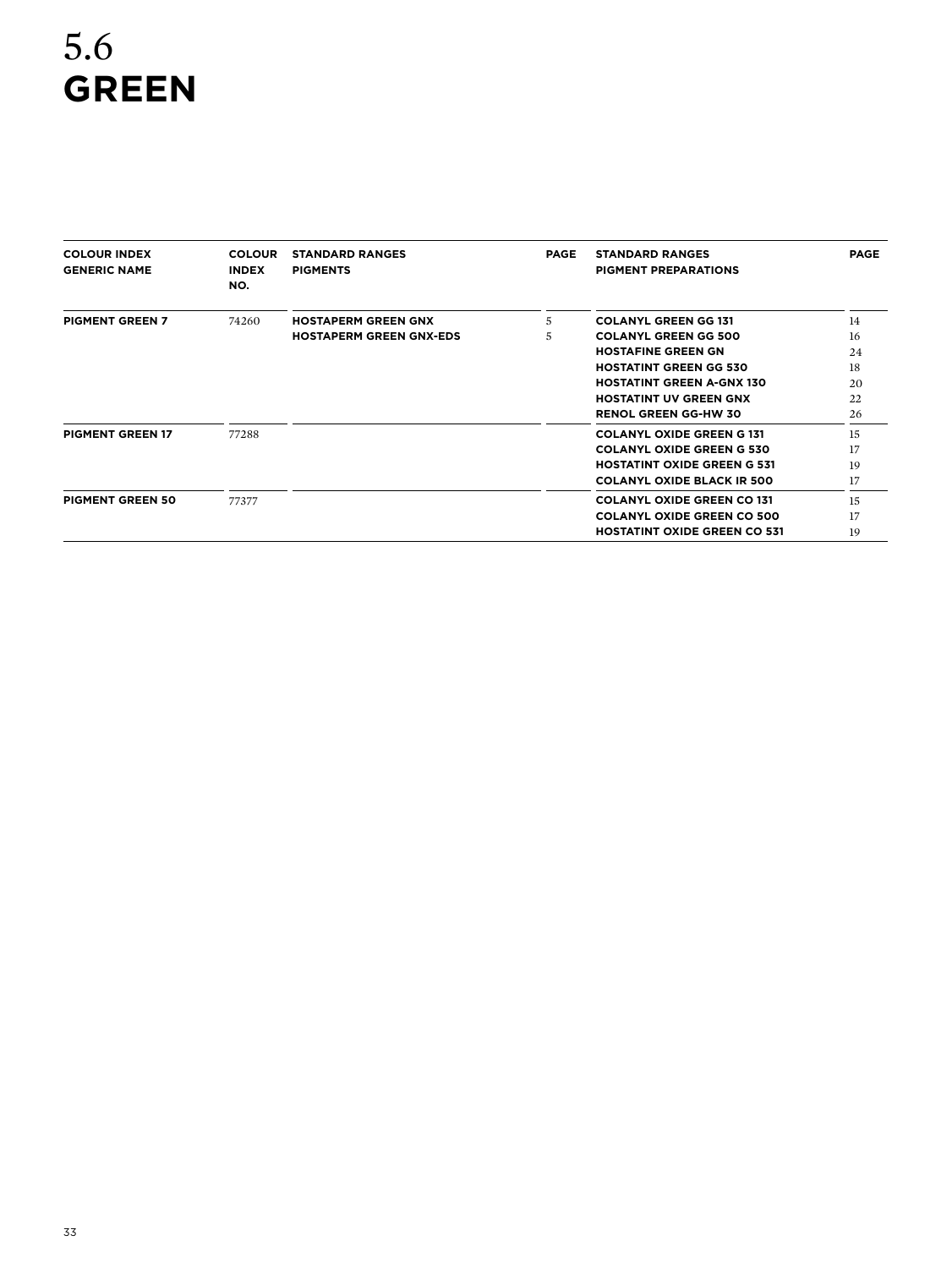# 5.7 **Others**

| <b>COLOUR INDEX</b><br><b>GENERIC NAME</b> | <b>COLOUR</b><br><b>INDEX</b><br>NO. | <b>STANDARD RANGES</b><br><b>PIGMENTS</b> | <b>PAGE</b> | <b>STANDARD RANGES</b><br><b>PIGMENT PREPARATIONS</b> | <b>PAGE</b> |
|--------------------------------------------|--------------------------------------|-------------------------------------------|-------------|-------------------------------------------------------|-------------|
| <b>PIGMENT BROWN 24</b>                    | 77310                                |                                           |             | <b>COLANYL OXIDE YELLOW CR 130</b>                    | 15          |
|                                            |                                      |                                           |             | <b>COLANYL OXIDE YELLOW CR 530</b>                    | 17          |
|                                            |                                      |                                           |             | <b>HOSTATINT OXIDE YELLOW A-CR 100</b>                | 21          |
| <b>PIGMENT BROWN 25</b>                    | 12510                                | <b>HOSTAPERM BROWN HFR 01</b>             | 5           | <b>RENOL BROWN HFR-HW 30</b>                          | 26          |
| <b>PIGMENT BLACK 7</b>                     | 77266                                |                                           |             | <b>COLANYL BLACK PR 130</b>                           | 14          |
|                                            |                                      |                                           |             | <b>COLANYL BLACK N 131</b>                            | 14          |
|                                            |                                      |                                           |             | <b>COLANYL BLACK N 500</b>                            | 16          |
|                                            |                                      |                                           |             | <b>HOSTAFINE BLACK T 30</b>                           | 24          |
|                                            |                                      |                                           |             | <b>HOSTAFINE BLACK TS 30</b>                          | 24          |
|                                            |                                      |                                           |             | <b>HOSTATINT BLACK GR 531</b>                         | 18          |
|                                            |                                      |                                           |             | <b>HOSTATINT BLACK A-N 100</b>                        | 20          |
|                                            |                                      |                                           |             | <b>HOSTATINT BLACK A-NB 100-ST</b>                    | 21          |
|                                            |                                      |                                           |             | <b>HOSTATINT BLACK A-NY 100-ST</b>                    | 21          |
|                                            |                                      |                                           |             | <b>HOSTATINT UV BLACK N 30</b>                        | 23          |
|                                            |                                      |                                           |             | <b>RENOL BLACK R-HW 30</b>                            | 26          |
| <b>PIGMENT BLACK 11</b>                    | 77499                                |                                           |             | <b>COLANYL OXIDE OLIVE GS 130</b>                     | 15          |
|                                            |                                      |                                           |             | <b>COLANYL OXIDE BLACK B 100</b>                      | 15          |
|                                            |                                      |                                           |             | <b>COLANYL OXIDE BLACK B 531</b>                      | 17          |
| <b>PIGMENT BLACK 33</b>                    | 77537                                |                                           |             | <b>HOSTATINT OXIDE BLACK B 531</b>                    | 19          |
| <b>PIGMENT WHITE 6</b>                     | 77891                                |                                           |             | <b>COLANYL WHITE R130</b>                             | 15          |
|                                            |                                      |                                           |             | <b>COLANYL WHITE R 500</b>                            | 17          |
|                                            |                                      |                                           |             | <b>HOSTATINT WHITE R 530</b>                          | 19          |
|                                            |                                      |                                           |             | <b>HOSTATINT WHITE A-R 100</b>                        | 21          |
|                                            |                                      |                                           |             | <b>HOSTATINT UV WHITE R</b>                           | 23          |
|                                            |                                      |                                           |             | <b>RENOL WHITE T-HW 30</b>                            | 26          |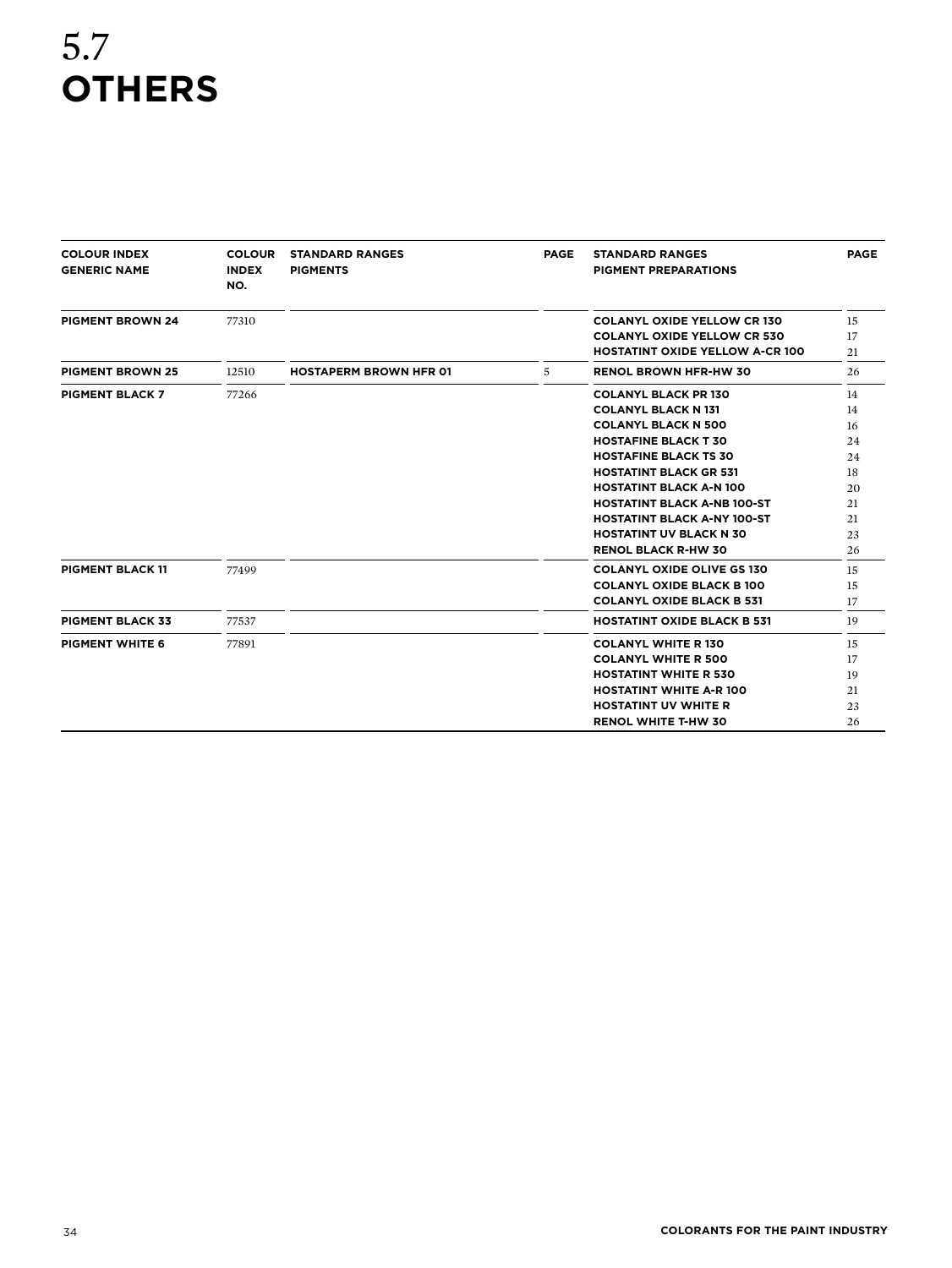| <b>COLOUR</b><br><b>COLOUR INDEX</b><br><b>GENERIC NAME</b><br><b>INDEX</b><br>NO. |       | <b>STANDARD RANGES</b><br><b>DYES</b> | <b>PAGE</b> |
|------------------------------------------------------------------------------------|-------|---------------------------------------|-------------|
| <b>ACID VIOLET 66</b>                                                              |       | SAVINYL DARK VIOLET R                 | 27          |
| <b>SOLVENT YELLOW 62</b>                                                           |       | SAVINYL YELLOW 2RLS                   | 27          |
| <b>SOLVENT YELLOW 79</b>                                                           |       | SAVINYL YELLOW 2GLS 01                | 27          |
| <b>SOLVENT YELLOW 83</b>                                                           |       | SAVINYL YELLOW RLSN                   | 27          |
| <b>SOLVENT YELLOW 83:1</b>                                                         |       | <b>SAVINYL YELLOW RLS</b>             | 27          |
| <b>SOLVENT ORANGE 41</b>                                                           |       | <b>SAVINYL ORANGE RLS</b>             | 27          |
| <b>SOLVENT ORANGE 62</b>                                                           | 12714 | <b>SAVINYL ORANGE RLSE</b>            | 27          |
| <b>SOLVENT RED 91</b>                                                              |       | <b>SAVINYL RED 3BLS</b>               | 27          |
| <b>SOLVENT RED 124</b>                                                             |       | <b>SAVINYL FIRE RED 3GLS</b>          | 27          |
| <b>SOLVENT RED 127</b>                                                             |       | <b>SAVINYL PINK GBLS</b>              | 27          |
| <b>SOLVENT BLUE 44</b>                                                             |       | <b>SAVINYL BLUE GLS</b>               | 27          |
| <b>SOLVENT BLUE 45</b>                                                             |       | <b>SAVINYL BLUE RS</b>                | 27          |